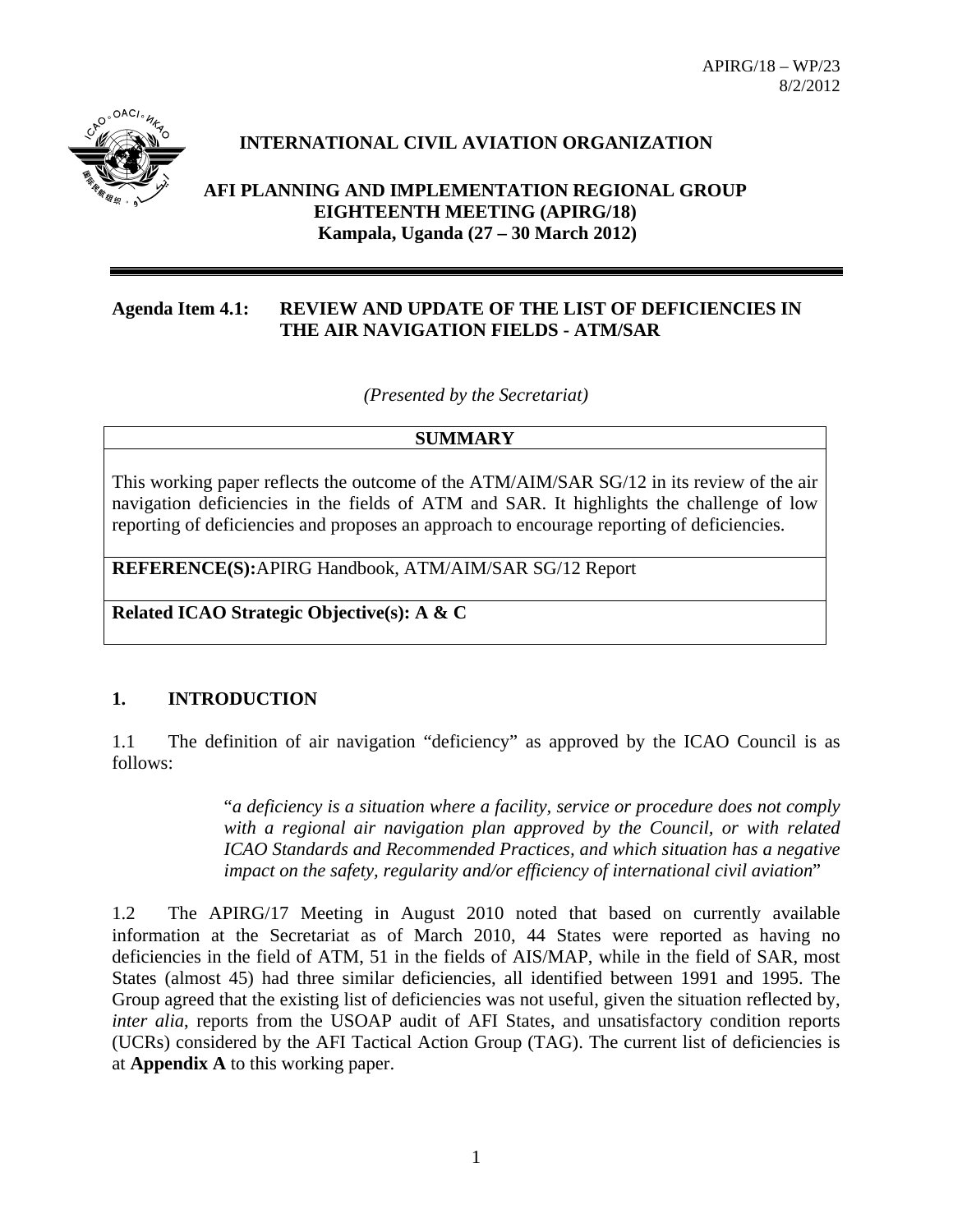## **2. DISCUSSION**

2.1 The Sub-Group acknowledged that the identification, assessment and reporting of air navigation deficiencies is one of the regular tasks of the ICAO planning and implementation regional groups (PIRGs). However, in order for APIRG to effectively address deficiencies in the AFI Region, adequate information on specific deficiencies should be made available to the relevant PIRG.

2.2 The ATM/AIM/SAR Sub-Group recognized that the important task of reporting of air navigation deficiencies is best facilitated by active participation by States (and their ANSPs), users and other stakeholders including professional organizations. Consequently, and in view of the situation in the AFI Region as discussed above, it was important for the Sub-Group to address the matter of effective reporting of air navigation deficiencies.

2.3 In order to encourage reporting by all concerned parties and to enable follow up, particularly by the Regional Offices, the Sub-Group agreed on an approach to reporting that would guide the parties who are expected to participate in the reporting of deficiencies. In this regard the Sub-group agreed on a list of areas reflected in **Appendix B** to this working paper, which are to be used as a reference for minimum reporting. It was reiterated that the intent of the list is NOT to replace reporting based on Council policy, but to encourage reporting, noting on one hand the current critically low level of reporting, and on the other hand the expanse of SARPs and requirements on which reporting may be effected.

2.4 Without prejudice to the definition of 'a deficiency' as approved by the Council, States, (Regulators and ANSPs), users (IATA, AFRAA, etc.), and professional organizations (IFALPA, IFATCA, IFATSEA, etc.) are encouraged to report on deficiencies in the areas listed in **Appendix A** to this working paper (in addition to reporting of any other deficiencies as defined by the Council).

2.5 The meeting recognized that the envisaged benefits of this approach include the following:

- (i) Consistency in reporting across all AFI States with respect to the listed areas;
- (ii) Ability to derive trends and propose common solutions;
- (iii) Consistency in follow-up by Regional Offices and other concerned parties and;
- (iv) Encouragement by States and Organisations to report.

2.6 Undesirable outcomes of the approach which should be guarded against include the following:

- (i) Reporting only on the listed areas, instead of all deficiencies covered by the Council deficiencies;
- (ii) Excessive allocation of solution resources and effort to the listed areas.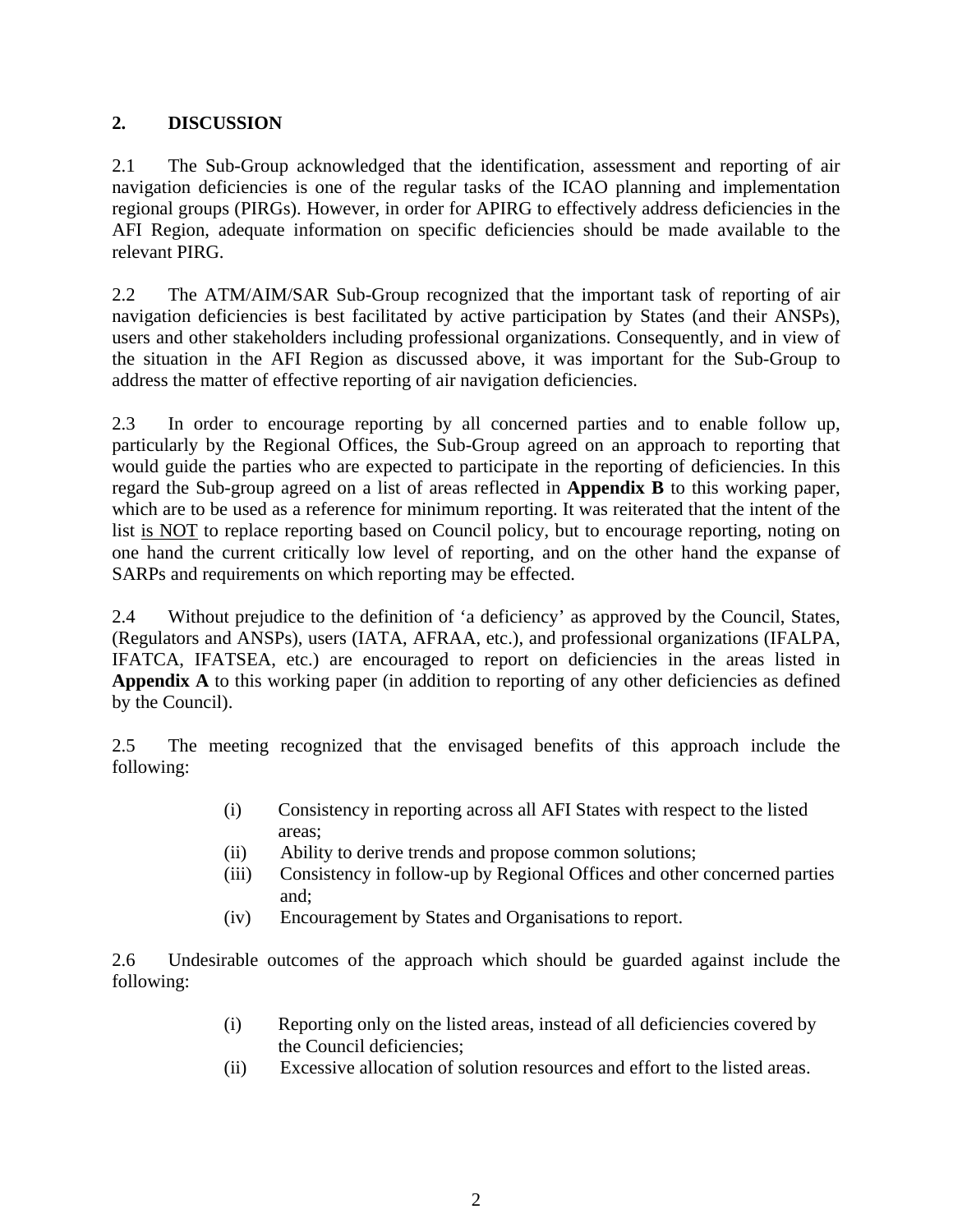2.7 Based on the above, the meeting formulated the following Draft Conclusion:

### **Draft Conclusion 18/XX:**

**That, in order to encourage reporting of deficiencies, follow up, collection of information on impediments to implementation, and to facilitate identification of solutions, AFI States and other stakeholders are encouraged to use the list of reporting areas at Appendix B to this working paper, as a guide to minimum reporting.** 

2.8 The Sub-Group acknowledged that there were other mechanisms under which deficiencies were reported, such as those within the purview of the AFI Tactical Action Group (TAG) and the ATS Incident Analysis Group (AIAG), and highlighted the need for effective coordination in reporting and management of the data there from.

#### **3. ACTION BY THE MEETING**

- 32.1 The meeting is invited to:
	- (a) note the information provided in this working paper; and
	- (b) adopt the reporting approach described in this working paper; and
	- (c) agree to the Draft Conclusion under paragraph 2.7 of this working paper.

-END-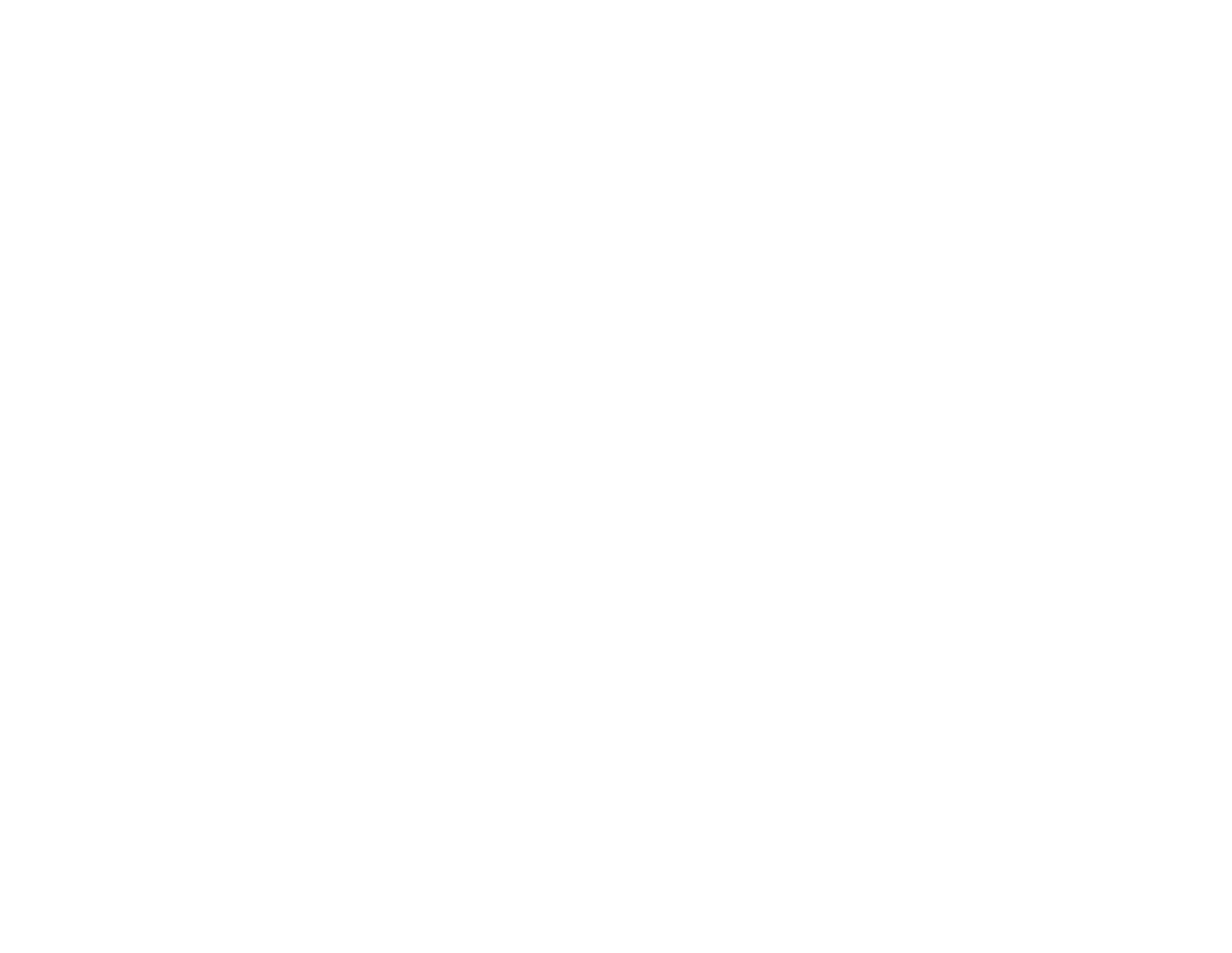APIRG/18 – WP/23 Appendix A 8/2/2012

# *ATM Deficiencies*

| <b>State Name</b>           | <b>Requirements</b>                               | <b>Facilities or</b><br>services | <b>Description of</b><br><b>Deficiency</b>                                                                              | Date first<br>reported | <b>Comments</b> on<br><b>Deficiency</b> | <b>Description of corrective</b><br>action | <b>Executing Body</b> | <b>Target date for</b><br>implementation | <b>Priority</b>  |
|-----------------------------|---------------------------------------------------|----------------------------------|-------------------------------------------------------------------------------------------------------------------------|------------------------|-----------------------------------------|--------------------------------------------|-----------------------|------------------------------------------|------------------|
| Algeria                     | AFI/7 Rec.5/21                                    | FIR Algiers                      | Non-implementation<br>of ATC in the upper<br>airspace in the South<br>area (prevision of<br>implementation in<br>2006). |                        |                                         |                                            |                       | 31/12/09                                 | A<br>$\mathbf U$ |
| Angola                      | APIRG/13<br>Conclusion 13/43                      | Luanda FIR                       | Non-provision of 10<br>minutes longitudinal<br>separation                                                               | 1998                   |                                         |                                            | Angola                | 31/12/09                                 |                  |
| <b>Benin</b>                | This State has no<br>deficiency in this<br>field. |                                  |                                                                                                                         |                        |                                         |                                            |                       |                                          |                  |
| <b>Botswana</b>             | This State has no<br>deficiency in this<br>field. |                                  |                                                                                                                         |                        |                                         |                                            |                       |                                          |                  |
| <b>Burkina Faso</b>         | This State has no<br>deficiency in this<br>field. |                                  |                                                                                                                         |                        |                                         |                                            |                       |                                          |                  |
| <b>Burundi</b>              | This State has no<br>deficiency in this<br>field. |                                  |                                                                                                                         |                        |                                         |                                            |                       |                                          |                  |
| Cameroon                    | This State has no<br>deficiency in this<br>field. |                                  |                                                                                                                         |                        |                                         |                                            |                       |                                          |                  |
| Cape Verde                  | This State has no<br>deficiency in this<br>field. |                                  |                                                                                                                         |                        |                                         |                                            |                       |                                          |                  |
| Central African<br>Republic | This State has no<br>deficiency in this<br>field. |                                  |                                                                                                                         |                        |                                         |                                            |                       |                                          |                  |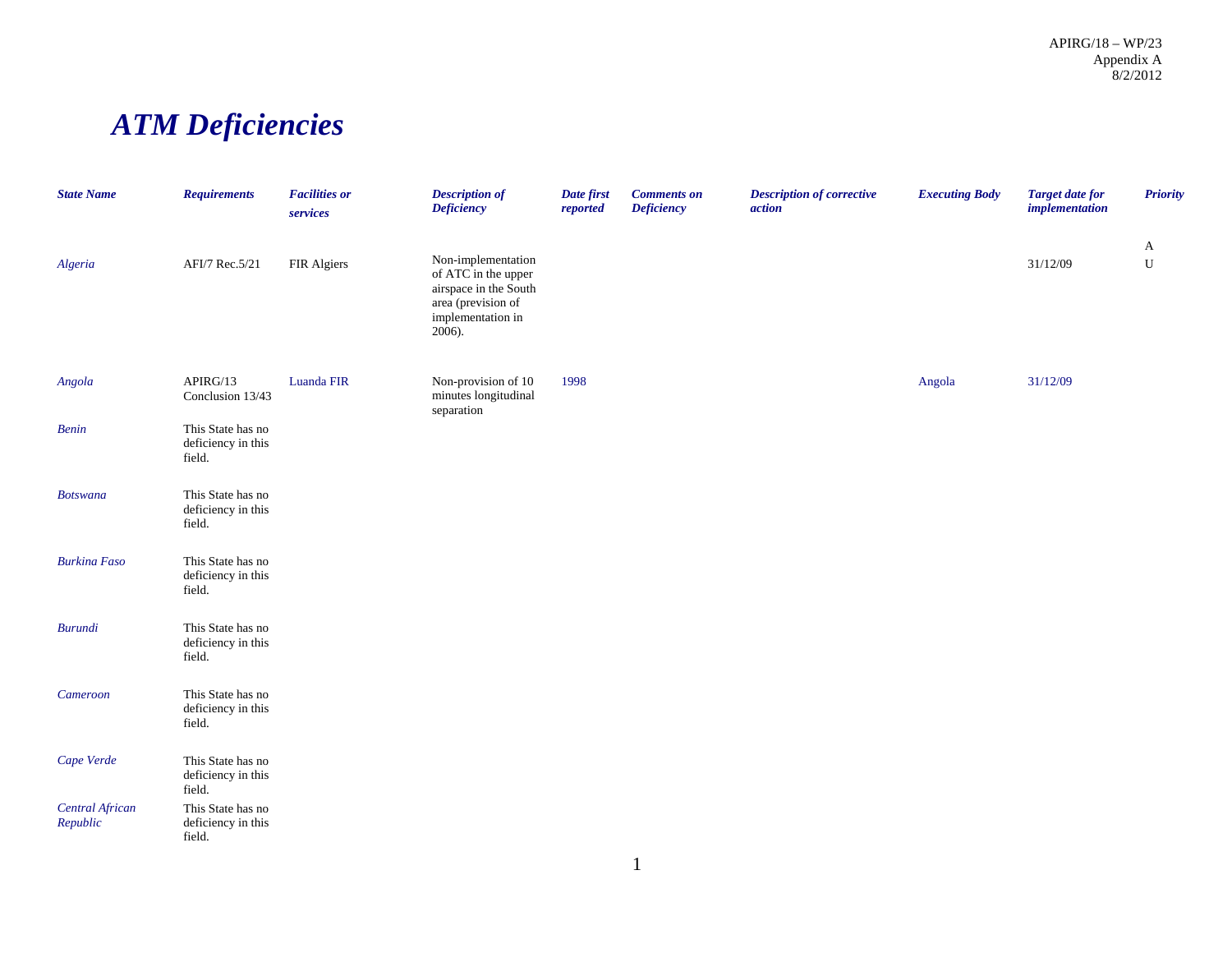| <b>State Name</b>  | <b>Requirements</b>                                             | <b>Facilities</b> or<br>services            | <b>Description of</b><br><b>Deficiency</b>                                                  | Date first<br>reported | <b>Comments on</b><br><b>Deficiency</b>                                       | <b>Description of corrective</b><br>action                         | <b>Executing Body</b>         | <b>Target date for</b><br><i>implementation</i> | <b>Priority</b> |
|--------------------|-----------------------------------------------------------------|---------------------------------------------|---------------------------------------------------------------------------------------------|------------------------|-------------------------------------------------------------------------------|--------------------------------------------------------------------|-------------------------------|-------------------------------------------------|-----------------|
| Chad               | This State has no<br>deficiency in this<br>field.               |                                             |                                                                                             |                        |                                                                               |                                                                    |                               |                                                 |                 |
| Comoros            | This State has no<br>deficiency in this<br>field.               |                                             |                                                                                             |                        |                                                                               |                                                                    |                               |                                                 |                 |
| Congo              | <b>LIM AFI</b><br>Rec.10/38                                     | SSR Provision of<br>effective surveillance. | Need for SSR<br>surveillance in<br>extended TMA as<br>expressed in the AFI<br>CNS/ATM Plan. | 1998                   | Traffic<br>density/complexity<br>contributing to<br>frequent ATS<br>incidents | Implement SSR at<br>Brazzaville                                    | Congo                         | 31/12/09                                        | U               |
| Côte d'Ivoire      | This State has no<br>deficiency in this<br>field.               |                                             |                                                                                             |                        |                                                                               |                                                                    |                               |                                                 |                 |
| Dem. Rep. of Congo | AFI/7 Rec.5/21                                                  | FIR Kinshasa                                | Non-provision of<br>ATC service.                                                            |                        |                                                                               |                                                                    |                               | 31/12/09                                        | ${\bf U}$       |
|                    | APIRG/13<br>Conc.13/43                                          | FIR Kinshasa                                | Non-implementation<br>of 10 minute<br>longitudinal<br>separation.                           |                        |                                                                               |                                                                    |                               | 31/12/09                                        | U               |
|                    | AFI/7 Rec.5/8<br>and Table ATS 1<br><b>AFI ANP</b><br>Doc.7474. | RNAV UL612                                  | Goma-EL Dhaba<br>(Paleohora)                                                                | 1995                   | Aircraft subjected<br>to fly non-<br>economical routes.                       | States concerned to<br>coordinate common<br>implementation dates.  | Congo (DRC)-<br>Egypt - Sudan | 31/12/09                                        | A               |
|                    | AFI/7 Rec.5/8<br>and Table ATS 1<br>AFI ANP<br>Doc.7474.        | RNAV UL612                                  | Goma-El Dhaba<br>(Paleohora)                                                                | 1995                   | Aircraft subjected<br>to fly non-<br>economical routes.                       | States concerned to<br>coordinate common<br>implementation dates.  | Congo (DRC)-<br>Egypt-Sudan   | 31/12/09                                        | $\mathbf{A}$    |
|                    | AFI/7 Rec.5/8<br>and Table ATS 1<br><b>AFI ANP</b><br>Doc.7474. | <b>UB 527</b>                               | Lubunbashi - Daras<br>Salam                                                                 | 2001                   | Aircraft subjected<br>to fly non-<br>economical routes.                       | States concerned to<br>coordinate a common<br>implementation date. | D. R. Congo -<br>Tanzania     | 31/12/09                                        |                 |
| Djibouti           | This State has no<br>deficiency in this<br>field.               |                                             |                                                                                             |                        |                                                                               |                                                                    |                               |                                                 |                 |
| Egypt              | This State has no<br>deficiency in this                         |                                             |                                                                                             |                        |                                                                               |                                                                    |                               |                                                 |                 |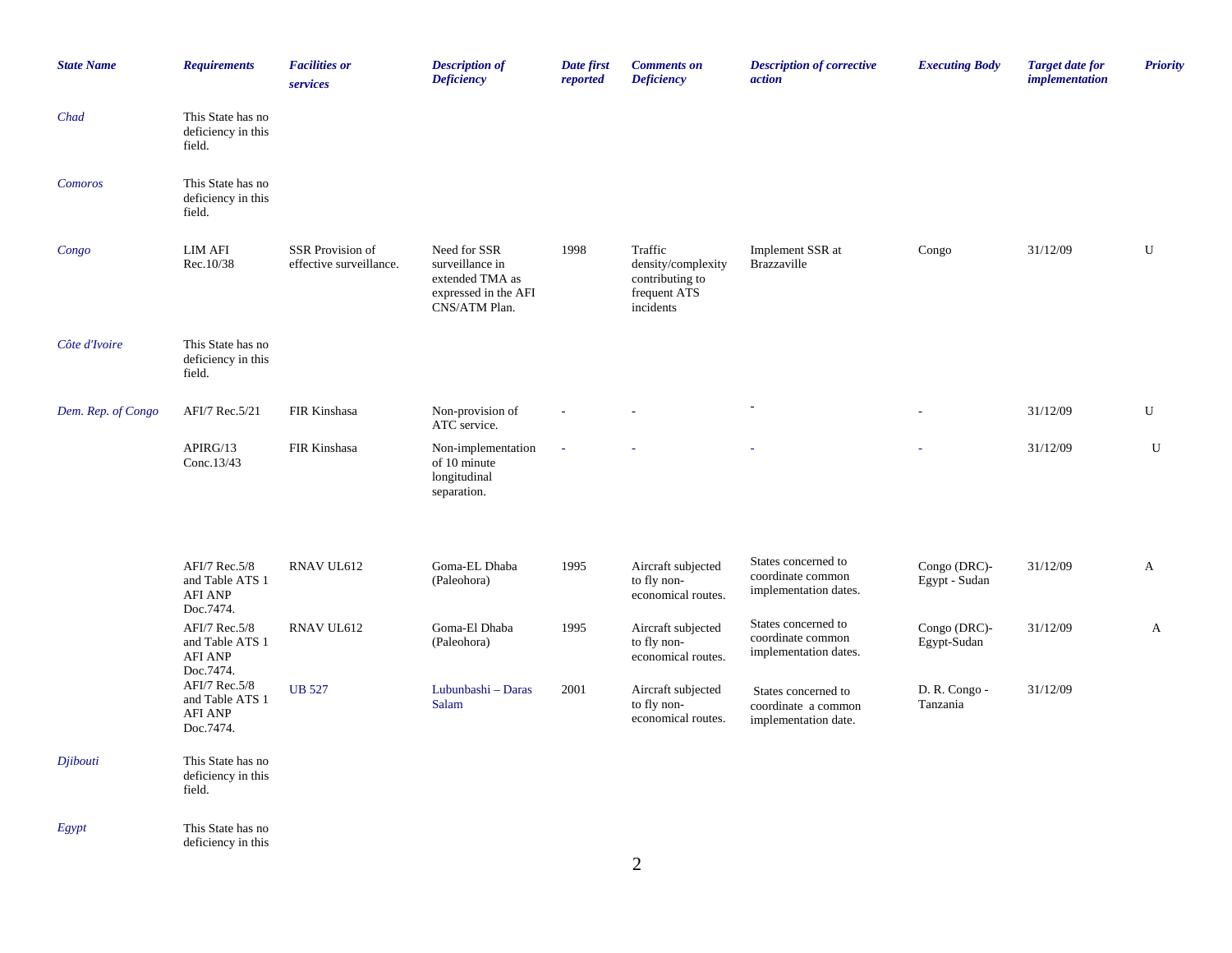| <b>State Name</b>        | <b>Requirements</b>                                             | <b>Facilities or</b><br>services | <b>Description of</b><br><b>Deficiency</b>           | Date first<br>reported | <b>Comments</b> on<br><b>Deficiency</b>                 | <b>Description of corrective</b><br>action                        | <b>Executing Body</b> | <b>Target date for</b><br>implementation | <b>Priority</b> |
|--------------------------|-----------------------------------------------------------------|----------------------------------|------------------------------------------------------|------------------------|---------------------------------------------------------|-------------------------------------------------------------------|-----------------------|------------------------------------------|-----------------|
|                          | field.                                                          |                                  |                                                      |                        |                                                         |                                                                   |                       |                                          |                 |
| <b>Equatorial Guinea</b> | This State has no<br>deficiency in this<br>field.               |                                  |                                                      |                        |                                                         |                                                                   |                       |                                          |                 |
| Eritrea                  | This State has no<br>deficiency in this<br>field.               |                                  |                                                      |                        |                                                         |                                                                   |                       |                                          |                 |
| Ethiopia                 | AFI/7 Rec.5/8<br>and Table ATS 1<br><b>AFI ANP</b><br>Doc.7474. | Route UB525                      | Addis Ababa-<br>ALEBA-Luxor                          | 1996                   | Aircraft subjected<br>to fly non-<br>economical routes. | States concerned to<br>coordinate common<br>implementation dates. | Eritrea               | 1/9/2009                                 | $\mathbf{A}$    |
| France (Réunion)         | This State has no<br>deficiency in this<br>field.               |                                  |                                                      |                        |                                                         |                                                                   |                       |                                          |                 |
| Gabon                    | This State has no<br>deficiency in this<br>field.               |                                  |                                                      |                        |                                                         |                                                                   |                       |                                          |                 |
| Gambia                   | This State has no<br>deficiency in this<br>field.               |                                  |                                                      |                        |                                                         |                                                                   |                       |                                          |                 |
| Ghana                    | This State has no<br>deficiency in this<br>field.               |                                  |                                                      |                        |                                                         |                                                                   |                       |                                          |                 |
| Guinea                   | This State has no<br>deficiency in this<br>field.               |                                  |                                                      |                        |                                                         |                                                                   |                       |                                          |                 |
| Guinea Bissau            | This State has no<br>deficiency in this<br>field.               |                                  |                                                      |                        |                                                         |                                                                   |                       |                                          |                 |
| Kenya                    | AFI/7 Rec.5/1 -<br>Airspace<br>management                       | P2, R10, D20                     | Prohibited area,<br>restricted area, danger<br>area. | 1990                   | Non-availability of<br>direct routing.                  | Withdraw these areas.                                             | Kenya                 | 31/12/09                                 | A               |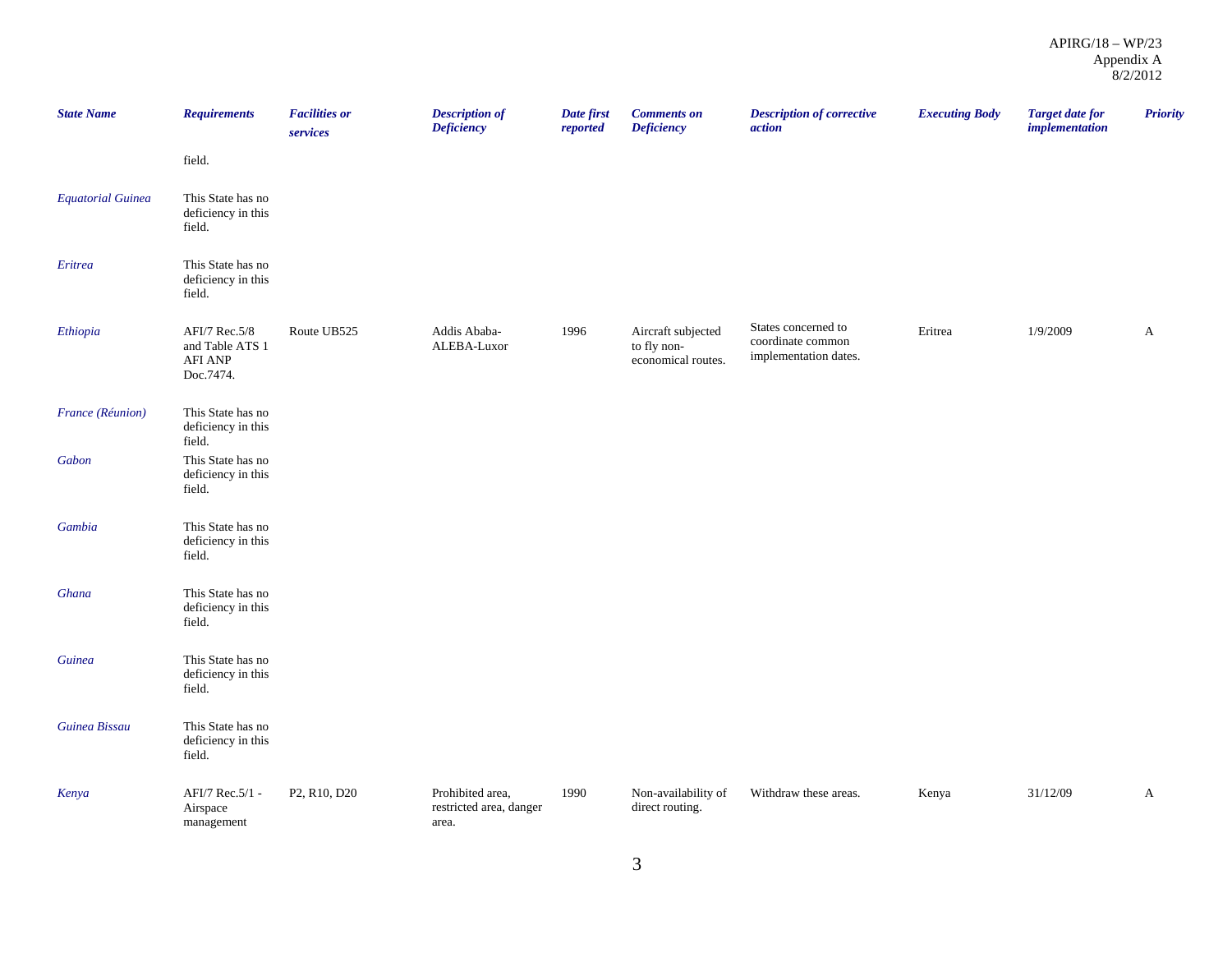| <b>State Name</b>                                   | <b>Requirements</b>                                      | <b>Facilities or</b><br>services | <b>Description of</b><br><b>Deficiency</b>                                    | Date first<br>reported | <b>Comments</b> on<br><b>Deficiency</b>                                     | <b>Description of corrective</b><br>action                        | <b>Executing Body</b>     | <b>Target date for</b><br><i>implementation</i> | <b>Priority</b> |
|-----------------------------------------------------|----------------------------------------------------------|----------------------------------|-------------------------------------------------------------------------------|------------------------|-----------------------------------------------------------------------------|-------------------------------------------------------------------|---------------------------|-------------------------------------------------|-----------------|
| Lesotho                                             | This State has no<br>deficiency in this<br>field.        |                                  |                                                                               |                        |                                                                             |                                                                   |                           |                                                 |                 |
| $\label{prop:liber} \emph{Liberia}$                 | This State has no<br>deficiency in this<br>field.        |                                  |                                                                               |                        |                                                                             |                                                                   |                           |                                                 |                 |
| Libya                                               | This State has no<br>deficiency in this<br>field.        |                                  |                                                                               |                        |                                                                             |                                                                   |                           |                                                 |                 |
| Madagascar                                          | This State has no<br>deficiency in this<br>field.        |                                  |                                                                               |                        |                                                                             |                                                                   |                           |                                                 |                 |
| Malawi                                              | This State has no<br>deficiency in this<br>field.        |                                  |                                                                               |                        |                                                                             |                                                                   |                           |                                                 |                 |
| Mali                                                | This State has no<br>deficiency in this<br>field.        |                                  |                                                                               |                        |                                                                             |                                                                   |                           |                                                 |                 |
| Mauritania                                          | This State has no<br>deficiency in this<br>field.        |                                  |                                                                               |                        |                                                                             |                                                                   |                           |                                                 |                 |
| <b>Mauritius</b>                                    | This State has no<br>deficiency in this<br>field.        |                                  |                                                                               |                        |                                                                             |                                                                   |                           |                                                 |                 |
| <b>Morocco</b>                                      | AFI/7 Rec.5/8<br>and Table ATS 1<br>AFI ANP<br>Doc.7474. | Airspace Management              | Problems associated<br>with non flight level<br>allocations on ATS<br>routes. | 1998                   | Non-standard flight<br>level allocations<br>contributed to ATS<br>incidents | States concerned to meet and<br>address issues under column<br>3. | Morocco-Portugal 31/12/09 |                                                 | ${\bf U}$       |
| Mozambique                                          | This State has no<br>deficiency in this<br>field.        |                                  |                                                                               |                        |                                                                             |                                                                   |                           |                                                 |                 |
| $\lambda T_{1}, \ldots, \lambda T_{n}, \lambda_{n}$ | $\mathbf{m}$ $\mathbf{m}$ $\mathbf{m}$                   |                                  |                                                                               |                        |                                                                             |                                                                   |                           |                                                 |                 |

*Namibia* This State has no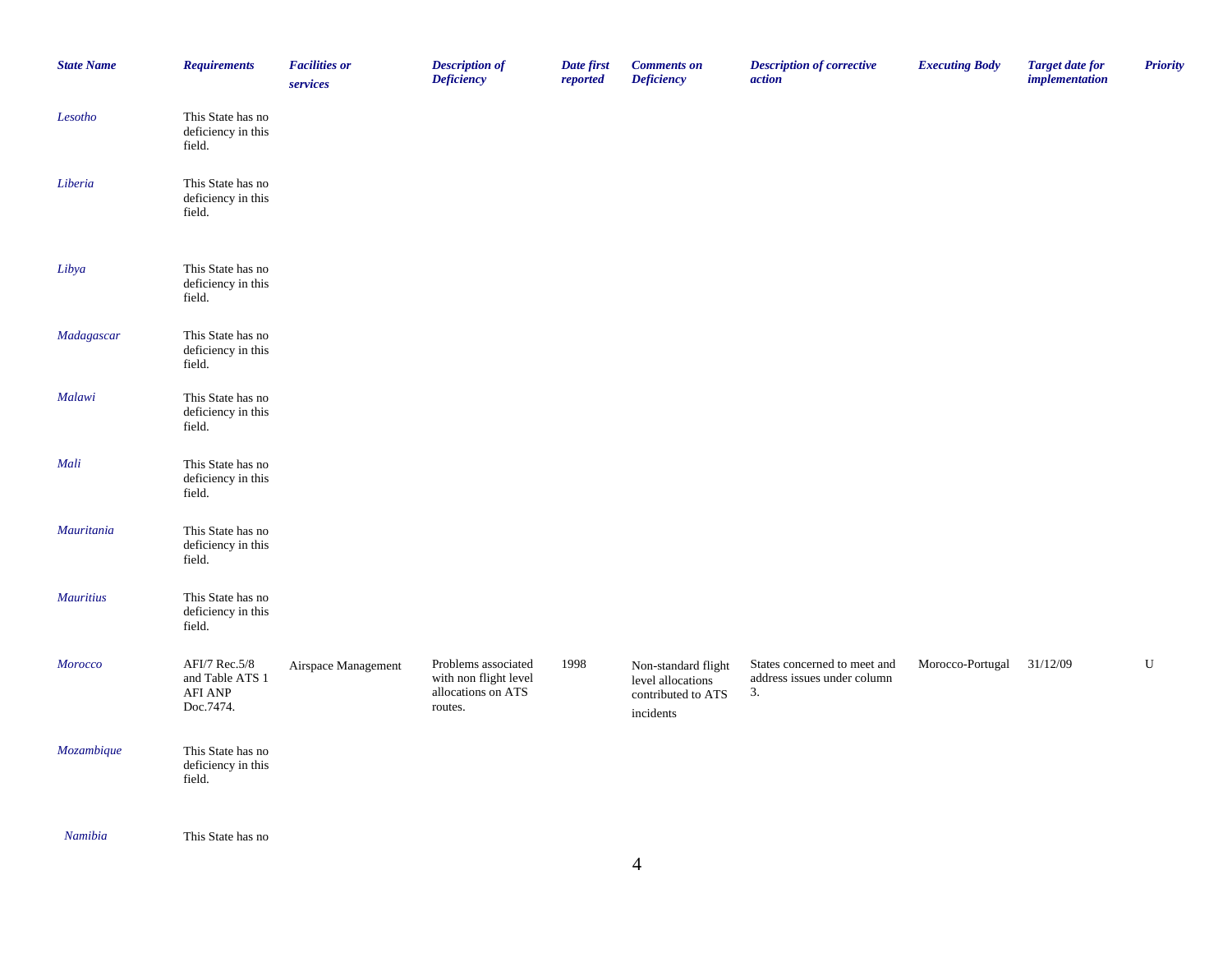| <b>State Name</b>   | <b>Requirements</b>                               | <b>Facilities or</b><br>services    | <b>Description of</b><br><b>Deficiency</b>              | Date first<br>reported | <b>Comments</b> on<br><b>Deficiency</b>                          | <b>Description of corrective</b><br>action | <b>Executing Body</b> | <b>Target date for</b><br><i>implementation</i> | <b>Priority</b> |
|---------------------|---------------------------------------------------|-------------------------------------|---------------------------------------------------------|------------------------|------------------------------------------------------------------|--------------------------------------------|-----------------------|-------------------------------------------------|-----------------|
|                     | deficiency in this<br>field                       |                                     |                                                         |                        |                                                                  |                                            |                       |                                                 |                 |
| Niger               | This State has no<br>deficiency in this<br>field. |                                     |                                                         |                        |                                                                  |                                            |                       |                                                 |                 |
| Nigeria             | This State has no<br>deficiency in this<br>field  |                                     |                                                         |                        |                                                                  |                                            |                       |                                                 |                 |
| Rwanda              | This State has no<br>deficiency in this<br>field. |                                     |                                                         |                        |                                                                  |                                            |                       |                                                 |                 |
| Sao Tome & Principe | This State has no<br>deficiency in this<br>field. |                                     |                                                         |                        |                                                                  |                                            |                       |                                                 |                 |
| Senegal             | This State has no<br>deficiency in this<br>field. |                                     |                                                         |                        |                                                                  |                                            |                       |                                                 |                 |
| Seychelles          | This State has no<br>deficiency in this<br>field. |                                     |                                                         |                        |                                                                  |                                            |                       |                                                 |                 |
| Sierra Leone        | This State has no<br>deficiency in this<br>field. |                                     |                                                         |                        |                                                                  |                                            |                       |                                                 |                 |
| Somalia             | AFI/7 Rec.5/21                                    | Provision of ATC 150<br>NM concept. | Non-provision of<br>ATC service 150 NM<br>of Mogadishu. | 1994                   | Delayed descent for<br>arrival and steep<br>climb for departure. | No action due to the<br>present situation  | Somalia               | 31/12/09                                        | ${\bf U}$       |
| South Africa        | This State has no<br>deficiency in this<br>field. |                                     |                                                         |                        |                                                                  |                                            |                       |                                                 |                 |
| Spain (Canary Is.)  | This State has no<br>deficiency in this<br>field. |                                     |                                                         |                        |                                                                  |                                            |                       |                                                 |                 |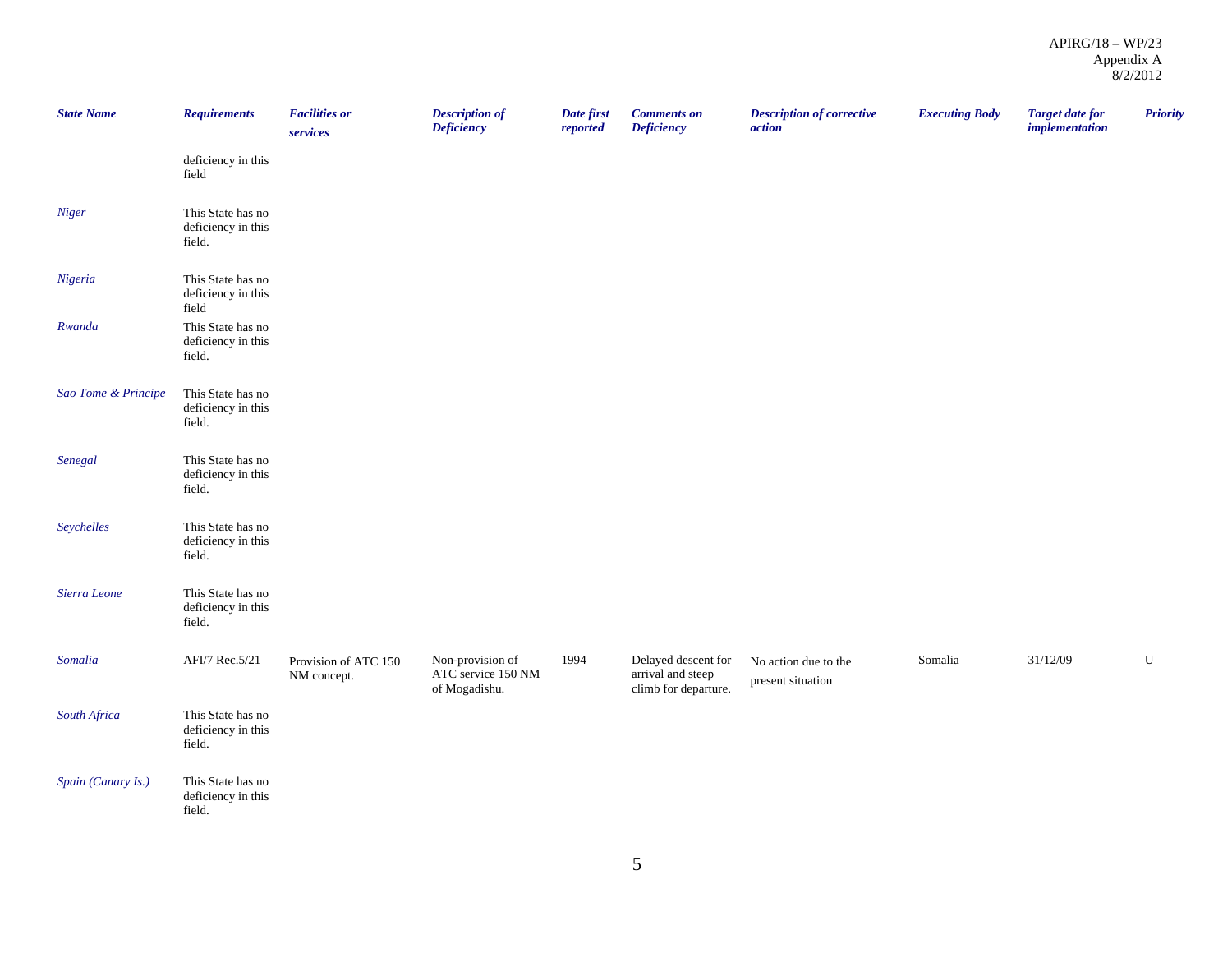| <b>State Name</b> | <b>Requirements</b>                                             | <b>Facilities or</b><br>services | <b>Description of</b><br><b>Deficiency</b>                                           | Date first<br>reported | <b>Comments</b> on<br><b>Deficiency</b>                 | <b>Description of corrective</b><br>action                                       | <b>Executing Body</b>     | <b>Target date for</b><br><i>implementation</i> | <b>Priority</b> |
|-------------------|-----------------------------------------------------------------|----------------------------------|--------------------------------------------------------------------------------------|------------------------|---------------------------------------------------------|----------------------------------------------------------------------------------|---------------------------|-------------------------------------------------|-----------------|
| Sudan             | AFI/7 Rec.5/8<br>and Table ATS 1<br><b>AFI ANP</b><br>Doc.7474. | Route UR400                      | A. Simbel-Kassala                                                                    | 1994                   | Aircraft subjected<br>to fly non-<br>economical routes. | Not acceptable now within<br>Khartoum FIR.                                       | Sudan                     | 31/12/09                                        | A               |
|                   | AFI/7 Rec.5/8<br>and Table ATS 1<br><b>AFI ANP</b><br>Doc.7474. | RNAV UM665                       | Addis Ababa-Merowe                                                                   | 1994                   | Aircraft subjected<br>to fly non-<br>economical routes. | Not acceptable in<br>Khartoum FIR due<br>to military reasons.                    | Sudan                     | 17/02/09                                        | A               |
|                   | AFI/7 Rec.5/8<br>and Table ATS 1<br><b>AFI ANP</b><br>Doc.7474. | RNAV UL612                       | Goma-El Dhaba                                                                        | 1994                   | Aircraft subjected<br>to fly non-<br>economical routes. | Overlaps UB607<br>need to review<br>alignment at appropriate<br>forum.           | Sudan                     | 17/02/09                                        | A               |
|                   | AFI/7 Rec.5/8<br>and Table ATS 1<br><b>AFI ANP</b><br>Doc.7474. | Route UB607                      | Goma-El Obeid-New<br>Valley-El Dabha                                                 | 1994                   | Aircraft subjected<br>to fly non-<br>economical routes. | States concerned to<br>coordinate common<br>implementation dates.                | Sudan                     | 17/02/09                                        | A               |
|                   | AFI/7 Rec.5/8<br>and Table ATS 1<br><b>AFI ANP</b><br>Doc.7474. | Route UB525                      | Addis Ababa-Luxor                                                                    | 1994                   | Aircraft subjected<br>to fly non-<br>economical routes. | Not acceptable now in<br>Khartoum FIR.                                           | Sudan                     | 17/02/09                                        | A               |
|                   | AFI/7 Rec.5/8<br>and Table ATS 1<br><b>AFI ANP</b><br>Doc.7474. | Route UA618                      | Bukavu-Malakal                                                                       | 1994                   | Aircraft subjected<br>to fly non-<br>economical routes. | Not available now in<br>Khartoum FIR.                                            | Sudan                     | 17/02/09                                        | A               |
|                   | AFI/7 Rec.5/8<br>and Table ATS 1<br><b>AFI ANP</b><br>Doc.7474. | Provision of ATS                 | Area control service<br>not provided to most<br>ATS routes in<br>the upper airspace. | 1998                   | Aircraft subjected<br>to fly non-<br>economical routes. | State to expedite<br>implementation process.                                     | Sudan                     | 17/02/09                                        | A               |
| Swaziland         | AFI/7 Rec.5/1                                                   | P4 - Airspace<br>Management      | Prohibited area                                                                      | 1990                   | Non-availability of<br>direct routings.                 | Withdraw this area - P4.                                                         | Swaziland                 | 31/12/09                                        | A               |
| Tanzania          | AFI/7 Rec.5/8<br>and Table ATS 1<br><b>AFI ANP</b><br>Doc.7474. | <b>UB527</b>                     | Lubumbashi - Dar-es-<br>Salaam                                                       | 2001                   | Aircraft subjected<br>to fly non-<br>economical routes. | Tanzania is coordinating with<br>the States for a common<br>implementation date. | D. R. Congo -<br>Tanzania | 31/12/09                                        | A               |

*Togo* This State has no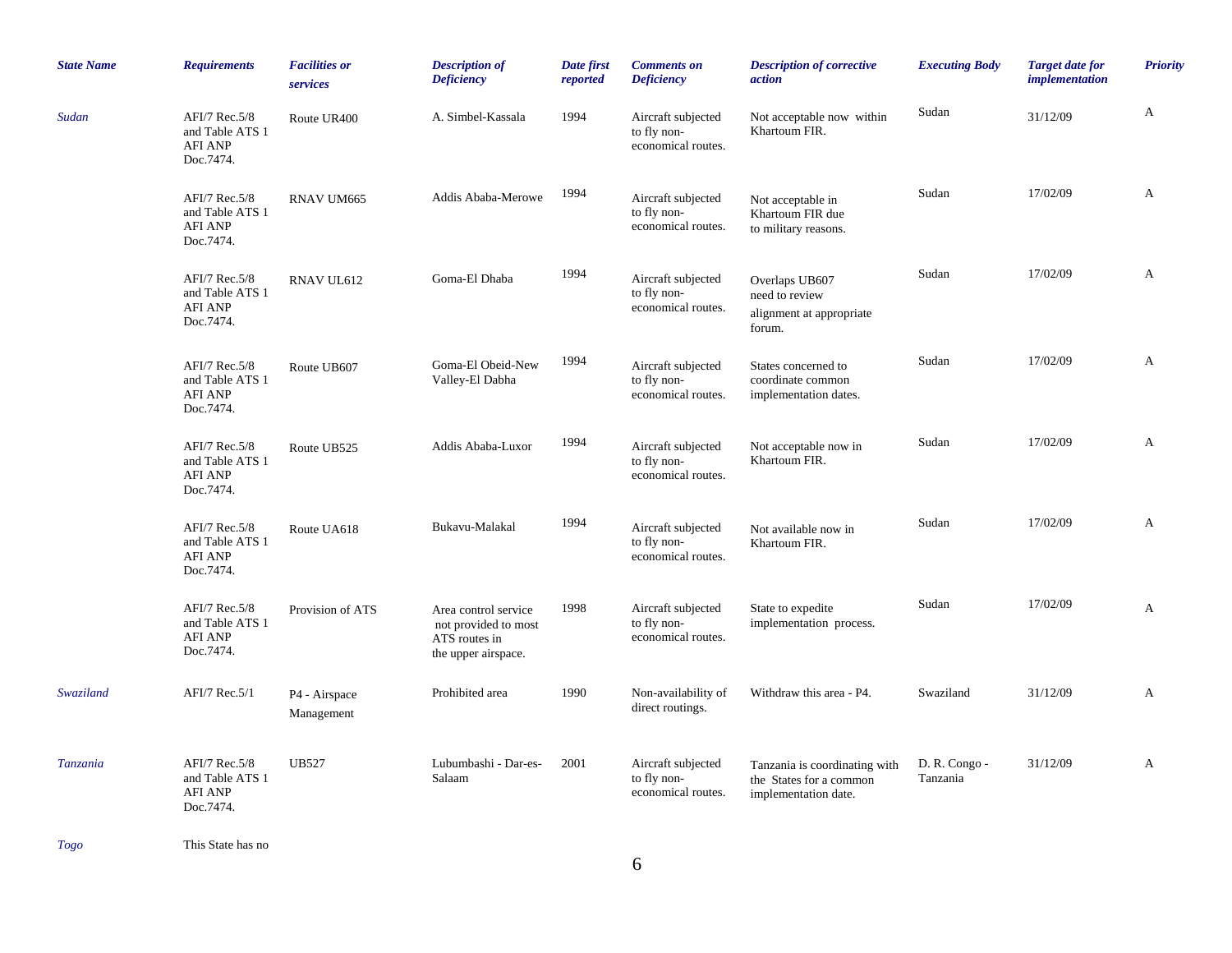| <b>State Name</b> | <b>Requirements</b>                               | <b>Facilities or</b><br>services | <b>Description of</b><br><b>Deficiency</b> | Date first<br>reported | <b>Comments on</b><br><b>Deficiency</b> | <b>Description of corrective</b><br>action | <b>Executing Body</b> | <b>Target date for</b><br><i>implementation</i> | <b>Priority</b> |
|-------------------|---------------------------------------------------|----------------------------------|--------------------------------------------|------------------------|-----------------------------------------|--------------------------------------------|-----------------------|-------------------------------------------------|-----------------|
|                   | deficiency in this<br>field.                      |                                  |                                            |                        |                                         |                                            |                       |                                                 |                 |
| Tunisia           | This State has no<br>deficiency in this<br>field. |                                  |                                            |                        |                                         |                                            |                       |                                                 |                 |
| Uganda            | This State has no<br>deficiency in this<br>field. |                                  |                                            |                        |                                         |                                            |                       |                                                 |                 |
| Zambia            | This State has no<br>deficiency in this<br>field. |                                  |                                            |                        |                                         |                                            |                       |                                                 |                 |
| Zimbabwe          | This State has no<br>deficiency in this<br>field. |                                  |                                            |                        |                                         |                                            |                       |                                                 |                 |

# *SAR Deficiencies*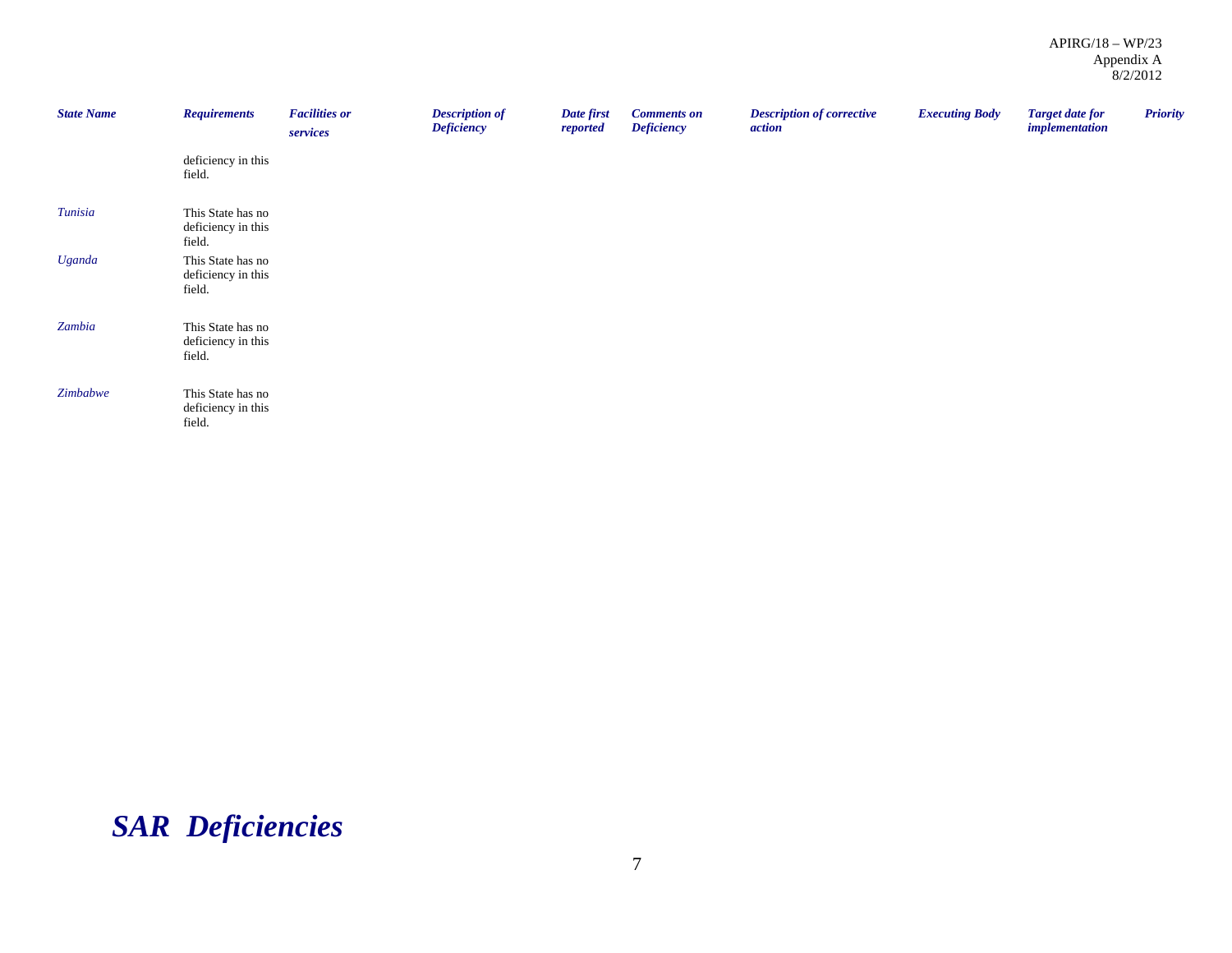| <b>State Name</b>   | <b>Requirements</b>                                                | <b>Facilities or</b><br>services | <b>Description of Deficiency</b>                 | Date first<br>reported | <b>Comments</b> on<br><b>Deficiency</b>                      | <b>Description of</b><br>corrective action                                 | <b>Executing</b><br><b>Body</b>               | <b>Target date for</b><br><i>implementation</i> | <b>Priority</b> |
|---------------------|--------------------------------------------------------------------|----------------------------------|--------------------------------------------------|------------------------|--------------------------------------------------------------|----------------------------------------------------------------------------|-----------------------------------------------|-------------------------------------------------|-----------------|
| Algeria             | Annex 12, 3.1.5, AFI/7<br>Conc. $6/3$                              | <b>SAR Agreements</b>            |                                                  | 1991                   | Delay to conduct<br><b>SAR OPS</b>                           | Coordinate with<br>States concerned                                        | Algeria and<br>adjacent<br><b>States</b>      | 31/12/09                                        | А               |
| Angola              | Annex 12, 3.1.5, AFI/7<br>Conc. $6/3$                              | <b>SAR Agreements</b>            |                                                  | 1991                   | Delay to conduct<br><b>SAR OPS</b>                           | Coordinate with<br>States concerned                                        | Angola and<br>adjacent<br><b>States</b>       | 31/12/09                                        | A               |
|                     | Annexe 12, 2.4,<br>Annexe 12, 3.2.4, AFI/7<br>Rec. $6/1$ and $6/2$ | <b>SARSAT ELT</b>                | 406 MHz                                          | 1993                   | Delay to conduct<br><b>SAR OPS</b>                           | Implement 406<br>MHz in acft. $-$<br>Provide SPOC to<br><b>ICAO</b>        | Angola                                        | 31/12/09                                        | A               |
|                     | Annexe 12, 3.1.6, 3.1.7                                            | <b>SAR</b> legislation           | Provide legal framework for<br>the SAR authority | 1995                   | Lack of legal<br>authority could<br>delay SAR<br>efficiency. | <b>Establish SAR</b><br>legislation                                        | Angola                                        | 31/12/09                                        | A               |
| <b>Benin</b>        | Annex 12, 3.1.5, AFI/7<br>Conc. $6/3$                              | <b>SAR Agreements</b>            |                                                  | 1991                   | Delay to conduct<br><b>SAR OPS</b>                           | Coordinate with<br>States concerned                                        | Benin and<br>adjacent<br><b>States</b>        | 31/12/09                                        | А               |
|                     | Annexe 12, 2.4,<br>Annexe 12, 3.2.4, AFI/7<br>Rec.6/1 and $6/2$    | <b>SARSAT ELT</b>                | 406 MHz                                          | 1993                   | Delay to conduct<br><b>SAR OPS</b>                           | Implement 406<br>MHz in $\text{acft.}$ -<br>Provide SPOC to<br><b>ICAO</b> | Benin                                         | 31/12/09                                        | A               |
|                     | Annexe 12, 3.1.6, 3.1.7                                            | <b>SAR</b> legislation           | Provide legal framework for<br>the SAR authority | 1995                   | Lack of legal<br>authority could<br>delay SAR<br>efficiency. | <b>Establish SAR</b><br>legislation                                        | Benin                                         | 31/12/09                                        | A               |
| <b>Botswana</b>     | Annex 12, 3.1.5, AFI/7<br>Conc. $6/3$                              | <b>SAR Agreements</b>            |                                                  | 1991                   | Delay to conduct<br><b>SAR OPS</b>                           | Coordinate with<br>States concerned                                        | Botswana and<br>adjacent<br><b>States</b>     | 31/12/09                                        | A               |
|                     | Annexe 12, 2.4,<br>Annexe 12, 3.2.4, AFI/7<br>Rec. $6/1$ and $6/2$ | <b>SARSAT ELT</b>                | 406 MHz                                          | 1993                   | Delay to conduct<br><b>SAR OPS</b>                           | Implement 406<br>MHz in $\text{acft.}$ -<br>Provide SPOC to<br><b>ICAO</b> | Botswana                                      | 31/12/09                                        | A               |
|                     | Annexe 12, 3.1.6, 3.1.7                                            | <b>SAR</b> legislation           | Provide legal framework for<br>the SAR authority | 1995                   | Lack of legal<br>authority could<br>delay SAR<br>efficiency. | <b>Establish SAR</b><br>legislation                                        | Botswana                                      | 31/12/0                                         | A               |
| <b>Burkina Faso</b> | Annex 12, 3.1.5, AFI/7<br>Conc. $6/3$                              | <b>SAR Agreements</b>            |                                                  | 1991                   | Delay to conduct<br><b>SAR OPS</b>                           | Coordinate with<br>States concerned                                        | Burkina Faso<br>and adjacent<br><b>States</b> | 31/12/09                                        | A               |
|                     | Annexe 12, 2.4,<br>Annexe 12, 3.2.4, AFI/7<br>Rec.6/1 and $6/2$    | <b>SARSAT ELT</b>                | 406 MHz                                          | 1993                   | Delay to conduct<br><b>SAR OPS</b>                           | Implement 406<br>MHz in $\text{acft.}$ –<br>Provide SPOC to<br><b>ICAO</b> | Burkina Faso                                  | 31/12/09                                        | A               |
|                     | Annexe 12, 3.1.6, 3.1.7                                            | <b>SAR</b> legislation           | Provide legal framework for                      | 1995<br>8              | Lack of legal                                                | <b>Establish SAR</b>                                                       | Burkina Faso                                  | 31/12/09                                        | A               |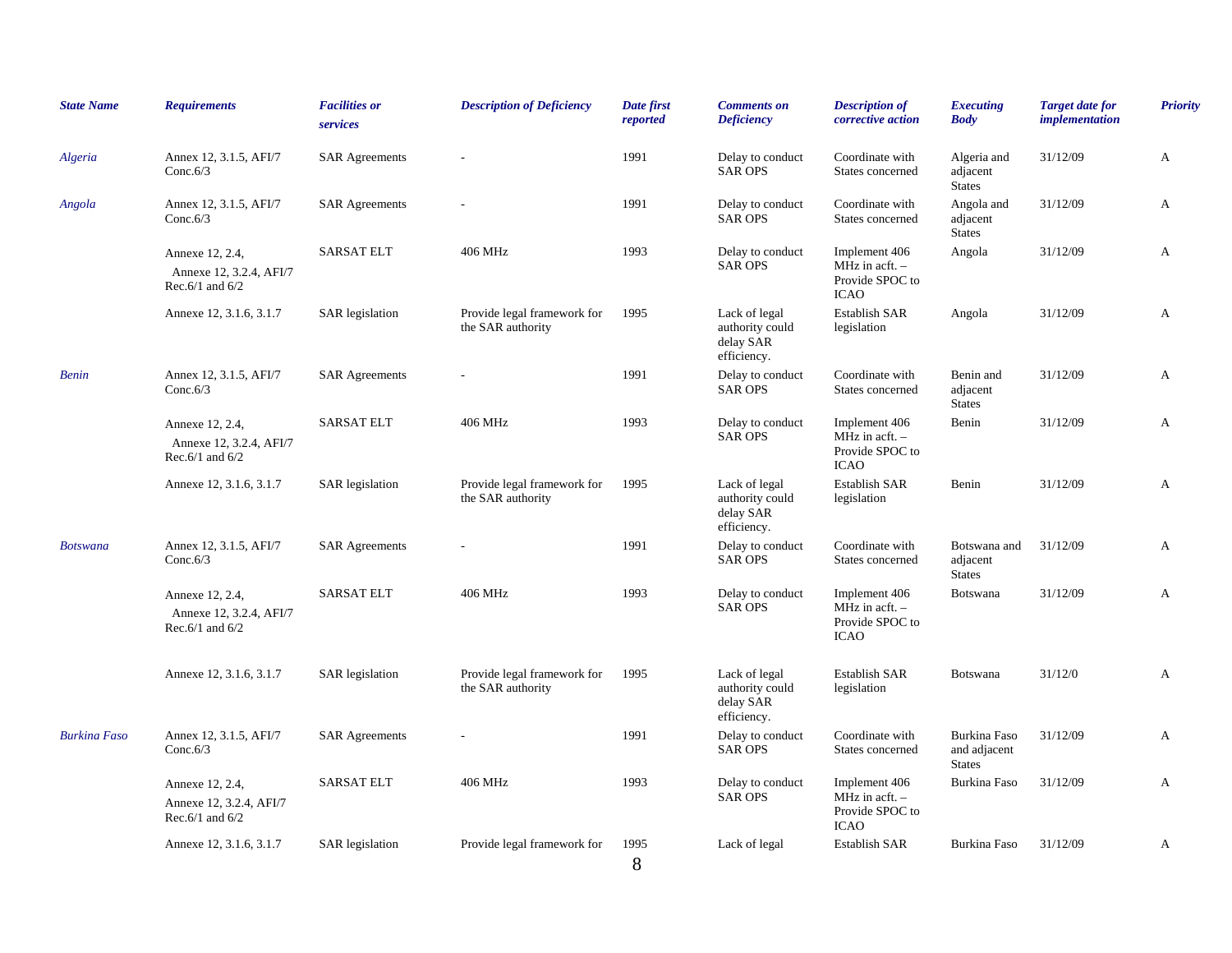| <b>State Name</b>                  | <b>Requirements</b>                                                | <b>Facilities or</b><br>services | <b>Description of Deficiency</b>                 | Date first<br>reported | <b>Comments on</b><br><b>Deficiency</b>                      | <b>Description of</b><br>corrective action                                 | <b>Executing</b><br><b>Body</b>           | <b>Target date for</b><br><i>implementation</i> | <b>Priority</b> |
|------------------------------------|--------------------------------------------------------------------|----------------------------------|--------------------------------------------------|------------------------|--------------------------------------------------------------|----------------------------------------------------------------------------|-------------------------------------------|-------------------------------------------------|-----------------|
|                                    |                                                                    |                                  | the SAR authority                                |                        | authority could<br>delay SAR<br>efficiency.                  | legislation                                                                |                                           |                                                 |                 |
| <b>Burundi</b>                     | Annexe 12, 3.1.6, 3.1.7                                            | SAR legislation                  | Provide legal framework for<br>the SAR authority | 1995                   | Lack of legal<br>authority could<br>delay SAR<br>efficiency  | <b>Establish SAR</b><br>legislation                                        | Burundi                                   | 31/12/09                                        | A               |
|                                    | Annex 12, 2.4, Annex 12,<br>3.2.4: AFI/7 Rec.6/1 and<br>6/2        | <b>SARSAT ELT</b>                | 406 MHz                                          | 1993                   | Delay to conduct<br><b>SAR OPS</b>                           | Coordinate with<br>States concerned.                                       | Burundi and<br>Adjacent<br>States.        |                                                 |                 |
| Cameroon                           | Annex 12, 3.1.5, AFI/7<br>Conc. $6/3$                              | <b>SAR Agreements</b>            |                                                  | 1991                   | Delay to conduct<br><b>SAR OPS</b>                           | Coordinate with<br>States concerned                                        | Cameroon<br>and adjacent<br><b>States</b> | 31/12/09                                        | A               |
|                                    | Annexe 12, 2.4,<br>Annexe 12, 3.2.4, AFI/7<br>Rec. $6/1$ and $6/2$ | <b>SARSAT ELT</b>                | 406 MHz                                          | 1993                   | Delay to conduct<br><b>SAR OPS</b>                           | Implement 406<br>MHz in $\text{acft.}$ -<br>Provide SPOC to<br><b>ICAO</b> | Cameroon                                  | 31/12/09                                        | A               |
|                                    | Annexe 12, 3.1.6, 3.1.7                                            | <b>SAR</b> legislation           | Provide legal framework for<br>the SAR authority | 1995                   | Lack of legal<br>authority could<br>delay SAR<br>efficiency. | <b>Establish SAR</b><br>legislation                                        | Cameroon                                  | 31/12/09                                        | A               |
| Cape Verde                         | This State has no<br>deficiency in this field.                     |                                  |                                                  |                        |                                                              |                                                                            |                                           |                                                 |                 |
|                                    |                                                                    |                                  |                                                  |                        |                                                              |                                                                            |                                           |                                                 |                 |
| <b>Central African</b><br>Republic | Annex 12, 3.1.5, AFI/7<br>Conc. $6/3$                              | <b>SAR Agreements</b>            |                                                  | 1991                   | Delay to conduct<br><b>SAR OPS</b>                           | Coordinate with<br>States concerned                                        | CAR and<br>adjacent<br><b>States</b>      | 31/12/09                                        | A               |
|                                    | Annexe 12, 2.4,                                                    | <b>SARSAT ELT</b>                | 406 MHz                                          | 1993                   | Delay to conduct                                             | Implement 406                                                              | CAR                                       | 31/12/09                                        | A               |
|                                    | Annexe 12, 3.2.4, AFI/7<br>Rec.6/1 and $6/2$                       |                                  |                                                  |                        | <b>SAR OPS</b>                                               | $MHz$ in acft. $-$<br>Provide SPOC to<br><b>ICAO</b>                       |                                           |                                                 |                 |
|                                    | Annexe 12, 3.1.6, 3.1.7                                            | <b>SAR</b> legislation           | Provide legal framework for<br>the SAR authority | 1995                   | Lack of legal<br>authority could<br>delay SAR<br>efficiency. | <b>Establish SAR</b><br>legislation                                        | CAR                                       | 31/12/09                                        | A               |
| Chad                               | Annex 12, 3.1.5, AFI/7<br>Conc. $6/3$                              | <b>SAR Agreements</b>            |                                                  | 1991                   | Delay to conduct<br><b>SAR OPS</b>                           | Coordinate with<br>States concerned                                        | Chad and<br>adjacent<br><b>States</b>     | 31/12/09                                        | A               |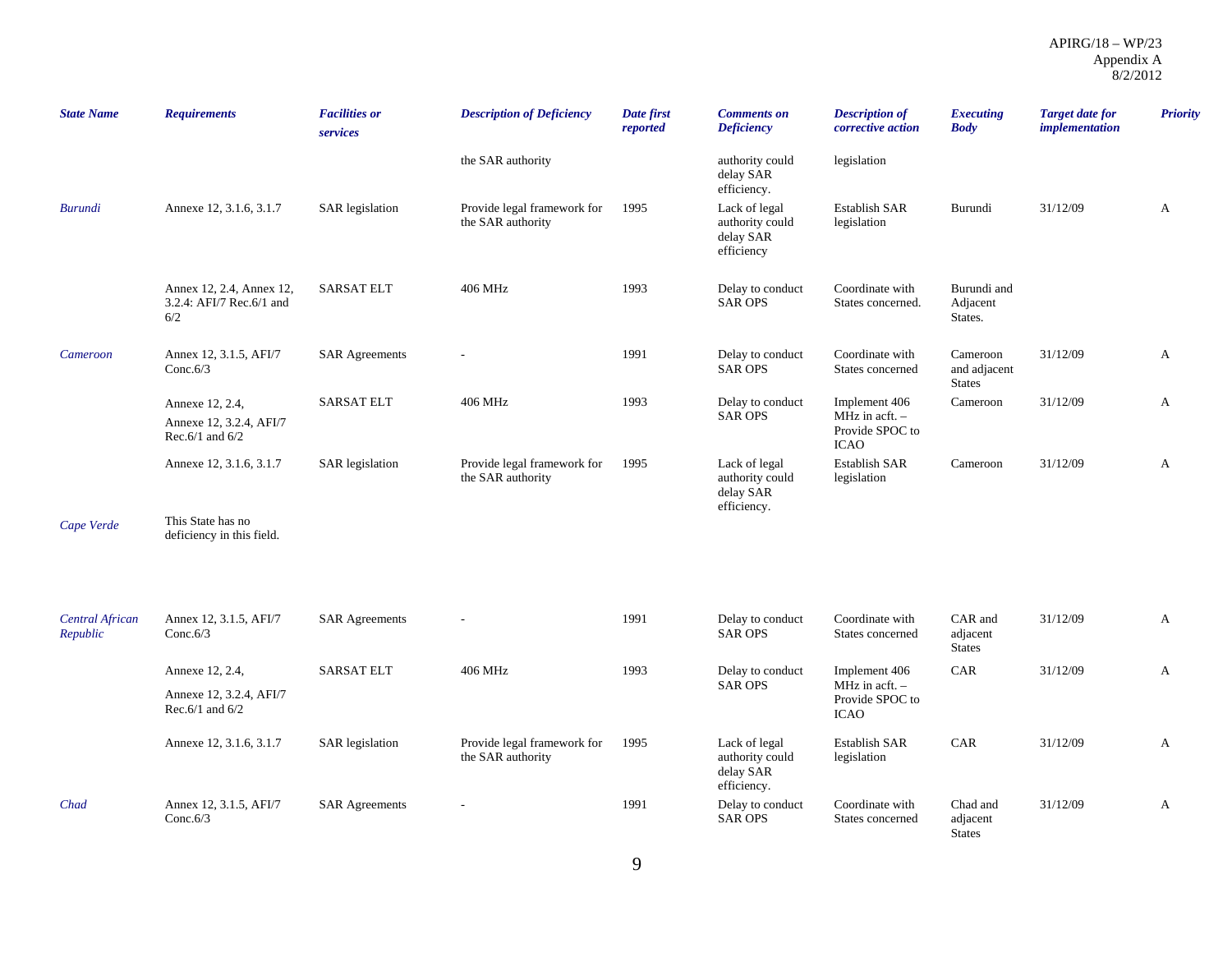| <b>State Name</b>     | <b>Requirements</b>                                                | <b>Facilities or</b><br>services | <b>Description of Deficiency</b>                 | Date first<br>reported | <b>Comments</b> on<br><b>Deficiency</b>                      | <b>Description of</b><br>corrective action                                         | <b>Executing</b><br><b>Body</b>                | <b>Target date for</b><br><i>implementation</i> | <b>Priority</b> |
|-----------------------|--------------------------------------------------------------------|----------------------------------|--------------------------------------------------|------------------------|--------------------------------------------------------------|------------------------------------------------------------------------------------|------------------------------------------------|-------------------------------------------------|-----------------|
|                       | Annexe 12, 2.4,<br>Annexe 12, 3.2.4, AFI/7<br>Rec. $6/1$ and $6/2$ | <b>SARSAT ELT</b>                | 406 MHz                                          | 1993                   | Delay to conduct<br><b>SAR OPS</b>                           | Implement 406<br>MHz in $\text{acft.}$ -<br>Provide SPOC to<br><b>ICAO</b>         | Chad                                           | 31/12/09                                        | A               |
|                       | Annexe 12, 3.1.6, 3.1.7                                            | <b>SAR</b> legislation           | Provide legal framework for<br>the SAR authority | 1995                   | Lack of legal<br>authority could<br>delay SAR<br>efficiency. | Establish SAR<br>legislation                                                       | Chad                                           | 31/12/09                                        | A               |
| Comoros               | Annex 12, 3.1.5, AFI/7<br>Conc. $6/3$                              | <b>SAR Agreements</b>            |                                                  | 1991                   | Delay to conduct<br><b>SAR OPS</b>                           | Coordinate with<br>States concerned                                                | Comoros and<br>adjacent<br><b>States</b>       | 31/12/09                                        | A               |
|                       | Annexe 12, 2.4,<br>Annexe 12, 3.2.4, AFI/7<br>Rec.6/1 and $6/2$    | <b>SARSAT ELT</b>                | 406 MHz                                          | 1993                   | Delay to conduct<br><b>SAR OPS</b>                           | Implement 406<br>MHz in $\text{acft.}$ –<br>Provide SPOC to<br><b>ICAO</b>         | Comoros                                        | 31/12/09                                        | A               |
|                       | Annexe 12, 3.1.6, 3.1.7                                            | <b>SAR</b> legislation           | Provide legal framework for<br>the SAR authority | 1995                   | Lack of legal<br>authority could<br>delay SAR<br>efficiency. | <b>Establish SAR</b><br>legislation                                                | Comoros                                        | 31/12/09                                        | A               |
| Congo                 | Annex 12, 3.1.5, AFI/7<br>Conc. $6/3$                              | <b>SAR Agreements</b>            |                                                  | 1991                   | Delay to conduct<br><b>SAR OPS</b>                           | Coordinate with<br>States concerned                                                | Congo and<br>adjacent<br><b>States</b>         | 31/12/09                                        | A               |
|                       | Annexe 12, 2.4,<br>Annexe 12, 3.2.4, AFI/7<br>Rec.6/1 and $6/2$    | <b>SARSAT ELT</b>                | 406 MHz                                          | 1993                   | Delay to conduct<br><b>SAR OPS</b>                           | Implement 406<br>MHz in $\text{acft.}$ -<br>Provide SPOC to<br><b>ICAO</b>         | Congo                                          | 31/12/09                                        | A               |
|                       | Annexe 12, 3.1.6, 3.1.7                                            | <b>SAR</b> legislation           | Provide legal framework for<br>the SAR authority | 1995                   | Lack of legal<br>authority could<br>delay SAR<br>efficiency. | Establish SAR<br>legislation                                                       | Congo                                          | 31/12/09                                        | A               |
| Côte d'Ivoire         | Annex 12, 3.1.5, AFI/7<br>Conc. $6/3$                              | <b>SAR Agreements</b>            |                                                  | 1991                   | Delay to conduct<br><b>SAR OPS</b>                           | Coordinate with<br>States concerned                                                | Cote d'Ivoire<br>and adjacent<br><b>States</b> | 31/12/09                                        | A               |
|                       | Annexe 12, 2.4,<br>Annexe 12, 3.2.4, AFI/7<br>Rec.6/1 and $6/2$    | <b>SARSAT ELT</b>                | 406 MHz                                          | 1993                   | Delay to conduct<br><b>SAR OPS</b>                           | Implement 406<br>MHz in $\operatorname{acft.}$ -<br>Provide SPOC to<br><b>ICAO</b> | Cote d'Ivoire                                  | 31/12/09                                        | A               |
|                       | Annexe 12, 3.1.6, 3.1.7                                            | SAR legislation                  | Provide legal framework for<br>the SAR authority | 1995                   | Lack of legal<br>authority could<br>delay SAR<br>efficiency. | Establish SAR<br>legislation                                                       | Cote d'Ivoire                                  | 31/12/09                                        | A               |
| Dem. Rep. of<br>Congo | Annex 12, 3.1.5, AFI/7<br>Conc. $6/3$                              | <b>SAR Agreements</b>            |                                                  | 1991                   | Delay to conduct<br><b>SAR OPS</b>                           | Coordinate with<br>States concerned                                                | DRC and<br>adjacent                            | 31/12/09                                        | A               |
|                       |                                                                    |                                  |                                                  | 10                     |                                                              |                                                                                    |                                                |                                                 |                 |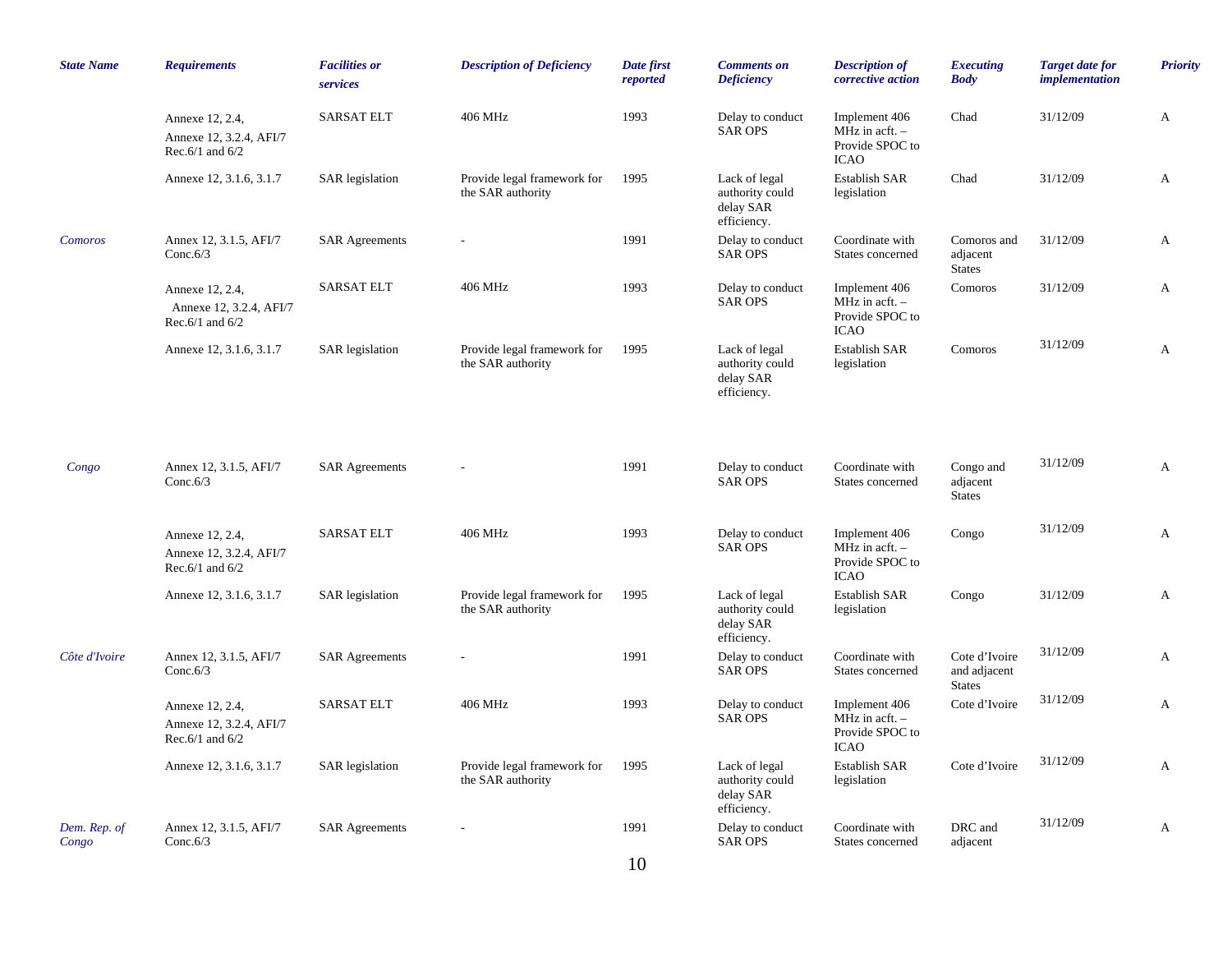| <b>State Name</b>    | <b>Requirements</b>                                             | <b>Facilities or</b><br>services | <b>Description of Deficiency</b>                 | Date first<br>reported | <b>Comments on</b><br><b>Deficiency</b>                      | <b>Description of</b><br>corrective action                                           | <b>Executing</b><br><b>Body</b>                       | <b>Target date for</b><br><i>implementation</i> | <b>Priority</b> |
|----------------------|-----------------------------------------------------------------|----------------------------------|--------------------------------------------------|------------------------|--------------------------------------------------------------|--------------------------------------------------------------------------------------|-------------------------------------------------------|-------------------------------------------------|-----------------|
|                      | Annexe 12, 2.4,<br>Annexe 12, 3.2.4, AFI/7<br>Rec.6/1 and $6/2$ | <b>SARSAT ELT</b>                | 406 MHz                                          | 1993                   | Delay to conduct<br><b>SAR OPS</b>                           | Implement 406<br>MHz in $\operatorname{acft}$ . -<br>Provide SPOC to<br><b>ICAO</b>  | <b>States</b><br><b>DRC</b>                           | 31/12/09                                        | A               |
|                      | Annexe 12, 3.1.6, 3.1.7                                         | <b>SAR</b> legislation           | Provide legal framework for<br>the SAR authority | 1995                   | Lack of legal<br>authority could<br>delay SAR<br>efficiency. | Establish SAR<br>legislation                                                         | $\ensuremath{\mathsf{DRC}}$                           | 31/12/09                                        | $\mathbf{A}$    |
|                      |                                                                 |                                  |                                                  |                        |                                                              |                                                                                      |                                                       |                                                 |                 |
| Djibouti             | Annex 12, 3.1.5, AFI/7<br>Conc. $6/3$                           | <b>SAR Agreements</b>            |                                                  | 1991                   | Delay to conduct<br><b>SAR OPS</b>                           | Coordinate with<br>States concerned                                                  | Djibouti and<br>adjacent<br><b>States</b>             | 31/12/09                                        | A               |
|                      | Annex 12, 2.4, Annex 12,<br>3.2.4, AFI/7 Rec. 6/1 and<br>6/2    | <b>SARSAT ELT</b>                | 406 MHz                                          | 1993                   | Delay to conduct<br><b>SAR OPS</b>                           | I) Provide SPOC to<br>ICAO: ii)<br>Implement 406<br>MHz acft.                        | Djibouti                                              | 31/12/09                                        | A               |
|                      | Annex 12, 3.1.6, 3.1.7                                          | <b>SAR</b> legislation           | Provide legal framework for<br>the SAR authority | 1995                   | Lack of legal<br>authority could<br>delay SAR<br>efficiency. | Establish SAR<br>legislation                                                         | Djibouti                                              | 31/12/09                                        | A               |
| Egypt                | This State has no<br>deficiency in this field.                  |                                  |                                                  |                        |                                                              |                                                                                      |                                                       |                                                 |                 |
| Equatorial<br>Guinea | Annex 12, 3.1.5, AFI/7<br>Conc. $6/3$                           | <b>SAR Agreements</b>            |                                                  | 1991                   | Delay to conduct<br><b>SAR OPS</b>                           | Coordinate with<br>States concerned                                                  | Equatorial<br>Guinea and<br>adjacent<br><b>States</b> | 31/12/09                                        | A               |
|                      | Annexe 12, 2.4,<br>Annexe 12, 3.2.4, AFI/7<br>Rec.6/1 and $6/2$ | <b>SARSAT ELT</b>                | 406 MHz                                          | 1993                   | Delay to conduct<br><b>SAR OPS</b>                           | Implement 406<br>MHz in $\operatorname{acft.}$ -<br>Provide SPOC to<br>$_{\rm ICAO}$ | Equatorial<br>Guinea                                  | 31/12/09                                        | A               |
|                      | Annexe 12, 3.1.6, 3.1.7                                         | <b>SAR</b> legislation           | Provide legal framework for                      | 1995                   | Lack of legal                                                | <b>Establish SAR</b>                                                                 | Equatorial                                            | 31/12/09                                        | A               |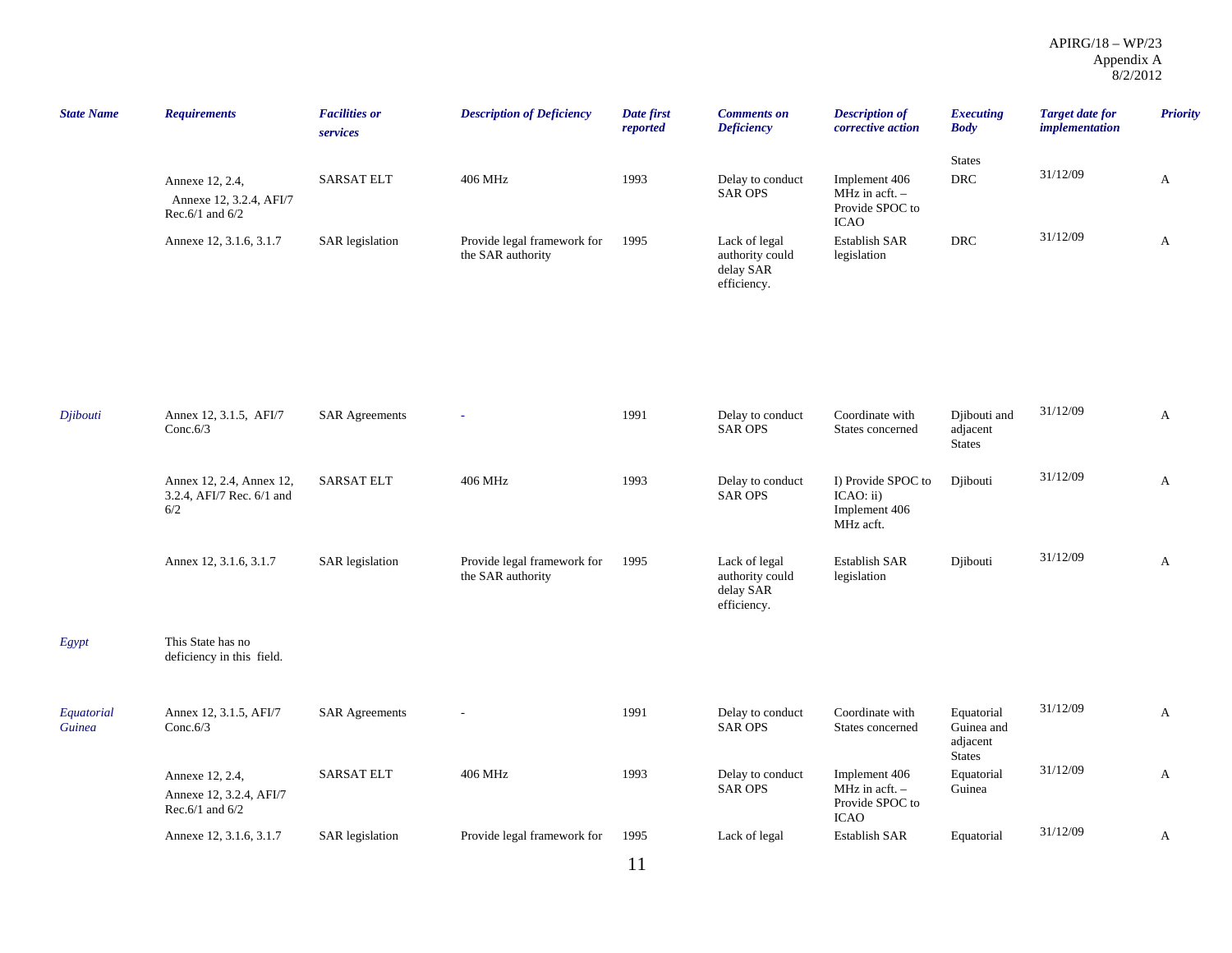| <b>State Name</b>   | <b>Requirements</b>                                                | <b>Facilities or</b><br>services | <b>Description of Deficiency</b>                 | Date first<br>reported | <b>Comments</b> on<br><b>Deficiency</b>                      | <b>Description of</b><br>corrective action                                          | <b>Executing</b><br><b>Body</b>           | <b>Target date for</b><br>implementation | <b>Priority</b> |
|---------------------|--------------------------------------------------------------------|----------------------------------|--------------------------------------------------|------------------------|--------------------------------------------------------------|-------------------------------------------------------------------------------------|-------------------------------------------|------------------------------------------|-----------------|
|                     |                                                                    |                                  | the SAR authority                                |                        | authority could<br>delay SAR<br>efficiency.                  | legislation                                                                         | Guinea                                    |                                          |                 |
| Eritrea             | Annex 12, 3.1.5, AFI/7<br>Conc. $6/3$                              | <b>SAR Agreements</b>            | <b>Establish SAR agreements</b>                  | 1995                   | Delay to conduct<br><b>SAR OPS</b>                           | Coordination with<br>States concerned                                               | Eritrea and<br>adjacent<br><b>States</b>  | 31/12/09                                 | A               |
|                     | Annex 12, 3.1.6,<br>3.1.7                                          | <b>SAR Legislation</b>           | Provide legal framework for<br>the SAR authority | 1995                   | Lack of legal<br>authority could<br>delay SAR                | <b>Establish SAR</b><br>Agreements                                                  | Eritrea                                   | 31/12/09                                 | A               |
| Ethiopia            | Annex 12, 3.1.5, AFI/7<br>Conc. $6/3$ .                            | <b>SAR Agreements</b>            |                                                  | 1995                   | Delay to conduct<br>SAR/OPS                                  | Coordinate with<br>States concerned.                                                | Ethiopia and<br>adjacent<br><b>States</b> | 31/12/09                                 | A               |
| France<br>(Réunion) | This State has no<br>deficiency in this field.                     |                                  |                                                  |                        |                                                              |                                                                                     |                                           |                                          |                 |
| Gabon               | Annex 12, 3.1.5, AFI/7<br>Conc. $6/3$                              | <b>SAR Agreements</b>            |                                                  | 1991                   | Delay to conduct<br><b>SAR OPS</b>                           | Coordinate with<br>States concerned                                                 | Gabon and<br>adjacent<br><b>States</b>    | 31/12/09                                 | A               |
|                     | Annexe 12, 2.4,<br>Annexe 12, 3.2.4, AFI/7<br>Rec. $6/1$ and $6/2$ | <b>SARSAT ELT</b>                | 406 MHz                                          | 1993                   | Delay to conduct<br><b>SAR OPS</b>                           | Implement 406<br>MHz in $\operatorname{acft}$ . -<br>Provide SPOC to<br><b>ICAO</b> | Gabon                                     | 31/12/09                                 | $\mathbf{A}$    |
|                     | Annexe 12, 3.1.6, 3.1.7                                            | <b>SAR</b> legislation           | Provide legal framework for<br>the SAR authority | 1995                   | Lack of legal<br>authority could<br>delay SAR<br>efficiency. | <b>Establish SAR</b><br>legislation                                                 | Gabon                                     | 31/12/09                                 | A               |
| Gambia              | Annex 12, 3.1.5, AFI/7<br>Conc. $6/3$                              | <b>SAR Agreements</b>            |                                                  | 1991                   | Delay to conduct<br><b>SAR OPS</b>                           | Coordinate with<br>States concerned                                                 | Gambia and<br>adjacent<br><b>States</b>   | 31/12/09                                 | A               |
|                     | Annexe 12, 2.4,<br>Annexe 12, 3.2.4, AFI/7<br>Rec. $6/1$ and $6/2$ | <b>SARSAT ELT</b>                | 406 MHz                                          | 1993                   | Delay to conduct<br><b>SAR OPS</b>                           | Implement 406<br>MHz in acft. -<br>Provide SPOC to<br><b>ICAO</b>                   | Gambia                                    | 31/12/09                                 | A               |
|                     | Annexe 12, 3.1.6, 3.1.7                                            | <b>SAR</b> legislation           | Provide legal framework for<br>the SAR authority | 1995                   | Lack of legal<br>authority could<br>delay SAR<br>efficiency. | <b>Establish SAR</b><br>legislation                                                 | Gambia                                    | 31/12/09                                 | A               |
| Ghana               | Annex 12, 3.1.5, AFI/7<br>Conc. $6/3$                              | <b>SAR Agreements</b>            |                                                  | 1991                   | Delay to conduct<br><b>SAR OPS</b>                           | Coordinate with<br>States concerned                                                 | Ghana and<br>adjacent<br><b>States</b>    | 31/12/09                                 | A               |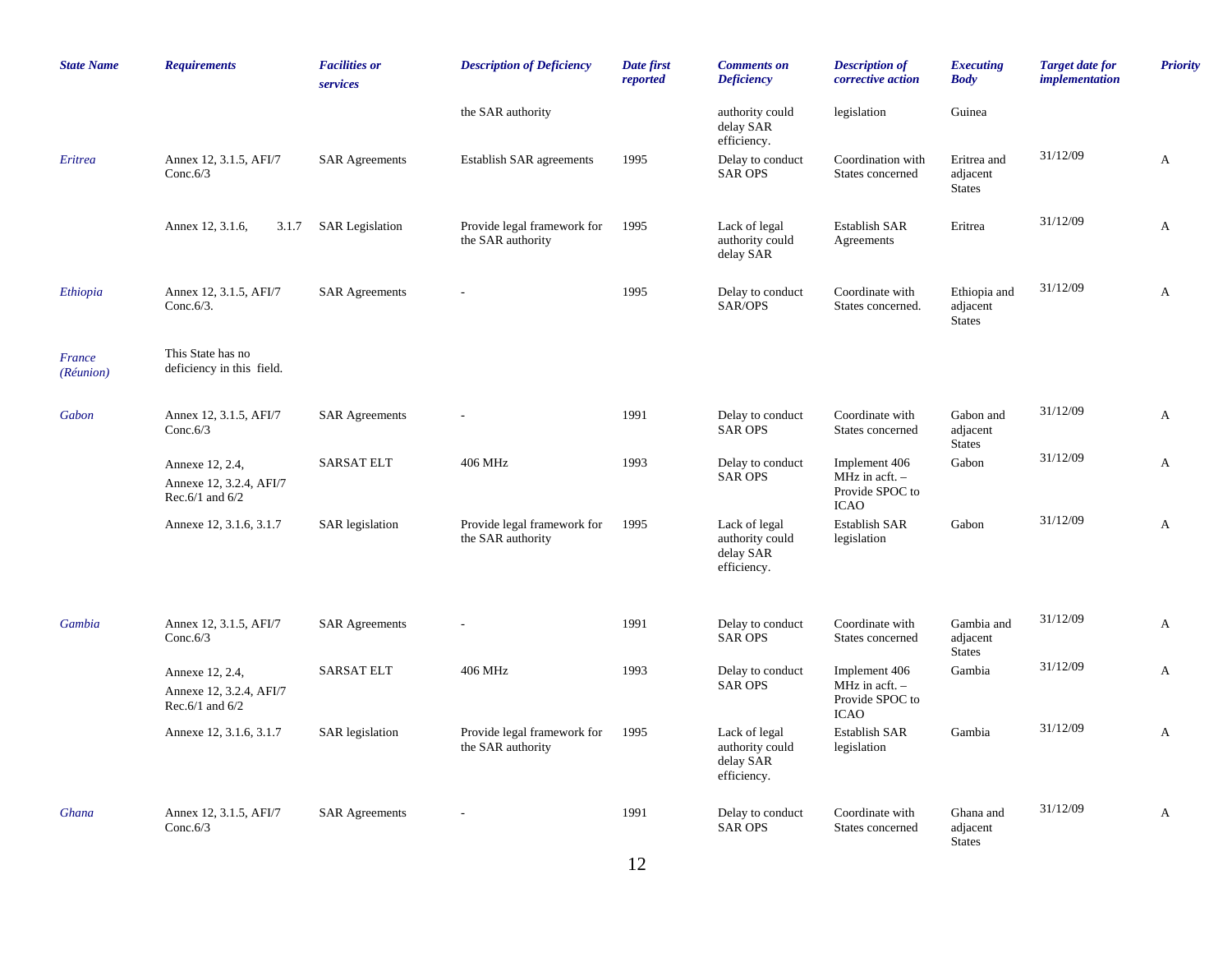| <b>State Name</b> | <b>Requirements</b>                                                | <b>Facilities or</b><br>services | <b>Description of Deficiency</b>                 | Date first<br>reported | <b>Comments on</b><br><b>Deficiency</b>                      | <b>Description of</b><br>corrective action                                                                      | Executing<br><b>Body</b>                 | <b>Target date for</b><br>implementation | <b>Priority</b> |
|-------------------|--------------------------------------------------------------------|----------------------------------|--------------------------------------------------|------------------------|--------------------------------------------------------------|-----------------------------------------------------------------------------------------------------------------|------------------------------------------|------------------------------------------|-----------------|
|                   | Annexe 12, 2.4,<br>Annexe 12, 3.2.4, AFI/7<br>Rec. $6/1$ and $6/2$ | <b>SARSAT ELT</b>                | 406 MHz                                          | 1993                   | Delay to conduct<br><b>SAR OPS</b>                           | Implement 406<br>$MHz$ in acft. $-$<br>Provide SPOC to<br><b>ICAO</b>                                           | Ghana                                    | 31/12/09                                 | A               |
|                   | Annexe 12, 3.1.6, 3.1.7                                            | <b>SAR</b> legislation           | Provide legal framework for<br>the SAR authority | 1995                   | Lack of legal<br>authority could<br>delay SAR<br>efficiency. | <b>Establish SAR</b><br>legislation                                                                             | Ghana                                    | 31/12/09                                 | A               |
| Guinea            | Annex 12, 3.1.5, AFI/7<br>Conc. $6/3$                              | <b>SAR Agreements</b>            |                                                  | 1991                   | Delay to conduct<br><b>SAR OPS</b>                           | Coordinate with<br>States concerned                                                                             | Guinea and<br>adjacent<br><b>States</b>  | 31/12/09                                 | A               |
|                   | Annexe 12, 2.4,<br>Annexe 12, 3.2.4, AFI/7<br>Rec. $6/1$ and $6/2$ | <b>SARSAT ELT</b>                | 406 MHz                                          | 1993                   | Delay to conduct<br><b>SAR OPS</b>                           | Implement 406<br>MHz in $\operatorname{acft}$ . -<br>Provide SPOC to<br><b>ICAO</b>                             | Guinea                                   | 31/12/09                                 | A               |
|                   | Annexe 12, 3.1.6, 3.1.7                                            | <b>SAR</b> legislation           | Provide legal framework for<br>the SAR authority | 1995                   | Lack of legal<br>authority could<br>delay SAR<br>efficiency. | <b>Establish SAR</b><br>legislation                                                                             | Guinea                                   | 31/12/09                                 | A               |
| Guinea Bissau     | This State has no<br>deficiency in this field.                     |                                  |                                                  |                        |                                                              |                                                                                                                 |                                          |                                          |                 |
| Kenya             | Annex 12, 2.4, Annex 12,<br>3.2.4, AFI/7 Rec. 6/1 and<br>6/2       | <b>SARSAT ELT</b>                | 406 MHz and 121.5 Mhz not<br>implemented         | 1993                   | Delay to conduct<br><b>SAR OPS</b>                           | 121.5 Mhz<br>implemented. 406<br>MHz not<br>Implemented.                                                        | Kenya                                    | 31/12/09                                 | A               |
|                   | Annex 12, 3.1.6, 3.1.7                                             | SAR legislation                  | Provide legal framework for<br>the SAR Authority | 1995                   | Lack of legal<br>authority could<br>delay SAR<br>efficiency. | Development of<br>draft legislation is<br>on going                                                              | Kenya                                    | 31/12/09                                 | A               |
|                   | Annex 12, 3.1.5, AFI/7<br>Conc. $6/3$                              | <b>SAR Agreements</b>            |                                                  | 1996                   | Delay to conduct<br><b>SAR OPS</b>                           | Signed with EAC<br>States only. To<br>coordinate with<br>other neighbouring<br>States concerned<br>outside EAC. | Kenya and<br>adjacent<br><b>States</b>   | 31/12/09                                 | A               |
| Lesotho           | Annex 12, 3.1.5, AFI/7<br>Conc. $6/3$                              | <b>SAR Agreements</b>            |                                                  | 1991                   | Delay to conduct<br><b>SAR OPS</b>                           | Coordinate with<br>States concerned                                                                             | Lesotho and<br>adjacent<br><b>States</b> | 31/12/09                                 | A               |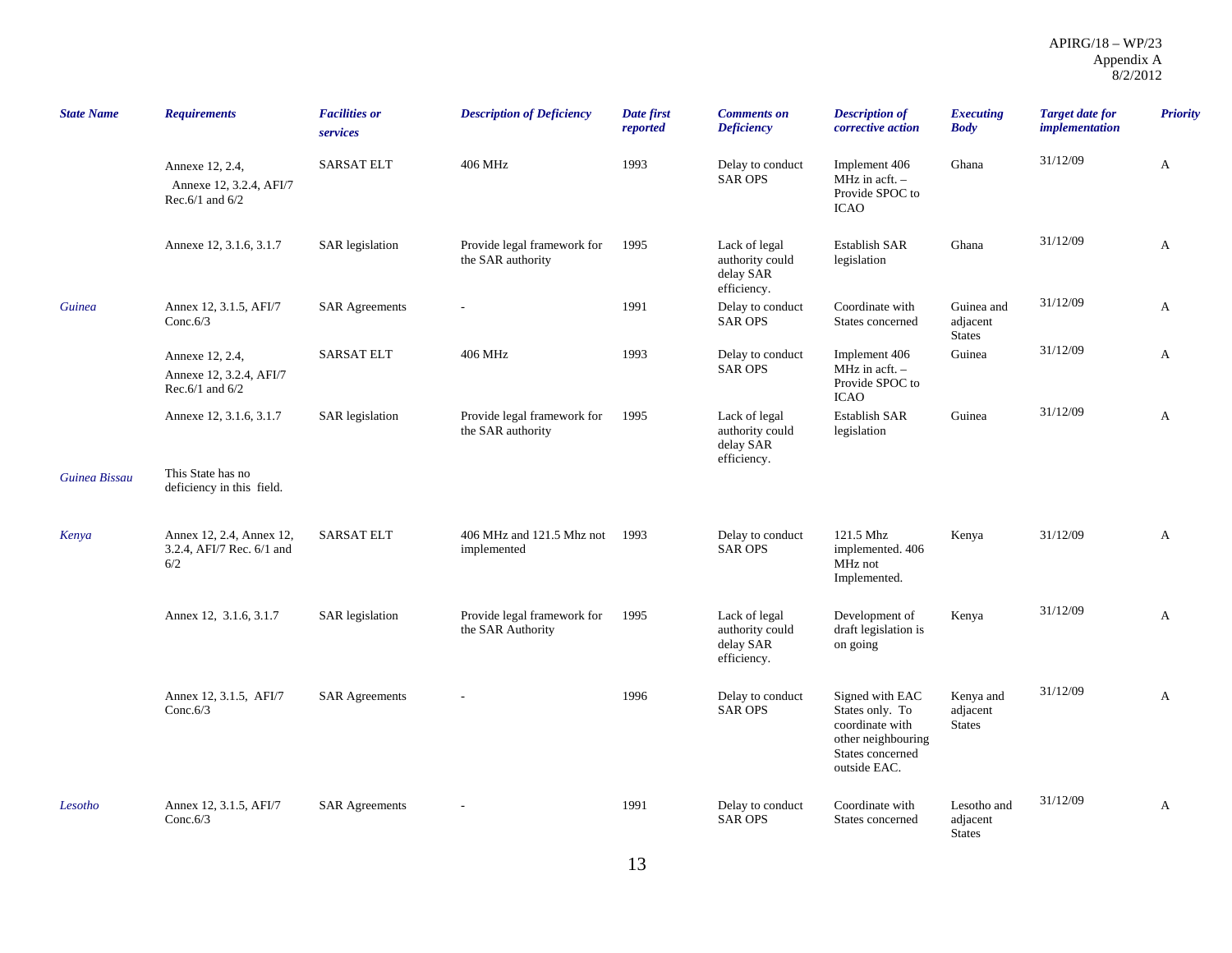| <b>State Name</b> | <b>Requirements</b>                                                | <b>Facilities or</b><br>services | <b>Description of Deficiency</b>                 | Date first<br>reported | <b>Comments on</b><br><b>Deficiency</b>                      | <b>Description of</b><br>corrective action                                          | <b>Executing</b><br><b>Body</b>          | <b>Target date for</b><br>implementation | <b>Priority</b> |
|-------------------|--------------------------------------------------------------------|----------------------------------|--------------------------------------------------|------------------------|--------------------------------------------------------------|-------------------------------------------------------------------------------------|------------------------------------------|------------------------------------------|-----------------|
|                   | Annexe 12, 2.4,<br>Annexe 12, 3.2.4, AFI/7<br>Rec.6/1 and $6/2$    | <b>SARSAT ELT</b>                | 406 MHz                                          | 1993                   | Delay to conduct<br><b>SAR OPS</b>                           | Implement 406<br>MHz in $\operatorname{acft}$ . -<br>Provide SPOC to<br><b>ICAO</b> | Lesotho                                  | 31/12/09                                 | A               |
|                   | Annexe 12, 3.1.6, 3.1.7                                            | <b>SAR</b> legislation           | Provide legal framework for<br>the SAR authority | 1995                   | Lack of legal<br>authority could<br>delay SAR<br>efficiency. | <b>Establish SAR</b><br>legislation                                                 | Lesotho                                  | 31/12/09                                 | A               |
| Liberia           | Annex 12, 3.1.5, AFI/7<br>Conc. $6/3$                              | <b>SAR Agreements</b>            |                                                  | 1991                   | Delay to conduct<br><b>SAR OPS</b>                           | Coordinate with<br>States concerned                                                 | Liberia and<br>adjacent<br><b>States</b> | 31/12/09                                 | A               |
|                   | Annexe 12, 2.4,<br>Annexe 12, 3.2.4, AFI/7<br>Rec. $6/1$ and $6/2$ | <b>SARSAT ELT</b>                | 406 MHz                                          | 1993                   | Delay to conduct<br><b>SAR OPS</b>                           | Implement 406<br>MHz in acft. $-$<br>Provide SPOC to<br><b>ICAO</b>                 | Liberia                                  | 31/12/09                                 | A               |
|                   | Annexe 12, 3.1.6, 3.1.7                                            | <b>SAR</b> legislation           | Provide legal framework for<br>the SAR authority | 1995                   | Lack of legal<br>authority could<br>delay SAR<br>efficiency. | <b>Establish SAR</b><br>legislation                                                 | Liberia                                  | 31/12/09                                 | A               |
| Libya             | Annex 12, 3.1.5, AFI/7<br>Conc. $6/3$                              | <b>SAR Agreements</b>            |                                                  | 1991                   | Delay to conduct<br><b>SAR OPS</b>                           | Coordinate with<br>States concerned                                                 | Libya and<br>adjacent<br><b>States</b>   | 31/12/09                                 | A               |
|                   | Annexe 12, 2.4,<br>Annexe 12, 3.2.4, AFI/7<br>Rec.6/1 and $6/2$    | <b>SARSAT ELT</b>                | 406 MHz                                          | 1993                   | Delay to conduct<br><b>SAR OPS</b>                           | Implement 406<br>$MHz$ in acft. $-$<br>Provide SPOC to<br><b>ICAO</b>               | Libya                                    | 31/12/09                                 | A               |
|                   | Annexe 12, 3.1.6, 3.1.7                                            | <b>SAR</b> legislation           | Provide legal framework for<br>the SAR authority | 1995                   | Lack of legal<br>authority could<br>delay SAR<br>efficiency. | <b>Establish SAR</b><br>legislation                                                 | Libya                                    | 31/12/09                                 | A               |
| Madagascar        | Annex 12, 3.1.5, AFI/7<br>Conc. $6/3$                              | <b>SAR Agreements</b>            |                                                  | 1991                   | Delay to conduct<br><b>SAR OPS</b>                           | Coordinate with<br>States concerned                                                 | Madagascar<br>adjacent<br><b>States</b>  | 31/12/09                                 | A               |
|                   | Annexe 12, 3.1.6, 3.1.7                                            | <b>SAR</b> legislation           | Provide legal framework for<br>the SAR authority | 1995                   | Lack of legal<br>authority could<br>delay SAR<br>efficiency. | <b>Establish SAR</b><br>legislation                                                 | Madagascar                               | 31/12/09                                 | A               |
| Malawi            | Annex 12, 3.1.5, AFI/7<br>Conc. $6/3$                              | <b>SAR Agreements</b>            |                                                  | 1991                   | Delay to conduct<br><b>SAR OPS</b>                           | Coordinate with<br>States concerned                                                 | Malawi and<br>adjacent<br><b>States</b>  | 31/12/09                                 | A               |
|                   | Annexe 12, 2.4,<br>Annexe 12, 3.2.4, AFI/7<br>Rec. $6/1$ and $6/2$ | <b>SARSAT ELT</b>                | 406 MHz                                          | 1993                   | Delay to conduct<br><b>SAR OPS</b>                           | Implement 406<br>MHz in acft. -<br>Provide SPOC to<br><b>ICAO</b>                   | Malawi                                   | 31/12/09                                 | A               |
|                   | Annexe 12, 3.1.6, 3.1.7                                            | <b>SAR</b> legislation           | Provide legal framework for<br>the SAR authority | 1995                   | Lack of legal<br>authority could                             | Establish SAR<br>legislation                                                        | Malawi                                   | 31/12/09                                 | A               |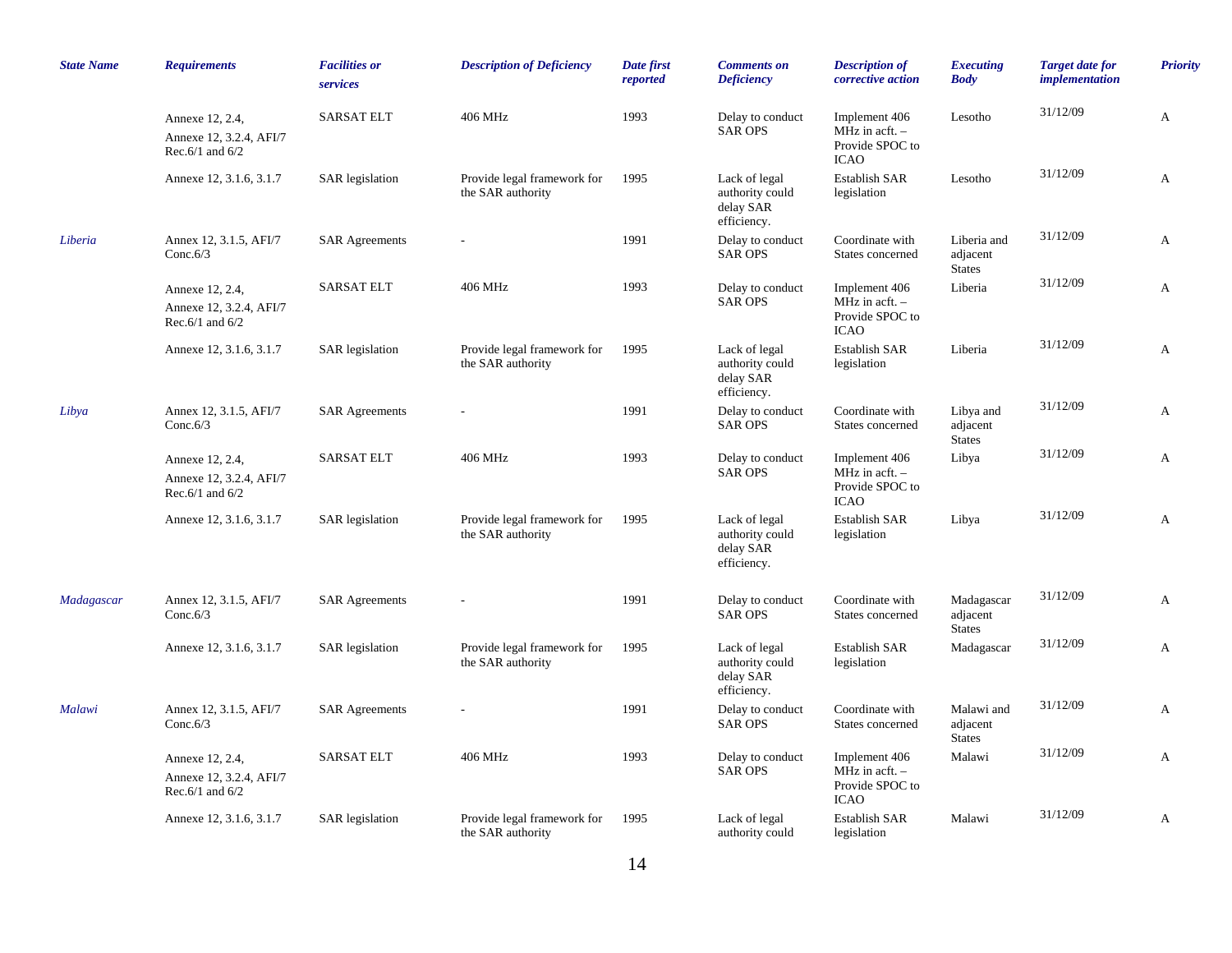| <b>State Name</b> | <b>Requirements</b>                                                | <b>Facilities or</b><br>services | <b>Description of Deficiency</b>                 | Date first<br>reported | <b>Comments on</b><br><b>Deficiency</b>                      | <b>Description of</b><br>corrective action                                          | <b>Executing</b><br><b>Body</b>             | <b>Target date for</b><br><i>implementation</i> | Priority |
|-------------------|--------------------------------------------------------------------|----------------------------------|--------------------------------------------------|------------------------|--------------------------------------------------------------|-------------------------------------------------------------------------------------|---------------------------------------------|-------------------------------------------------|----------|
|                   |                                                                    |                                  |                                                  |                        | delay SAR<br>efficiency.                                     |                                                                                     |                                             |                                                 |          |
| Mali              | Annex 12, 3.1.5, AFI/7<br>Conc. $6/3$                              | <b>SAR Agreements</b>            |                                                  | 1991                   | Delay to conduct<br><b>SAR OPS</b>                           | Coordinate with<br>States concerned                                                 | Mali and<br>adjacent<br><b>States</b>       | 31/12/09                                        | A        |
|                   | Annexe 12, 2.4,<br>Annexe 12, 3.2.4, AFI/7<br>Rec. $6/1$ and $6/2$ | <b>SARSAT ELT</b>                | 406 MHz                                          | 1993                   | Delay to conduct<br><b>SAR OPS</b>                           | Implement 406<br>MHz in $\operatorname{acft}$ . -<br>Provide SPOC to<br><b>ICAO</b> | Mali                                        | 31/12/09                                        | A        |
|                   | Annexe 12, 3.1.6, 3.1.7                                            | <b>SAR</b> legislation           | Provide legal framework for<br>the SAR authority | 1995                   | Lack of legal<br>authority could<br>delay SAR<br>efficiency. | <b>Establish SAR</b><br>legislation                                                 | Mali                                        | 31/12/09                                        | A        |
| <b>Mauritania</b> | Annex 12, 3.1.5, AFI/7<br>Conc. $6/3$                              | <b>SAR Agreements</b>            |                                                  | 1991                   | Delay to conduct<br><b>SAR OPS</b>                           | Coordinate with<br>States concerned                                                 | Mauritania<br>and adjacent<br><b>States</b> | 31/12/09                                        | А        |
|                   | Annexe 12, 2.4,<br>Annexe 12, 3.2.4, AFI/7<br>Rec. $6/1$ and $6/2$ | <b>SARSAT ELT</b>                | 406 MHz                                          | 1993                   | Delay to conduct<br><b>SAR OPS</b>                           | Implement 406<br>$MHz$ in acft. $-$<br>Provide SPOC to<br><b>ICAO</b>               | Mauritania                                  | 31/12/09                                        | A        |
|                   | Annexe 12, 3.1.6, 3.1.7                                            | <b>SAR</b> legislation           | Provide legal framework for<br>the SAR authority | 1995                   | Lack of legal<br>authority could<br>delay SAR<br>efficiency. | <b>Establish SAR</b><br>legislation                                                 | Mauritania                                  | 31/12/09                                        | A        |
| <b>Mauritius</b>  | Annex 12, 3.1.5, AFI/7<br>Conc. $6/3$                              | <b>SAR Agreements</b>            |                                                  | 1991                   | Delay to conduct<br><b>SAR OPS</b>                           | Coordinate with<br>States concerned                                                 | Mauritius and<br>adjacent<br><b>States</b>  | 31/12/09                                        | A        |
|                   | Annexe 12, 2.4,<br>Annexe 12, 3.2.4, AFI/7<br>Rec. $6/1$ and $6/2$ | <b>SARSAT ELT</b>                | 406 MHz                                          | 1993                   | Delay to conduct<br><b>SAR OPS</b>                           | Implement 406<br>MHz in $\text{acft.}$ –<br>Provide SPOC to<br><b>ICAO</b>          | Mauritius                                   | 31/12/09                                        | A        |
|                   | Annexe 12, 3.1.6, 3.1.7                                            | <b>SAR</b> legislation           | Provide legal framework for<br>the SAR authority | 1995                   | Lack of legal<br>authority could<br>delay SAR<br>efficiency. | <b>Establish SAR</b><br>legislation                                                 | Mauritius                                   | 31/12/09                                        | A        |
| <b>Morocco</b>    | Annex 12, 3.1.5, AFI/7<br>Conc. $6/3$                              | <b>SAR Agreements</b>            |                                                  | 1991                   | Delay to conduct<br><b>SAR OPS</b>                           | Coordinate with<br>States concerned                                                 | Morocco and<br>adjacent<br><b>States</b>    | 31/12/09                                        | A        |
|                   | Annexe 12, 2.4,<br>Annexe 12, 3.2.4, AFI/7<br>Rec. $6/1$ and $6/2$ | <b>SARSAT ELT</b>                | 406 MHz                                          | 1993                   | Delay to conduct<br><b>SAR OPS</b>                           | Implement 406<br>MHz in $\operatorname{acft}$ . -<br>Provide SPOC to<br><b>ICAO</b> | Morocco                                     | 31/12/09                                        | A        |
|                   | Annexe 12, 3.1.6, 3.1.7                                            | <b>SAR</b> legislation           | Provide legal framework for<br>the SAR authority | 1995                   | Lack of legal<br>authority could<br>delay SAR                | <b>Establish SAR</b><br>legislation                                                 | Morocco                                     | 31/12/09                                        | A        |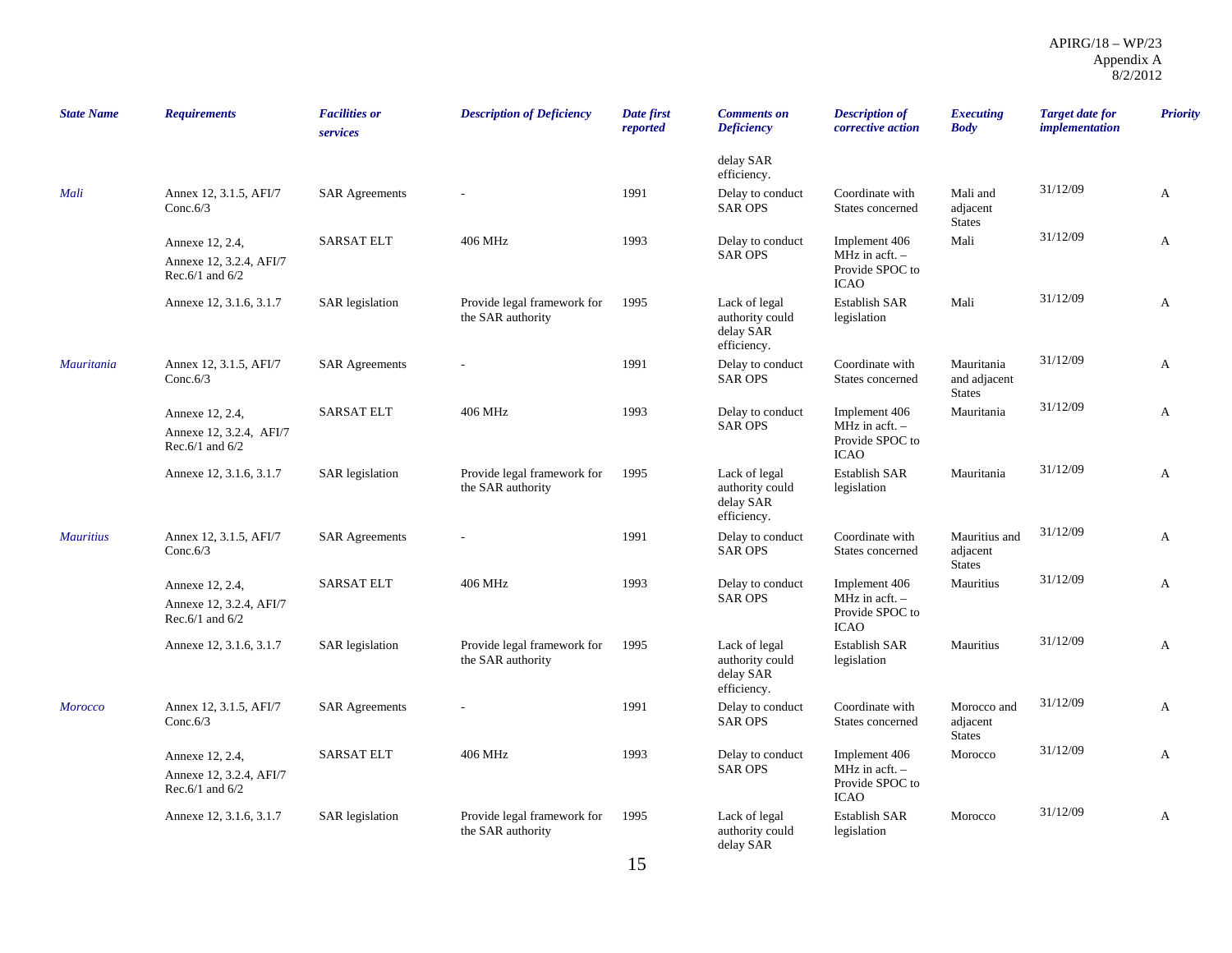| <b>State Name</b> | <b>Requirements</b>                                                | <b>Facilities or</b><br>services | <b>Description of Deficiency</b>                 | Date first<br>reported | <b>Comments</b> on<br><b>Deficiency</b>                      | <b>Description of</b><br>corrective action                          | <b>Executing</b><br><b>Body</b>             | <b>Target date for</b><br><i>implementation</i> | <b>Priority</b> |
|-------------------|--------------------------------------------------------------------|----------------------------------|--------------------------------------------------|------------------------|--------------------------------------------------------------|---------------------------------------------------------------------|---------------------------------------------|-------------------------------------------------|-----------------|
|                   |                                                                    |                                  |                                                  |                        | efficiency.                                                  |                                                                     |                                             |                                                 |                 |
| Mozambique        | Annex 12, 3.1.5, AFI/7<br>Conc. $6/3$                              | <b>SAR Agreements</b>            |                                                  | 1991                   | Delay to conduct<br><b>SAR OPS</b>                           | Coordinate with<br>States concerned                                 | Mozambique<br>and adjacent<br><b>States</b> | 31/12/09                                        | A               |
|                   | Annexe 12, 2.4,<br>Annexe 12, 3.2.4, AFI/7<br>Rec. $6/1$ and $6/2$ | <b>SARSAT ELT</b>                | 406 MHz                                          | 1993                   | Delay to conduct<br><b>SAR OPS</b>                           | Implement 406<br>MHz in acft. -<br>Provide SPOC to<br><b>ICAO</b>   | Mozambique                                  | 31/12/09                                        | A               |
|                   | Annexe 12, 3.1.6, 3.1.7                                            | <b>SAR</b> legislation           | Provide legal framework for<br>the SAR authority | 1995                   | Lack of legal<br>authority could<br>delay SAR<br>efficiency. | Establish SAR<br>legislation                                        | Mozambique                                  | 31/12/09                                        | A               |
| Namibia           | Annex 12, 3.1.5, AFI/7<br>Conc. $6/3$                              | <b>SAR Agreements</b>            |                                                  | 1991                   | Delay to conduct<br><b>SAR OPS</b>                           | Coordinate with<br>States concerned                                 | Namibia and<br>adjacent<br><b>States</b>    | 31/12/09                                        | A               |
|                   | Annexe 12, 2.4,<br>Annexe 12, 3.2.4, AFI/7<br>Rec. $6/1$ and $6/2$ | <b>SARSAT ELT</b>                | 406 MHz                                          | 1993                   | Delay to conduct<br><b>SAR OPS</b>                           | Implement 406<br>MHz in acft. -<br>Provide SPOC to<br><b>ICAO</b>   | Namibia                                     | 31/12/09                                        | A               |
|                   | Annexe 12, 3.1.6, 3.1.7                                            | <b>SAR</b> legislation           | Provide legal framework for<br>the SAR authority | 1995                   | Lack of legal<br>authority could<br>delay SAR<br>efficiency. | Establish SAR<br>legislation                                        | Namibia                                     | 31/12/09                                        | A               |
| <b>Niger</b>      | Annex 12, 3.1.5, AFI/7<br>Conc. $6/3$                              | <b>SAR Agreements</b>            |                                                  | 1991                   | Delay to conduct<br><b>SAR OPS</b>                           | Coordinate with<br>States concerned                                 | Niger and<br>adjacent<br><b>States</b>      | 31/12/09                                        | A               |
|                   | Annexe 12, 2.4,<br>Annexe 12, 3.2.4, AFI/7<br>Rec. $6/1$ and $6/2$ | <b>SARSAT ELT</b>                | 406 MHz                                          | 1993                   | Delay to conduct<br><b>SAR OPS</b>                           | Implement 406<br>MHz in acft. -<br>Provide SPOC to<br><b>ICAO</b>   | Niger                                       | 31/12/09                                        | A               |
|                   | Annexe 12, 3.1.6, 3.1.7                                            | <b>SAR</b> legislation           | Provide legal framework for<br>the SAR authority | 1995                   | Lack of legal<br>authority could<br>delay SAR<br>efficiency. | <b>Establish SAR</b><br>legislation                                 | Niger                                       | 31/12/09                                        | A               |
| Nigeria           | Annex 12, 3.1.5, AFI/7<br>Conc. $6/3$                              | <b>SAR Agreements</b>            |                                                  | 1991                   | Delay to conduct<br><b>SAR OPS</b>                           | Coordinate with<br>States concerned                                 | Nigeria and<br>adjacent<br><b>States</b>    | 31/12/09                                        | $\mathbf{A}$    |
| Rwanda            | Annex 12, 3.1.5, AFI/7<br>Conc. $6/3$                              | <b>SAR Agreements</b>            |                                                  | 1991                   | Delay to conduct<br><b>SAR OPS</b>                           | Coordinate with<br>States concerned                                 | Rwanda and<br>adjacent<br><b>States</b>     | 31/12/09                                        | A               |
|                   | Annexe 12, 2.4,<br>Annexe 12, 3.2.4, AFI/7<br>Rec.6/1 and $6/2$    | <b>SARSAT ELT</b>                | 406 MHz                                          | 1993                   | Delay to conduct<br><b>SAR OPS</b>                           | Implement 406<br>MHz in acft. $-$<br>Provide SPOC to<br><b>ICAO</b> | Rwanda                                      | 31/12/09                                        | A               |
|                   | Annexe 12, 3.1.6, 3.1.7                                            | <b>SAR</b> legislation           | Provide legal framework for<br>the SAR authority | 1995                   | Lack of legal<br>authority could<br>delay SAR<br>efficiency. | <b>Establish SAR</b><br>legislation                                 | Rwanda                                      | 31/12/09                                        | A               |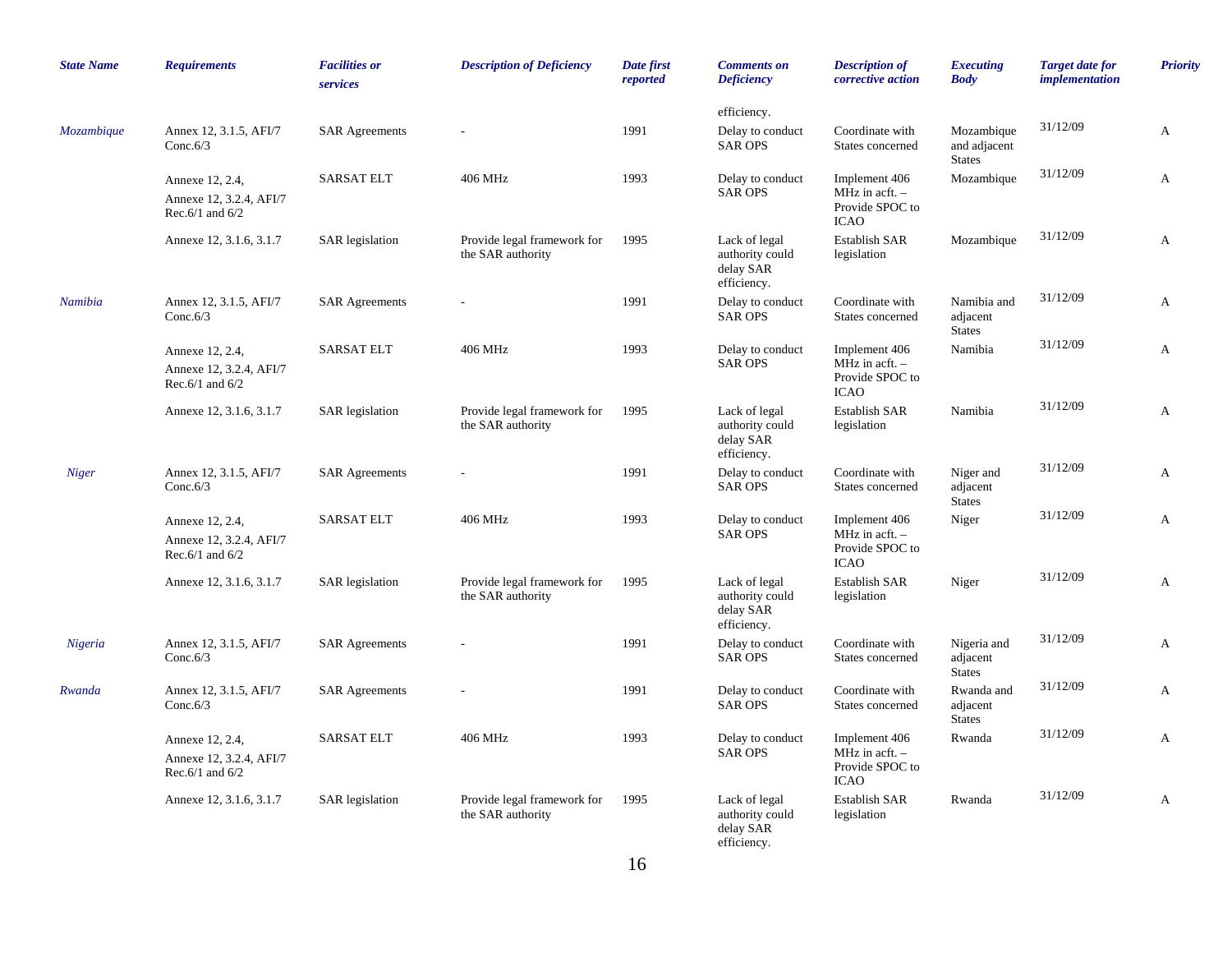| <b>State Name</b>      | <b>Requirements</b>                                                | <b>Facilities or</b><br>services | <b>Description of Deficiency</b>                 | Date first<br>reported | <b>Comments</b> on<br><b>Deficiency</b>                      | <b>Description of</b><br>corrective action                                          | <b>Executing</b><br><b>Body</b>                        | <b>Target date for</b><br>implementation | <b>Priority</b> |
|------------------------|--------------------------------------------------------------------|----------------------------------|--------------------------------------------------|------------------------|--------------------------------------------------------------|-------------------------------------------------------------------------------------|--------------------------------------------------------|------------------------------------------|-----------------|
| Sao Tome &<br>Principe | Annex 12, 3.1.5, AFI/7<br>Conc. $6/3$                              | <b>SAR Agreements</b>            |                                                  | 1991                   | Delay to conduct<br><b>SAR OPS</b>                           | Coordinate with<br>States concerned                                                 | Sao Tome<br>&Principe<br>and adjacent<br><b>States</b> | 31/12/09                                 | A               |
|                        | Annexe 12, 2.4,<br>Annexe 12, 3.2.4, AFI/7<br>Rec. $6/1$ and $6/2$ | <b>SARSAT ELT</b>                | 406 MHz                                          | 1993                   | Delay to conduct<br><b>SAR OPS</b>                           | Implement 406<br>MHz in $\operatorname{acft}$ . -<br>Provide SPOC to<br><b>ICAO</b> | Sao Tome<br>&Pricipe                                   | 31/12/09                                 | A               |
|                        | Annexe 12, 3.1.6, 3.1.7                                            | <b>SAR</b> legislation           | Provide legal framework for<br>the SAR authority | 1995                   | Lack of legal<br>authority could<br>delay SAR<br>efficiency. | <b>Establish SAR</b><br>legislation                                                 | Sao Tome<br>&Principe                                  | 31/12/09                                 | A               |
| Senegal                | Annex 12, 3.1.5, AFI/7<br>Conc. $6/3$                              | <b>SAR Agreements</b>            |                                                  | 1991                   | Delay to conduct<br><b>SAR OPS</b>                           | Coordinate with<br>States concerned                                                 | Senegal and<br>adjacent<br><b>States</b>               | 31/12/09                                 | A               |
|                        | Annexe 12, 2.4,<br>Annexe 12, 3.2.4, AFI/7<br>Rec.6/1 and $6/2$    | <b>SARSAT ELT</b>                | 406 MHz                                          | 1993                   | Delay to conduct<br><b>SAR OPS</b>                           | Implement 406<br>MHz in acft. -<br>Provide SPOC to<br><b>ICAO</b>                   | Senegal                                                | 31/12/09                                 | A               |
|                        | Annexe 12, 3.1.6, 3.1.7                                            | <b>SAR</b> legislation           | Provide legal framework for<br>the SAR authority | 1995                   | Lack of legal<br>authority could<br>delay SAR<br>efficiency. | <b>Establish SAR</b><br>legislation                                                 | Senegal                                                | 31/12/09                                 | A               |
| Seychelles             | Annex 12, 3.1.5, AFI/7<br>Conc. $6/3$                              | <b>SAR Agreements</b>            |                                                  | 1991                   | Delay to conduct<br><b>SAR OPS</b>                           | Coordinate with<br>States concerned                                                 | Seychelles<br>and adjacent<br><b>States</b>            | 31/12/09                                 | A               |
|                        | Annexe 12, 2.4,<br>Annexe 12, 3.2.4, AFI/7<br>Rec. $6/1$ and $6/2$ | <b>SARSAT ELT</b>                | 406 MHz                                          | 1993                   | Delay to conduct<br><b>SAR OPS</b>                           | Implement 406<br>$MHz$ in acft. $-$<br>Provide SPOC to<br><b>ICAO</b>               | Seychelles                                             | 31/12/09                                 | A               |
|                        | Annexe 12, 3.1.6, 3.1.7                                            | <b>SAR</b> legislation           | Provide legal framework for<br>the SAR authority | 1995                   | Lack of legal<br>authority could<br>delay SAR<br>efficiency. | <b>Establish SAR</b><br>legislation                                                 | Seychelles                                             | 31/12/09                                 | A               |
| Sierra Leone           | This State has no<br>deficiency in this field.                     |                                  |                                                  |                        |                                                              |                                                                                     |                                                        |                                          |                 |
| Somalia                | Annex 12, 3.1.5, AFI/7<br>Conc. $6/3$                              | <b>SAR Agreements</b>            |                                                  | 1991                   | Delay to conduct<br><b>SAR OPS</b>                           | Coordinate with<br>States concerned                                                 | Somalia and<br>adjacent<br><b>States</b>               | 31/12/09                                 | $\mathbf{A}$    |
|                        | Annexe 12, 2.4,                                                    | <b>SARSAT ELT</b>                | 406 MHz                                          | 1993                   | Delay to conduct                                             | Implement 406                                                                       | Somalia                                                | 31/12/09                                 | A               |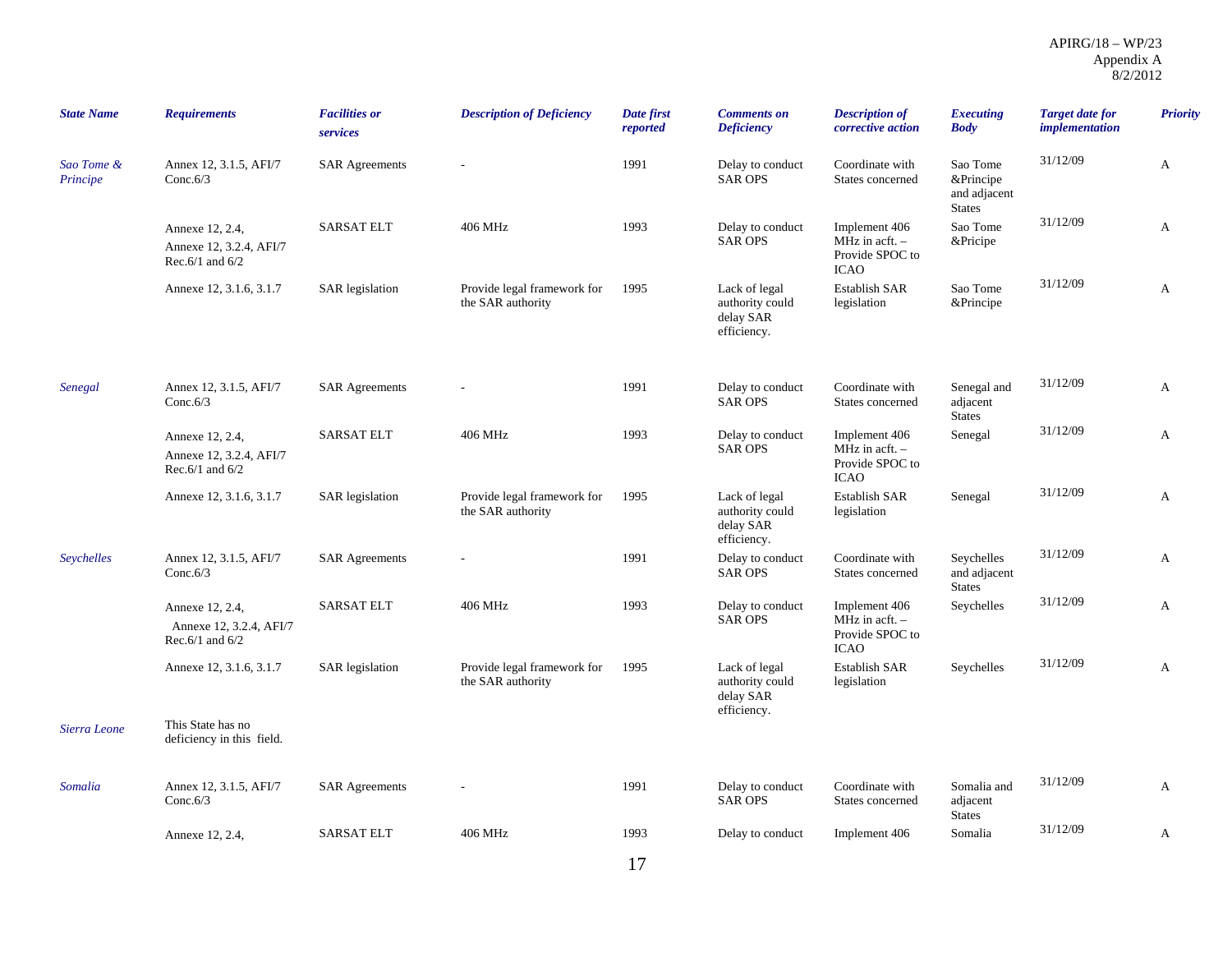| <b>State Name</b>        | <b>Requirements</b>                                                | <b>Facilities or</b><br>services | <b>Description of Deficiency</b>                 | Date first<br>reported | <b>Comments on</b><br><b>Deficiency</b>                      | <b>Description of</b><br>corrective action                                          | <b>Executing</b><br><b>Body</b>            | <b>Target date for</b><br><i>implementation</i> | <b>Priority</b> |
|--------------------------|--------------------------------------------------------------------|----------------------------------|--------------------------------------------------|------------------------|--------------------------------------------------------------|-------------------------------------------------------------------------------------|--------------------------------------------|-------------------------------------------------|-----------------|
|                          | Annexe 12, 3.2.4, AFI/7<br>Rec. $6/1$ and $6/2$                    |                                  |                                                  |                        | <b>SAR OPS</b>                                               | MHz in $\operatorname{acft.}$ -<br>Provide SPOC to<br><b>ICAO</b>                   |                                            |                                                 |                 |
|                          | Annexe 12, 3.1.6, 3.1.7                                            | <b>SAR</b> legislation           | Provide legal framework for<br>the SAR authority | 1995                   | Lack of legal<br>authority could<br>delay SAR<br>efficiency. | Establish SAR<br>legislation                                                        | Somalia                                    | 31/12/09                                        | A               |
| South Africa             | This State has no<br>deficiency in this field.                     |                                  |                                                  |                        |                                                              |                                                                                     |                                            |                                                 |                 |
| Spain (Canary<br>$Is.$ ) | This State has no<br>deficiency in this field.                     |                                  |                                                  |                        |                                                              |                                                                                     |                                            |                                                 |                 |
| Sudan                    | Annex 12, 3.1.5, AFI/7<br>Conc. $6/3$                              | <b>SAR Agreements</b>            |                                                  | 1991                   | Delay to conduct<br><b>SAR OPS</b>                           | Coordinate with<br>States concerned                                                 | Sudan and<br>adjacent<br><b>States</b>     | 31/12/09                                        | A               |
|                          | Annexe 12, 2.4,<br>Annexe 12, 3.2.4,<br>AFI/7 Rec.6/1 and 6/2      | <b>SARSAT ELT</b>                | 406 MHz                                          | 1993                   | Delay to conduct<br><b>SAR OPS</b>                           | Implement 406<br>MHz in $\operatorname{acft.}$ -<br>Provide SPOC to<br><b>ICAO</b>  | Sudan                                      | 31/12/09                                        | $\mathbf{A}$    |
|                          | Annexe 12, 3.1.6, 3.1.7                                            | <b>SAR</b> legislation           | Provide legal framework for<br>the SAR authority | 1995                   | Lack of legal<br>authority could<br>delay SAR<br>efficiency. | <b>Establish SAR</b><br>legislation                                                 | Sudan                                      | 31/12/09                                        | A               |
| Swaziland                | Annex 12, 3.1.5, AFI/7<br>Conc. $6/3$                              | <b>SAR Agreements</b>            |                                                  | 1991                   | Delay to conduct<br><b>SAR OPS</b>                           | Coordinate with<br>States concerned                                                 | Swaziland<br>and adjacent<br><b>States</b> | 31/12/09                                        | $\mathbf{A}$    |
|                          | Annexe 12, 2.4,<br>Annexe 12, 3.2.4, AFI/7<br>Rec. $6/1$ and $6/2$ | <b>SARSAT ELT</b>                | 406 MHz                                          | 1993                   | Delay to conduct<br><b>SAR OPS</b>                           | Implement 406<br>$MHz$ in acft. $-$<br>Provide SPOC to<br><b>ICAO</b>               | Swaziland                                  | 31/12/09                                        | $\mathbf{A}$    |
|                          | Annexe 12, 3.1.6, 3.1.7                                            | <b>SAR</b> legislation           | Provide legal framework for<br>the SAR authority | 1995                   | Lack of legal<br>authority could<br>delay SAR<br>efficiency. | <b>Establish SAR</b><br>legislation                                                 | Swaziland                                  | 31/12/09                                        | A               |
| Tanzania                 | Annex 12, 3.1.5, AFI/7<br>Conc. $6/3$                              | <b>SAR Agreements</b>            |                                                  | 1991                   | Delay to conduct<br><b>SAR OPS</b>                           | Coordinate with<br>States concerned                                                 | Tanzania and<br>adjacent<br><b>States</b>  | 31/12/09                                        | $\mathbf{A}$    |
| Togo                     | Annex 12, 3.1.5, AFI/7<br>Conc. $6/3$                              | <b>SAR Agreements</b>            |                                                  | 1991                   | Delay to conduct<br><b>SAR OPS</b>                           | Coordinate with<br>States concerned                                                 | Togo and<br>adjacent<br><b>States</b>      | 31/12/09                                        | $\mathbf{A}$    |
|                          | Annexe 12, 2.4,<br>Annexe 12, 3.2.4, AFI/7<br>Rec. $6/1$ and $6/2$ | <b>SARSAT ELT</b>                | 406 MHz                                          | 1993                   | Delay to conduct<br><b>SAR OPS</b>                           | Implement 406<br>MHz in $\operatorname{acft}$ . -<br>Provide SPOC to<br><b>ICAO</b> | Togo                                       | 31/12/09                                        | A               |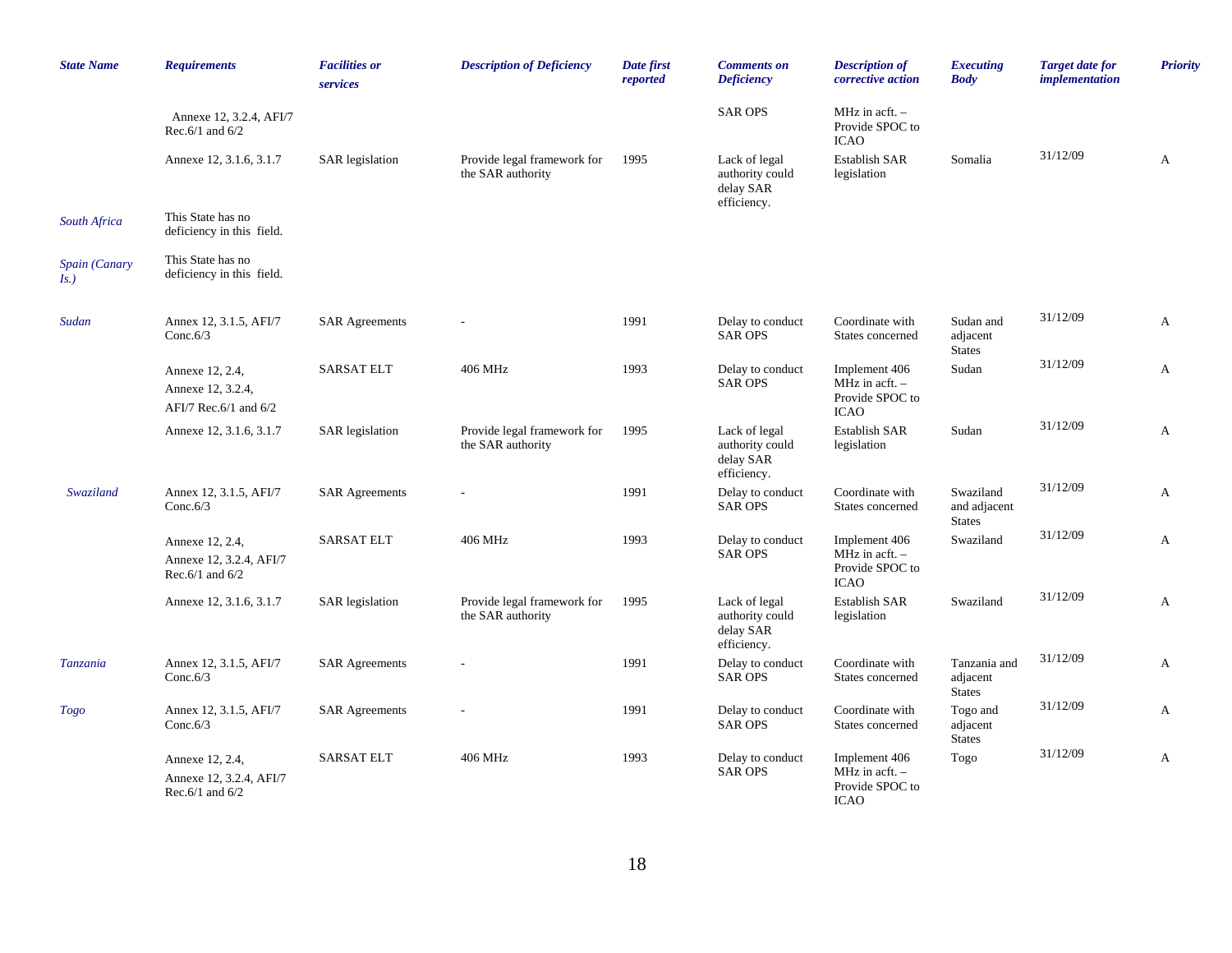| <b>State Name</b> | <b>Requirements</b>                                                | <b>Facilities or</b><br>services | <b>Description of Deficiency</b>                 | Date first<br>reported | <b>Comments on</b><br><b>Deficiency</b>                      | <b>Description of</b><br>corrective action                                          | <b>Executing</b><br><b>Body</b>           | <b>Target date for</b><br><i>implementation</i> | <b>Priority</b> |
|-------------------|--------------------------------------------------------------------|----------------------------------|--------------------------------------------------|------------------------|--------------------------------------------------------------|-------------------------------------------------------------------------------------|-------------------------------------------|-------------------------------------------------|-----------------|
|                   | Annexe 12, 3.1.6, 3.1.7                                            | <b>SAR</b> legislation           | Provide legal framework for<br>the SAR authority | 1995                   | Lack of legal<br>authority could<br>delay SAR<br>efficiency. | <b>Establish SAR</b><br>legislation                                                 | Togo                                      | 31/12/09                                        | A               |
| Tunisia           | This State has no<br>deficiency in this field.                     |                                  |                                                  |                        |                                                              |                                                                                     |                                           |                                                 |                 |
| Uganda            | Annex 12, 3.1.5, AFI/7<br>Conc.6/3                                 | <b>SAR Agreements</b>            |                                                  | 1991                   | Delay to conduct<br><b>SAR OPS</b>                           | Coordinate with<br>States concerned                                                 | Uganda and<br>adjacent<br><b>States</b>   | 31/12/09                                        | A               |
|                   | Annexe 12, 2.4,<br>Annexe 12, 3.2.4, AFI/7<br>Rec. $6/1$ and $6/2$ | <b>SARSAT ELT</b>                | 406 MHz                                          | 1993                   | Delay to conduct<br><b>SAR OPS</b>                           | Implement 406<br>MHz in $\operatorname{acft}$ . -<br>Provide SPOC to<br><b>ICAO</b> | Uganda                                    | 31/12/09                                        | A               |
|                   | Annexe 12, 3.1.6, 3.1.7                                            | <b>SAR</b> legislation           | Provide legal framework for<br>the SAR authority | 1995                   | Lack of legal<br>authority could<br>delay SAR<br>efficiency. | Establish SAR<br>legislation                                                        | Uganda                                    | 31/12/09                                        | A               |
| Zambia            | Annex 12, 3.1.5, AFI/7<br>Conc. $6/3$                              | <b>SAR Agreements</b>            | $\overline{a}$                                   | 1991                   | Delay to conduct<br><b>SAR OPS</b>                           | Coordinate with<br>States concerned                                                 | Zambia<br>adjacent<br><b>States</b>       | 31/12/09                                        | A               |
|                   | Annexe 12, 2.4,<br>Annexe 12, 3.2.4, AFI/7<br>Rec.6/1 and $6/2$    | <b>SARSAT ELT</b>                | 406 MHz                                          | 1993                   | Delay to conduct<br><b>SAR OPS</b>                           | Implement 406<br>MHz in $\text{acft.}$ -<br>Provide SPOC to<br><b>ICAO</b>          | Zambia                                    | 31/12/09                                        | $\mathbf{A}$    |
|                   | Annexe 12, 3.1.6, 3.1.7                                            | <b>SAR</b> legislation           | Provide legal framework for<br>the SAR authority | 1995                   | Lack of legal<br>authority could<br>delay SAR<br>efficiency. | Establish SAR<br>legislation                                                        | Zambia                                    | 31/12/09                                        | A               |
| Zimbabwe          | Annex 12, 3.1.5, AFI/7<br>Conc. $6/3$                              | <b>SAR Agreements</b>            | $\overline{\phantom{a}}$                         | 1991                   | Delay to conduct<br><b>SAR OPS</b>                           | Coordinate with<br>States concerned                                                 | Zimbabwe<br>and adjacent<br><b>States</b> | 31/12/09                                        | A               |
|                   | Annexe 12, 2.4,<br>Annexe 12, 3.2.4, AFI/7<br>Rec.6/1 and $6/2$    | <b>SARSAT ELT</b>                | 406 MHz                                          | 1993                   | Delay to conduct<br><b>SAR OPS</b>                           | Implement 406<br>$MHz$ in acft. $-$<br>Provide SPOC to<br><b>ICAO</b>               | Zimbabwe                                  | 31/12/09                                        | A               |
|                   | Annexe 12, 3.1.6, 3.1.7                                            | <b>SAR</b> legislation           | Provide legal framework for<br>the SAR authority | 1995                   | Lack of legal<br>authority could<br>delay SAR<br>efficiency. | <b>Establish SAR</b><br>legislation                                                 | Zimbabwe                                  | 31/12/09                                        | A               |

 $- - - -$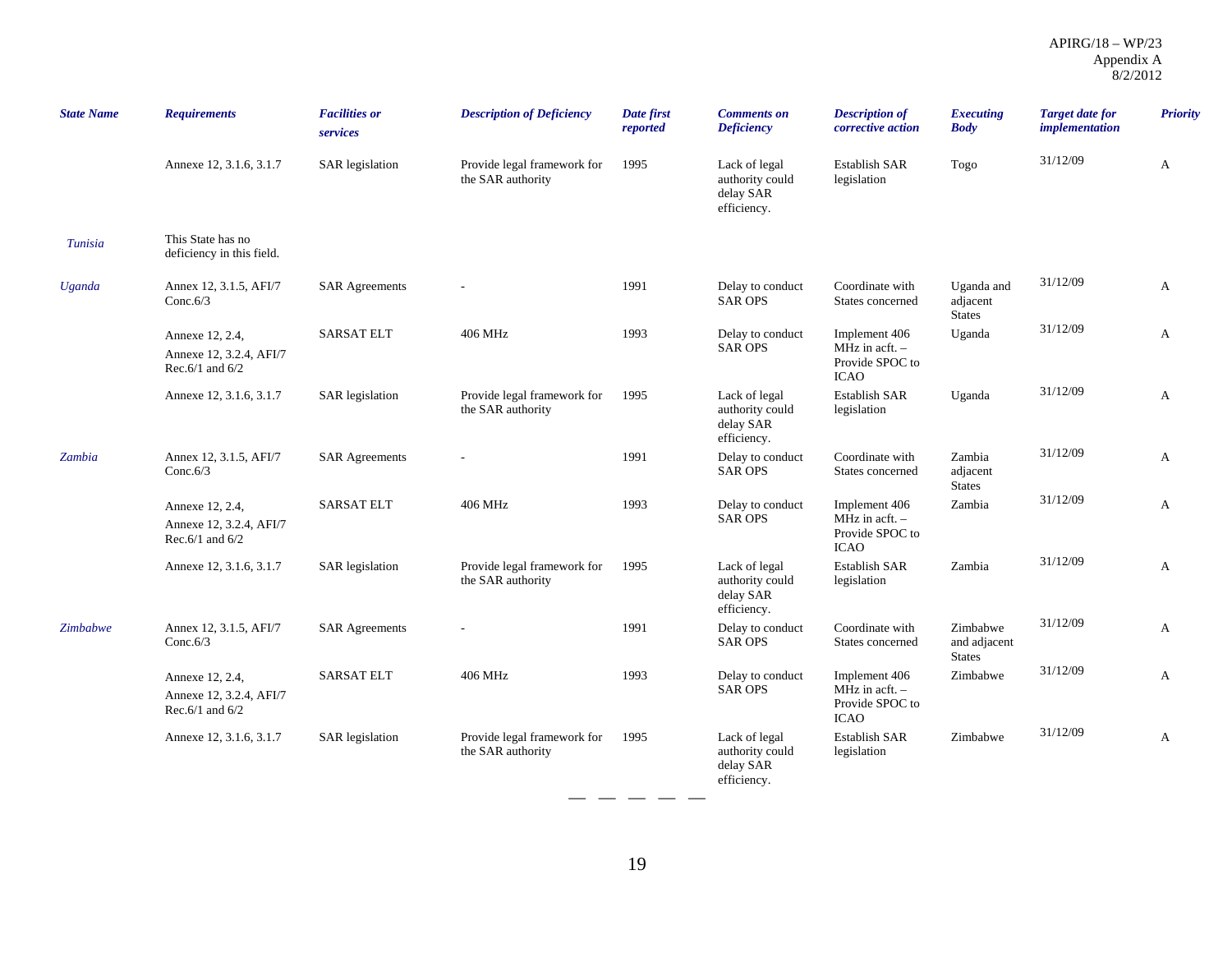#### **MINIMUM DEFICIENCIES REPORTING LIST**

| <b>Item No</b> |                                                                                              |                                                                      | <b>Deficiencies</b>    |                                                                               | <b>Corrective Action</b> |                                                                        |                                                                  |        |  |  |
|----------------|----------------------------------------------------------------------------------------------|----------------------------------------------------------------------|------------------------|-------------------------------------------------------------------------------|--------------------------|------------------------------------------------------------------------|------------------------------------------------------------------|--------|--|--|
|                | <b>ICAO</b><br>Reference<br>Document<br>& GPIs                                               | Description                                                          | Date first<br>reported | Remarks/ Impact of non-<br>implementation                                     | <b>Action by States</b>  | Action taken/planned by<br>State (including<br>timelines/target dates) | Identified<br>implementation<br>impediment and<br>action thereon | Status |  |  |
|                |                                                                                              |                                                                      |                        | <b>CLASSIFICATION OF AIRSPACES [Annex 11, 2.6]</b>                            |                          |                                                                        |                                                                  |        |  |  |
| 1.             | [Annex 11<br>Para 2.3]<br>[AFI/7 Rec.<br>$5/21$ ]<br>GPI-4                                   | Lack of provision of<br>area control service                         |                        | <b>Inefficient</b><br>unsafe<br>and<br>provision of ATS                       |                          |                                                                        |                                                                  |        |  |  |
|                |                                                                                              |                                                                      |                        | PERFORMANCE-BASED NAVIGATION [Annex 11, 2.7] [A37 Resolution]                 |                          |                                                                        |                                                                  |        |  |  |
| 2.             | [Annex 11,<br>Para 2.7]<br>AFI/7 Rec. 6/9                                                    | Lack of<br>implementation of<br><b>PBN</b>                           |                        | Will not achieve targets set as<br>part of Global PBN<br>implementation goals |                          |                                                                        |                                                                  |        |  |  |
| 3.             | $[A37]$<br><b>Resolution</b> ]<br>[AFI/7 Conc.<br>$5/7$ ]<br>GPI-5, GPI-11,<br><b>GPI-21</b> | <b>Implementation of</b><br><b>RNAV</b> and <b>RNP</b><br>operations |                        |                                                                               |                          |                                                                        |                                                                  |        |  |  |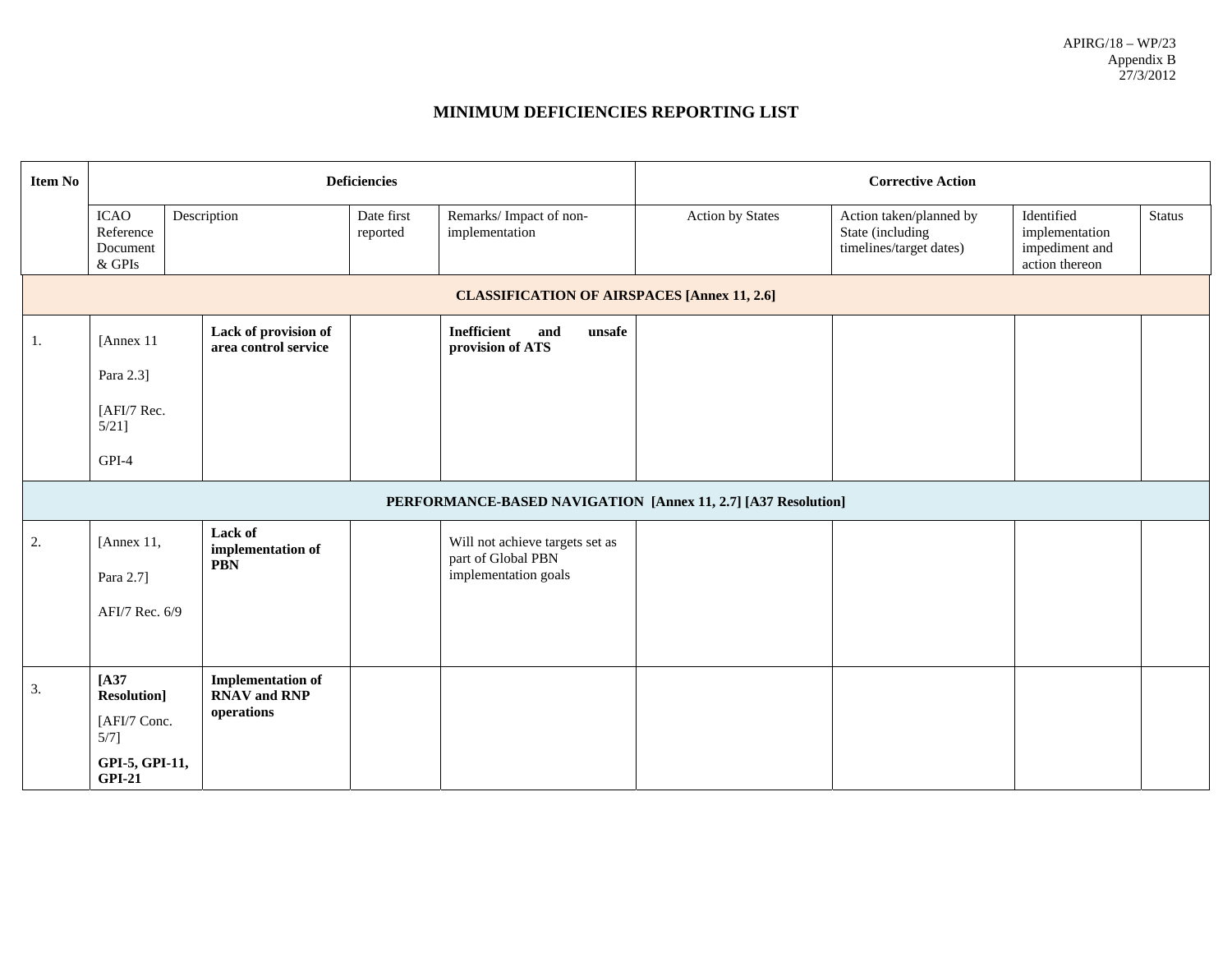| <b>Item No</b> |                                                           |                                                                                    | <b>Deficiencies</b>    |                                                                                      |                  | <b>Corrective Action</b>                                               |                                                                  |               |
|----------------|-----------------------------------------------------------|------------------------------------------------------------------------------------|------------------------|--------------------------------------------------------------------------------------|------------------|------------------------------------------------------------------------|------------------------------------------------------------------|---------------|
|                | <b>ICAO</b><br>Reference<br>Document<br>$\&$ GPIs         | Description                                                                        | Date first<br>reported | Remarks/Impact of non-<br>implementation                                             | Action by States | Action taken/planned by<br>State (including<br>timelines/target dates) | Identified<br>implementation<br>impediment and<br>action thereon | <b>Status</b> |
| 4.             | $[A37]$<br>Resolution]<br>GPI-5, GPI-14,<br><b>GPI-21</b> | <b>Implementation of</b><br>approach procedures<br>with vertical<br>guidance (APV) |                        |                                                                                      |                  |                                                                        |                                                                  |               |
| 5.             | [A37<br>Resolution]<br>GPI-5, GPI-14,<br>$GPI-21$         | <b>Implementation of</b><br><b>LNAV</b> only<br>procedures                         |                        |                                                                                      |                  |                                                                        |                                                                  |               |
| 6.             | [AFI/7, Rec<br>$5/16$ ]                                   | State database of<br>approval status                                               |                        |                                                                                      |                  |                                                                        |                                                                  |               |
|                | $GPI-5$                                                   |                                                                                    |                        |                                                                                      |                  |                                                                        |                                                                  |               |
| 7.             | [Annex 11,<br>$2.27.1$ ]                                  | <b>States Safety Plan</b><br>(SSP)                                                 |                        |                                                                                      |                  |                                                                        |                                                                  |               |
| 8.             | [Annex 11,<br>$2.27.3$ ]<br>[PANS-ATM,<br>Chapter 2]      | <b>Safety management</b><br>system (SMS)                                           |                        | Cannot achieve or guarantee<br>acceptable level of safety in the<br>provision of ATS |                  |                                                                        |                                                                  |               |
|                |                                                           |                                                                                    |                        | <b>LANGUAGE PROFICIENCY [Annex 11, 2.29]</b>                                         |                  |                                                                        |                                                                  |               |
| 9.             | [Annex 1]<br>Annex 11]<br>$[A37-10]$<br>Resolution]       | Language proficiency                                                               |                        |                                                                                      |                  |                                                                        |                                                                  |               |
|                | [AFI/7 RAN]                                               |                                                                                    |                        |                                                                                      |                  |                                                                        |                                                                  |               |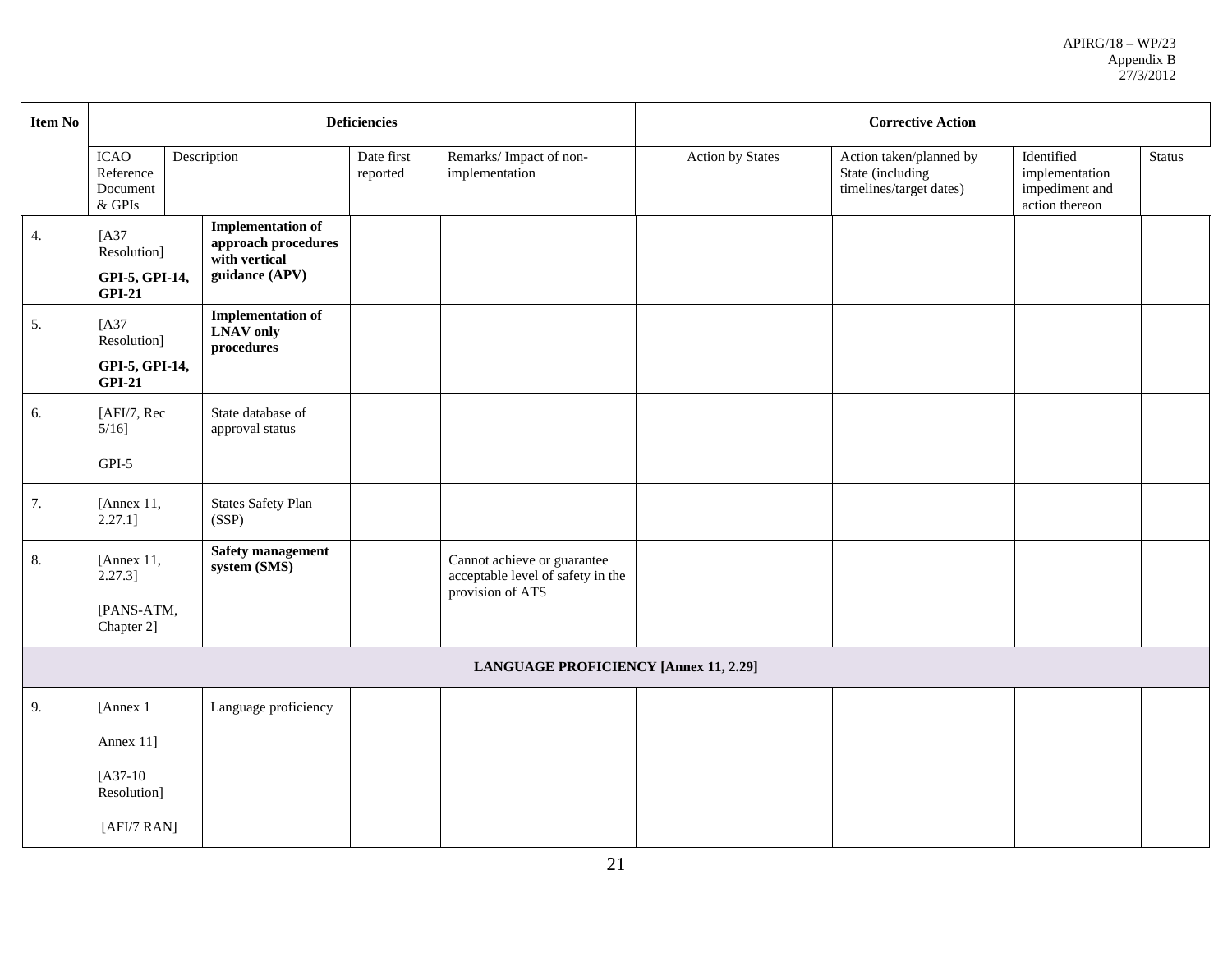| <b>Item No</b> |                                           |                                                         | <b>Deficiencies</b>    |                                                                                                                                                                                               | <b>Corrective Action</b> |                                                                        |                                                                  |               |  |  |
|----------------|-------------------------------------------|---------------------------------------------------------|------------------------|-----------------------------------------------------------------------------------------------------------------------------------------------------------------------------------------------|--------------------------|------------------------------------------------------------------------|------------------------------------------------------------------|---------------|--|--|
|                | ICAO<br>Reference<br>Document<br>$&$ GPIs | Description                                             | Date first<br>reported | Remarks/Impact of non-<br>implementation                                                                                                                                                      | Action by States         | Action taken/planned by<br>State (including<br>timelines/target dates) | Identified<br>implementation<br>impediment and<br>action thereon | <b>Status</b> |  |  |
| 10.            | [PANS-ATM<br>Chapter 12]                  | Non use of appropriate<br>language for ATS<br>provision |                        | Can result in confusion and<br>misinterpretation of<br>instructions which can impact<br>on safety of air navigation                                                                           |                          |                                                                        |                                                                  |               |  |  |
|                | <b>AIRSPACE MANAGEMENT (ASM)</b>          |                                                         |                        |                                                                                                                                                                                               |                          |                                                                        |                                                                  |               |  |  |
| 11.            | [AFI/7, Rec.<br>$5/1$ ]<br>GPI-7          | Cooperative<br>approach to airspace<br>management       |                        | Lack of safe, orderly and<br>expeditious flow of air traffic<br>Lack of efficiency in upper                                                                                                   |                          |                                                                        |                                                                  |               |  |  |
|                |                                           |                                                         |                        | airspace management                                                                                                                                                                           |                          |                                                                        |                                                                  |               |  |  |
| 12.            | [Annex 11<br>Para 2.12]                   | Non standard use of<br><b>ATS Route</b><br>designators  |                        | Confusion/misinterpretation of<br>ATC requirements for position<br>reports that can affect situation<br>awareness and lead to provision<br>of non standard separation<br>minima by ATC Units. |                          |                                                                        |                                                                  |               |  |  |
| 13.            | [PANS-ATM<br>Chapter 2]                   | <b>Uncoordinated use of</b><br>waypoints (5LNCs)        |                        | Conflicting waypoints (having<br>same name but different<br>coordinates<br>Similar pronunciation of<br>waypoints located within close<br>proximity                                            |                          |                                                                        |                                                                  |               |  |  |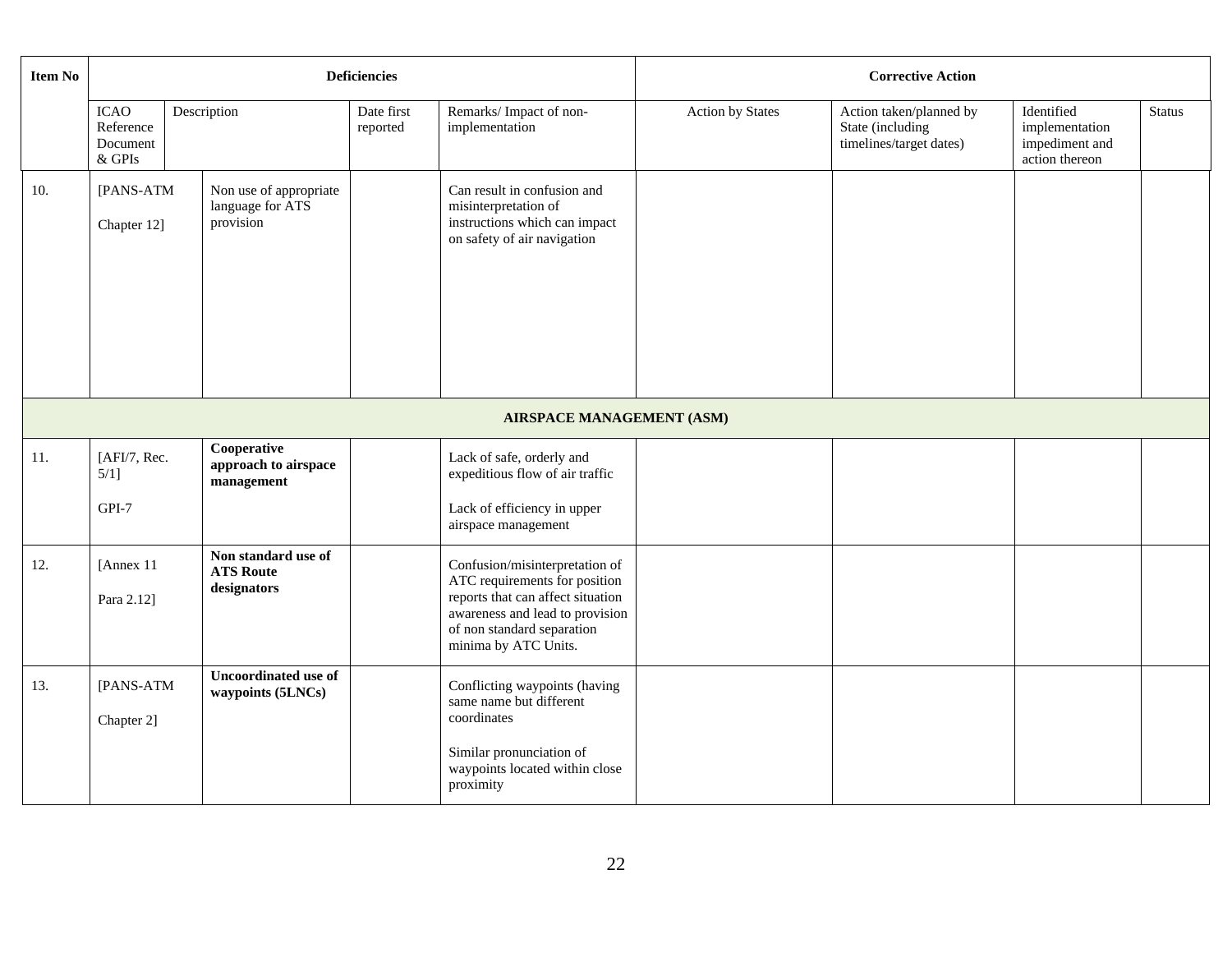| <b>Item No</b> |                                                                     |                                                                                                                   | <b>Deficiencies</b>    |                                                                                                                     | <b>Corrective Action</b> |                                                                        |                                                                  |        |  |
|----------------|---------------------------------------------------------------------|-------------------------------------------------------------------------------------------------------------------|------------------------|---------------------------------------------------------------------------------------------------------------------|--------------------------|------------------------------------------------------------------------|------------------------------------------------------------------|--------|--|
|                | <b>ICAO</b><br>Reference<br>Document<br>$\&$ GPIs                   | Description                                                                                                       | Date first<br>reported | Remarks/Impact of non-<br>implementation                                                                            | <b>Action by States</b>  | Action taken/planned by<br>State (including<br>timelines/target dates) | Identified<br>implementation<br>impediment and<br>action thereon | Status |  |
| 14.            | [AFI/7, Rec.<br>$5/3$ ]<br>[Annex 11<br>Para 2.17, 2.30]<br>$GPI-1$ | Civil/military<br>coordination                                                                                    |                        | Lack of effective civil/military<br>coordination resulting in unsafe<br>and inefficient use of airspace             |                          |                                                                        |                                                                  |        |  |
| 15.            | [Annex 11]<br>Para 2.12]                                            | Non implementation of<br>Table of ATS 1                                                                           |                        | Lack of route continuity across<br>the region<br>Inefficient use of airpsce                                         |                          |                                                                        |                                                                  |        |  |
| 16.            | [AFI/7, Rec.<br>$5/2$ ]<br>[Annex $11$ ]                            | Contingency<br>planning                                                                                           |                        | Uncoordinated and unsafe<br>operation of aircraft during<br>disruption of ATS within<br>affected airspace(s).       |                          |                                                                        |                                                                  |        |  |
| 17.            | [LIM AFI, Rec.<br>$2/1$ ]<br><b>GPI-3, GPI-4</b>                    | Plane of division<br>between the lower and<br>upper airspace                                                      |                        | Non applicability of uniform<br>division between lower and<br>upper airspace across FIRs and<br><b>ICAO</b> Regions |                          |                                                                        |                                                                  |        |  |
| 18.            | [AFI/7, Rec.<br>$5/5$ ]                                             | Publication of<br>interception of civil<br>aircraft information in<br>aeronautical<br>information<br>publications |                        | Lack of clear procedures<br>applicable for interception of<br>civil aircraft                                        |                          |                                                                        |                                                                  |        |  |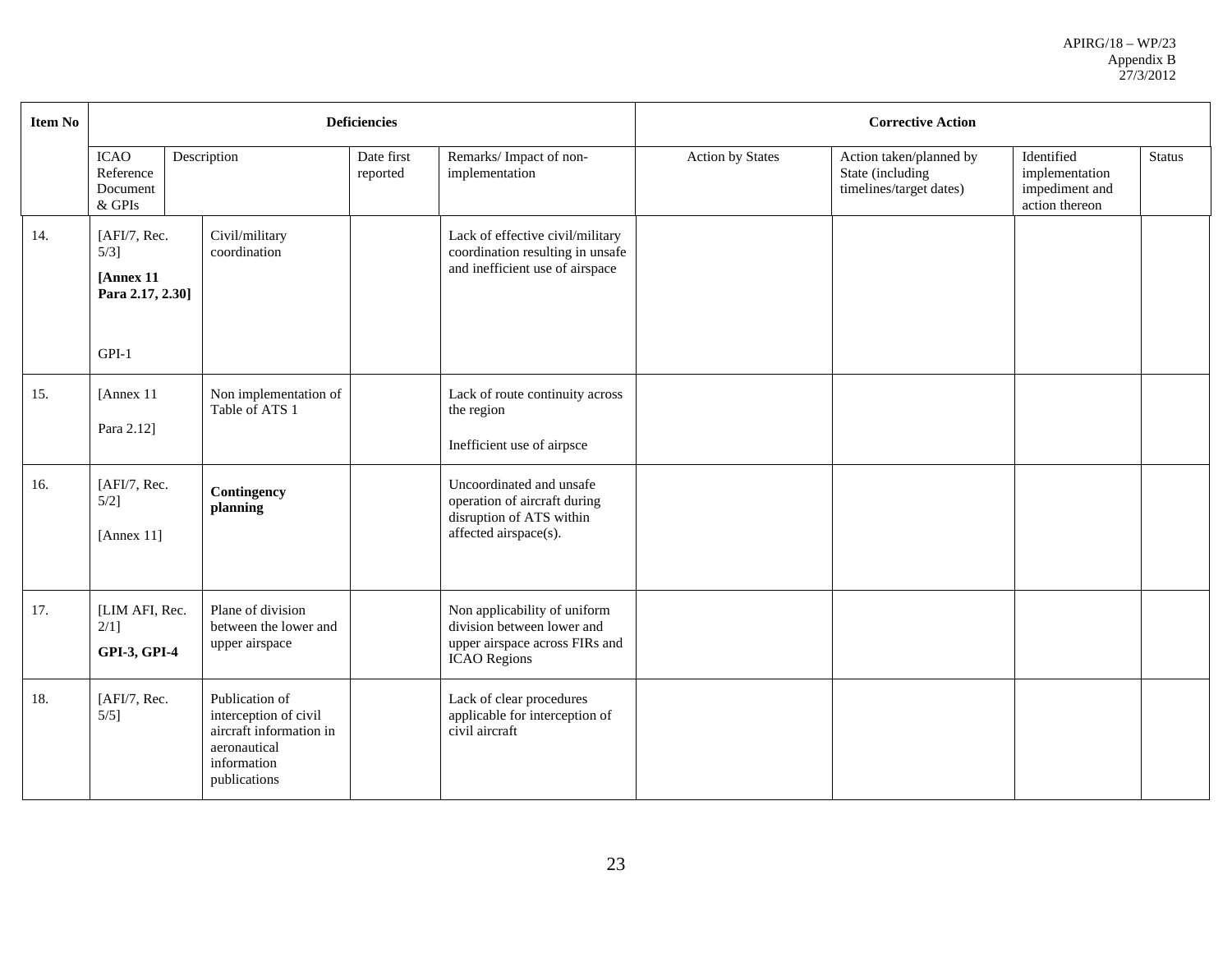| Item No |                                                                  |                                                                                                    | <b>Deficiencies</b>    |                                                              | <b>Corrective Action</b> |                                                                        |                                                                  |               |  |  |
|---------|------------------------------------------------------------------|----------------------------------------------------------------------------------------------------|------------------------|--------------------------------------------------------------|--------------------------|------------------------------------------------------------------------|------------------------------------------------------------------|---------------|--|--|
|         | <b>ICAO</b><br>Reference<br>Document<br>$\&$ GPIs                | Description                                                                                        | Date first<br>reported | Remarks/Impact of non-<br>implementation                     | Action by States         | Action taken/planned by<br>State (including<br>timelines/target dates) | Identified<br>implementation<br>impediment and<br>action thereon | <b>Status</b> |  |  |
| 19.     | [AFI/7, Rec.<br>$5/10$ ]<br>[Annex 11]<br>[Doc 9426]<br>$GPI-11$ | Establishment of<br>standard departure and<br>arrival routes                                       |                        | Lack of safe, orderly and<br>expeditious flow of air traffic |                          |                                                                        |                                                                  |               |  |  |
| 20.     | [AFI/7, Rec.<br>$5/4$ ]                                          | Ratification of Article<br>3 bis of the<br>Convention on<br><b>International Civil</b><br>Aviation |                        |                                                              |                          |                                                                        |                                                                  |               |  |  |
|         |                                                                  |                                                                                                    |                        | AIR TRAFFIC SERVICES (ATS)                                   |                          |                                                                        |                                                                  |               |  |  |
| 21.     | [Annex 11<br>Chapter 3,4&5]                                      | Implementation of<br>ATS provisions                                                                |                        | Unsafe provisions of ATS                                     |                          |                                                                        |                                                                  |               |  |  |
| 22.     | [Annex 11<br>Para 2.3]<br>[AFI/RAN<br>Rec 5/21]                  | Lack of provision of<br>area control service                                                       |                        | Inefficient and unsafe provision<br>of ATS                   |                          |                                                                        |                                                                  |               |  |  |
| 23.     | [AFI/7 RAN<br>Rec 14/7]<br>[Annex 1]                             | Lack of trained and<br>competent personnel in<br>the provision of ATS                              |                        | Unsafe provision of ATS                                      |                          |                                                                        |                                                                  |               |  |  |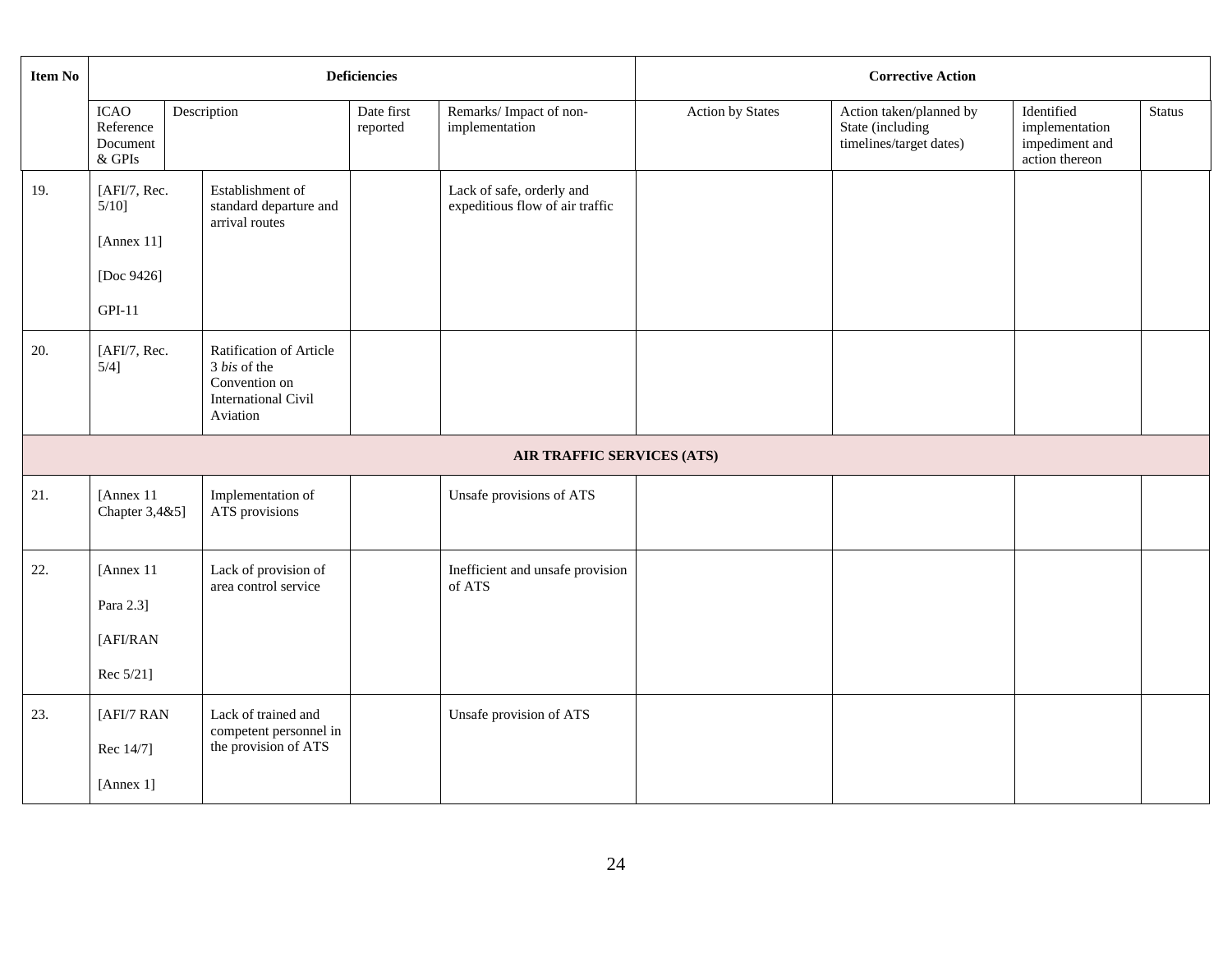| <b>Item No</b> |                                                  |                                                                        | <b>Deficiencies</b>    |                                                                                                           |                         | <b>Corrective Action</b>                                               |                                                                  |               |  |  |
|----------------|--------------------------------------------------|------------------------------------------------------------------------|------------------------|-----------------------------------------------------------------------------------------------------------|-------------------------|------------------------------------------------------------------------|------------------------------------------------------------------|---------------|--|--|
|                | <b>ICAO</b><br>Reference<br>Document<br>$&$ GPIs | Description                                                            | Date first<br>reported | Remarks/Impact of non-<br>implementation                                                                  | <b>Action by States</b> | Action taken/planned by<br>State (including<br>timelines/target dates) | Identified<br>implementation<br>impediment and<br>action thereon | <b>Status</b> |  |  |
| 24.            | [PANS ATM<br>Chapter 10]                         | Operational Letters of<br>Agreements between<br>ATS units              |                        | Unsafe operation of traffic due<br>to outdated LOAs<br>Unsafe operation of traffic due<br>to lack of LOAs |                         |                                                                        |                                                                  |               |  |  |
| 25.            | [AFI/7, Rec.<br>$5/6$ ]                          | Operational Letter of<br>Agreement between<br>ATS and military units   |                        | Lack of uniformity in<br>application of ICAO standards<br>relating to interception of civil<br>aircraft   |                         |                                                                        |                                                                  |               |  |  |
| 26.            | [PANS-ATM<br>Chapter 4]                          | Poor ATC proficiency<br>and lack of proper<br>ATC procedures           |                        | Inconsistent and unsafe<br>provision of ATS                                                               |                         |                                                                        |                                                                  |               |  |  |
| 27.            | [AFI/7, Rec.<br>$5/22$ ]                         | Repetitive flight plans                                                |                        |                                                                                                           |                         |                                                                        |                                                                  |               |  |  |
| 28.            | [AFI/7, Rec.<br>$5/26$ ]                         | Reporting and analysis<br>of ATS incidents                             |                        |                                                                                                           |                         |                                                                        |                                                                  |               |  |  |
| 29.            | $GPI-2$                                          | RVSM approvals and<br>monitoring                                       |                        | Lack of updated information on<br>RVSM approved aircraft                                                  |                         |                                                                        |                                                                  |               |  |  |
| 30.            | [APIRG<br>Conc.17/43]                            | <b>Application of</b><br>strategic lateral offset<br>procedures (SLOP) |                        | Lack of direct routings<br>Lack of efficiency in aircraft<br>operations                                   |                         |                                                                        |                                                                  |               |  |  |
| 31.            | [PANS-ATM]<br>[Doc 7030]                         | RVSM flight levels<br>restriction                                      |                        | Non-efficient use of RVSM<br>airspace                                                                     |                         |                                                                        |                                                                  |               |  |  |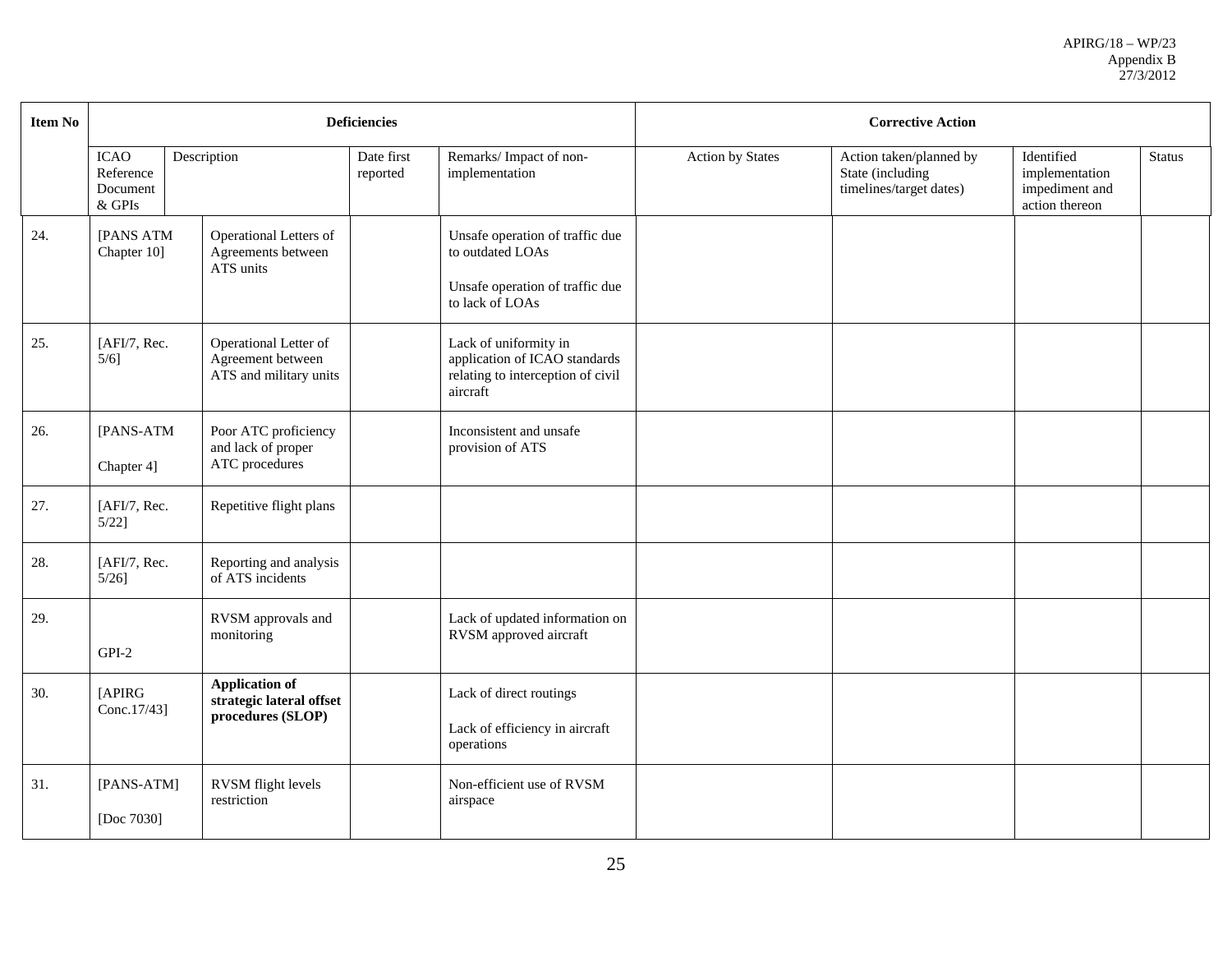| <b>Item No</b> |                                                |                                                                                  | <b>Deficiencies</b>    |                                                                                                                                                          |                         | <b>Corrective Action</b>                                               |                                                                  |               |
|----------------|------------------------------------------------|----------------------------------------------------------------------------------|------------------------|----------------------------------------------------------------------------------------------------------------------------------------------------------|-------------------------|------------------------------------------------------------------------|------------------------------------------------------------------|---------------|
|                | <b>ICAO</b><br>Reference<br>Document<br>& GPIs | Description                                                                      | Date first<br>reported | Remarks/Impact of non-<br>implementation                                                                                                                 | <b>Action by States</b> | Action taken/planned by<br>State (including<br>timelines/target dates) | Identified<br>implementation<br>impediment and<br>action thereon | <b>Status</b> |
| 32.            | [AFI/6, Rec.<br>7/111                          | Compliance with<br>standard<br>radiotelephony<br>phraseologies and<br>procedures |                        | Lack of applicability of<br>standard radiotelephony<br>phraseologies and procedures<br>can create confusion and<br>impact on safety of air<br>navigation |                         |                                                                        |                                                                  |               |
| 33.            | [PANS-ATM<br>Chapter 5]                        | Use of non-standard<br>separation minima                                         |                        | Increased potential for air<br>traffic incidents including<br>accidents                                                                                  |                         |                                                                        |                                                                  |               |
| 34.            | [SP/RAN]<br>[Annex 11<br>Para 3.3.5.1]         | Non provision of<br>RMA data                                                     |                        | Insufficient data results in<br>incomplete safety assessment<br>by ARMA                                                                                  |                         |                                                                        |                                                                  |               |
| 35.            | [Annex 11<br>Chapter 7]                        | Non provision of Met<br>information at ATS<br>units                              |                        | Lack of provision of timely and<br>accurate met information to<br>pilots can affect operational<br>decisions and safety of<br>operations                 |                         |                                                                        |                                                                  |               |
|                |                                                |                                                                                  |                        | FLIGHT INFORMATION SERVICE (FIS)                                                                                                                         |                         |                                                                        |                                                                  |               |
| 36.            | [AFI/6, Rec.<br>$6/12$ ]                       | <b>Provision of</b><br>aerodrome flight<br>information service                   |                        | Lack of AFIS can impact on<br>safety of air navigation                                                                                                   |                         |                                                                        |                                                                  |               |
| 37.            | [AFI/7, Rec.<br>$5/12$ ]<br><b>GPI-22</b>      | <b>Implementation of</b><br>VHF radio coverage                                   |                        | Non availability of two-way<br>communication between ATS<br>units and aircraft                                                                           |                         |                                                                        |                                                                  |               |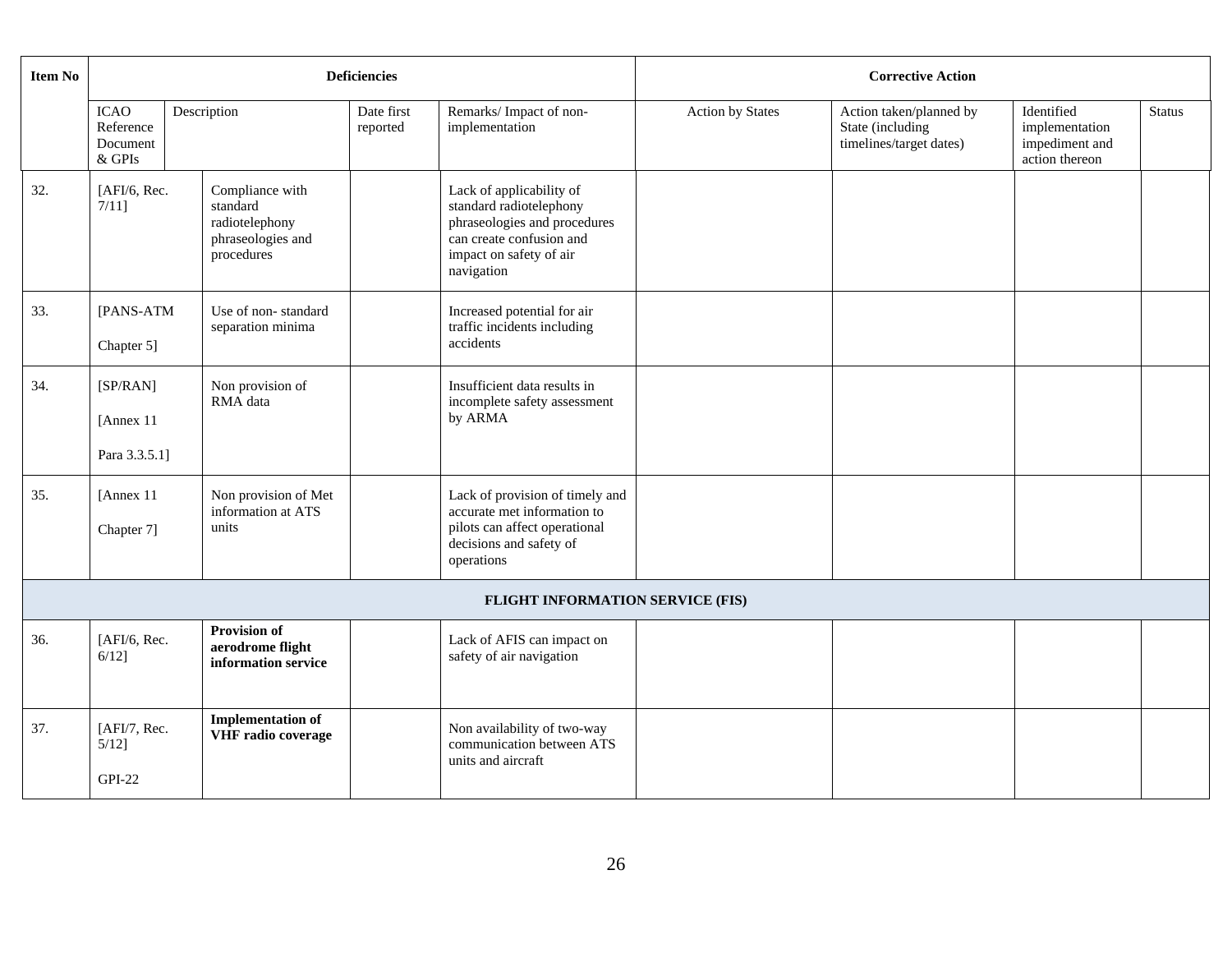| <b>Item No</b> |                                                                |                                                            | <b>Deficiencies</b> |                                                                                          | <b>Corrective Action</b> |                                                                        |                                                                  |        |  |
|----------------|----------------------------------------------------------------|------------------------------------------------------------|---------------------|------------------------------------------------------------------------------------------|--------------------------|------------------------------------------------------------------------|------------------------------------------------------------------|--------|--|
|                | <b>ICAO</b><br>Reference<br>Document<br>$&$ GPIs               | Description                                                |                     | Remarks/Impact of non-<br>implementation                                                 | <b>Action by States</b>  | Action taken/planned by<br>State (including<br>timelines/target dates) | Identified<br>implementation<br>impediment and<br>action thereon | Status |  |
| 38.            | [AFI/6, Rec.<br>$6/15$ ]                                       | Air traffic advisory<br>service                            |                     |                                                                                          |                          |                                                                        |                                                                  |        |  |
|                | GPI-4                                                          |                                                            |                     |                                                                                          |                          |                                                                        |                                                                  |        |  |
|                | ATS REQUIREMENTS FOR AERONAUTICAL FIXED SERVICE COMMUNICATIONS |                                                            |                     |                                                                                          |                          |                                                                        |                                                                  |        |  |
| 39.            | [LIM AFI, Rec.<br>$10/36$ ]<br><b>GPI-22</b>                   | Implementation of<br>ATS direct speech<br>circuits         |                     |                                                                                          |                          |                                                                        |                                                                  |        |  |
|                |                                                                | <b>Improvement</b> of                                      |                     |                                                                                          |                          |                                                                        |                                                                  |        |  |
| 40.            | [AFI/7, Rec.<br>$5/24$ ]                                       | communications                                             |                     |                                                                                          |                          |                                                                        |                                                                  |        |  |
|                | <b>GPI-22</b>                                                  |                                                            |                     |                                                                                          |                          |                                                                        |                                                                  |        |  |
|                |                                                                |                                                            |                     | AERONAUTICAL INFORMATION MANAGEMENT (AIM)                                                |                          |                                                                        |                                                                  |        |  |
| 41.            | [Annex 15]                                                     | Non implementation<br>of WGS-84                            |                     | Unable to implement basic<br>PBN requirements                                            |                          |                                                                        |                                                                  |        |  |
|                | Para 3.7.1]                                                    |                                                            |                     |                                                                                          |                          |                                                                        |                                                                  |        |  |
| 42.            | [Annex 15]                                                     | Non standard format<br>of AIP                              |                     | Difficulty to locate essential<br>safety information relevant to                         |                          |                                                                        |                                                                  |        |  |
|                | Para 4.1-4.2]                                                  |                                                            |                     | conditions of services                                                                   |                          |                                                                        |                                                                  |        |  |
| 43.            | [Annex 15]<br>Para 5]                                          | Lack of regular and<br>effective updating of<br><b>AIP</b> |                     | Lack of updated information<br>can lead to safety of air<br>navigation being compromised |                          |                                                                        |                                                                  |        |  |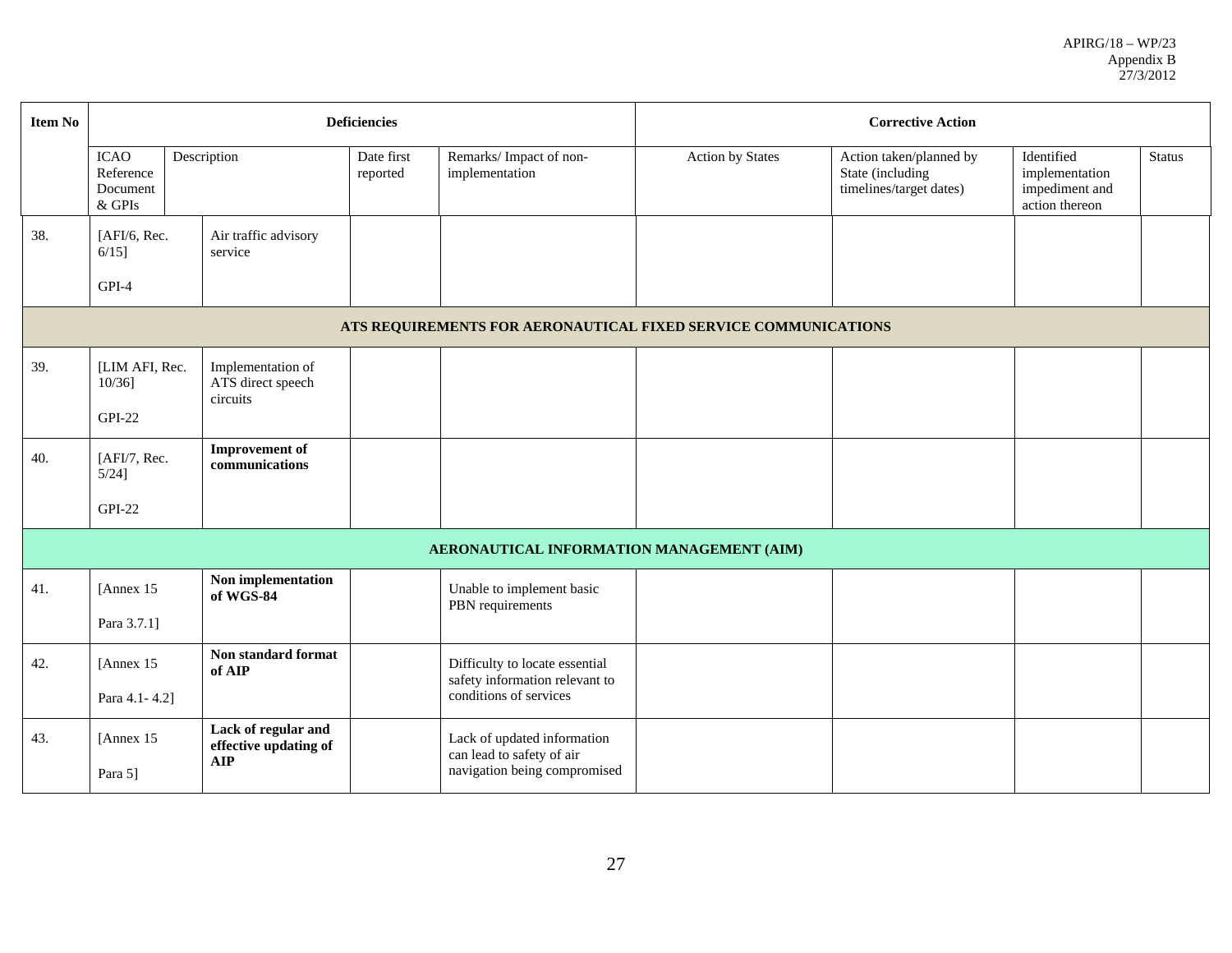| <b>Item No</b> |                                                                             |                                                                                                  | <b>Deficiencies</b> |                                                                                                                                            | <b>Corrective Action</b> |                                                                        |                                                                  |               |  |
|----------------|-----------------------------------------------------------------------------|--------------------------------------------------------------------------------------------------|---------------------|--------------------------------------------------------------------------------------------------------------------------------------------|--------------------------|------------------------------------------------------------------------|------------------------------------------------------------------|---------------|--|
|                | <b>ICAO</b><br>Reference<br>Document<br>& GPIs                              | Description                                                                                      |                     | Remarks/Impact of non-<br>implementation                                                                                                   | <b>Action by States</b>  | Action taken/planned by<br>State (including<br>timelines/target dates) | Identified<br>implementation<br>impediment and<br>action thereon | <b>Status</b> |  |
| 44.            | [Annex 15, Para<br>3.1.1.2, 3.1.4,<br>$3.1.6, 3.2.1 \&$<br>4.1]             | <b>AIP</b> containing<br>conflicting/misleadin<br>g information within<br>the different sections |                     | Can cause confusion as to the<br>accuracy and reliability of<br>information that can be utilised<br>by users                               |                          |                                                                        |                                                                  |               |  |
| 45.            | [Annex 15, Para<br>5]                                                       | Lack of<br>implementation of<br><b>AIRAC</b> system                                              |                     | Publication of critical<br>aeronautical information will<br>not follow standard procedure<br>and can impact on safety of air<br>navigation |                          |                                                                        |                                                                  |               |  |
| 46.            | [Annex 15, Para<br>5]                                                       | Lack of timely<br>issuance of notams                                                             |                     | Non-availability of critical<br>aeronautical information via<br>notams                                                                     |                          |                                                                        |                                                                  |               |  |
| 47.            | Annex 4,<br>[Para 3.2, 7.2,<br>13.2 & 16.2]<br>[Annex 15, Para<br>$4.2.3$ ] | Non production of<br>aeronautical charts<br>appropriate to the<br><b>State</b>                   |                     | Lack of critical information<br>essential for safety of air<br>navigation                                                                  |                          |                                                                        |                                                                  |               |  |
| 48.            | [Annex 4]                                                                   | Non use of standard<br>units of measurement                                                      |                     | Can impact on safety of air<br>navigation                                                                                                  |                          |                                                                        |                                                                  |               |  |
| 49.            | [Annex 15,<br>Para 3.2]                                                     | Non implementation<br>of AIS Quality<br><b>Management System</b><br>(OMS)                        |                     | Cannot guarantee quality and<br>accuracy of aeronautical data<br>being published in the AIP                                                |                          |                                                                        |                                                                  |               |  |
| 50.            | [Doc 8126,<br>Para 3.2.2 &<br>3.3]                                          | <b>Lack of effective AIS</b><br>system                                                           |                     | Processes and procedures<br>relating to AIS will not be<br>reliable and standardised                                                       |                          |                                                                        |                                                                  |               |  |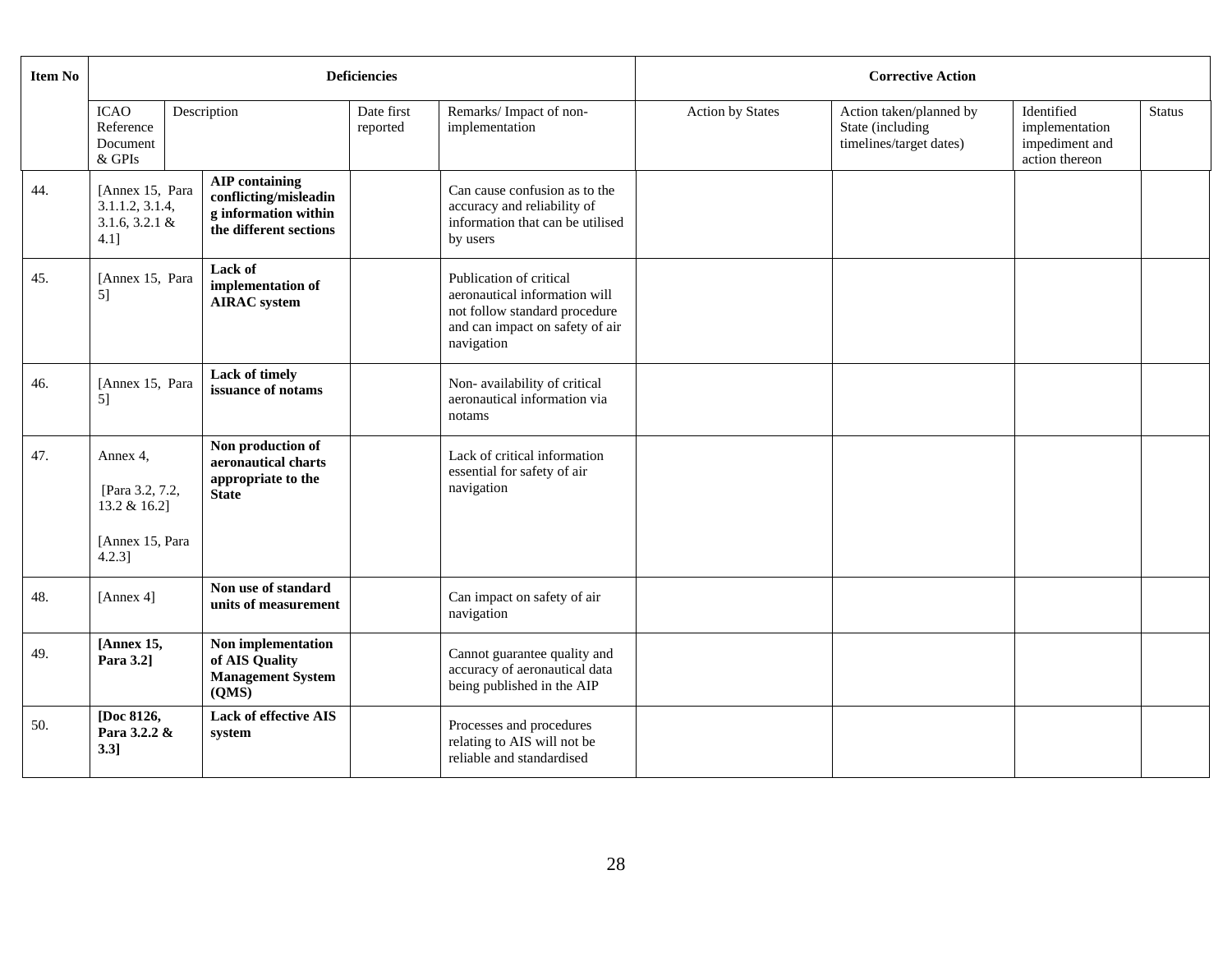| <b>Item No</b> |                                                   |                                                                                            | <b>Deficiencies</b>    |                                                                                                                           | <b>Corrective Action</b> |                                                                        |                                                                  |               |  |
|----------------|---------------------------------------------------|--------------------------------------------------------------------------------------------|------------------------|---------------------------------------------------------------------------------------------------------------------------|--------------------------|------------------------------------------------------------------------|------------------------------------------------------------------|---------------|--|
|                | <b>ICAO</b><br>Reference<br>Document<br>$\&$ GPIs | Description                                                                                | Date first<br>reported | Remarks/Impact of non-<br>implementation                                                                                  | Action by States         | Action taken/planned by<br>State (including<br>timelines/target dates) | Identified<br>implementation<br>impediment and<br>action thereon | <b>Status</b> |  |
| 51.            | [Annex 15,<br>Para 3.6.5]                         | <b>Lack of AIS</b><br>automation                                                           |                        | Increases the chance of human<br>errors during processing of<br>aeronautical information and<br>reduces efficiency of AIS |                          |                                                                        |                                                                  |               |  |
| 52.            | [Annex 15,<br>Para 8.1]                           | Non provision of pre-<br>flight information<br>service at<br>international airports        |                        | Lack of pre-flight information<br>can affect flight planning by<br>users and safety of air<br>navigation                  |                          |                                                                        |                                                                  |               |  |
| 53.            | [Annex 15,<br>Para 8.1]                           | <b>Lack of AIS</b><br><b>Aerodrome Units at</b><br><b>International</b><br><b>Airports</b> |                        | Cannot guarantee provisions of<br>AIS                                                                                     |                          |                                                                        |                                                                  |               |  |
| 54.            | [Annex 15,<br>Para 3.2]                           | Lack of adequate<br>training of AIS<br>personnel                                           |                        | Inadequate human resources to<br>sustain the provision of AIS                                                             |                          |                                                                        |                                                                  |               |  |
|                |                                                   |                                                                                            |                        | ATS REQUIREMENT FOR OPERATIONAL FLIGHT INFORMATION                                                                        |                          |                                                                        |                                                                  |               |  |
| 55.            | [AFI/7, Rec.<br>$5/14$ ]                          | <b>HF</b> and VHF<br><b>VOLMET</b> broadcasts                                              |                        |                                                                                                                           |                          |                                                                        |                                                                  |               |  |
|                | GPI-19,<br><b>GPI-22</b>                          |                                                                                            |                        |                                                                                                                           |                          |                                                                        |                                                                  |               |  |
|                |                                                   |                                                                                            |                        | <b>COMMUNICATIONS</b>                                                                                                     |                          |                                                                        |                                                                  |               |  |
| 56.            | [AFI/7, Rec.<br>$9/7$ ]<br><b>GPI-22</b>          | <b>Aeronautical fixed</b><br>telecommunication<br>network (AFTN)                           |                        |                                                                                                                           |                          |                                                                        |                                                                  |               |  |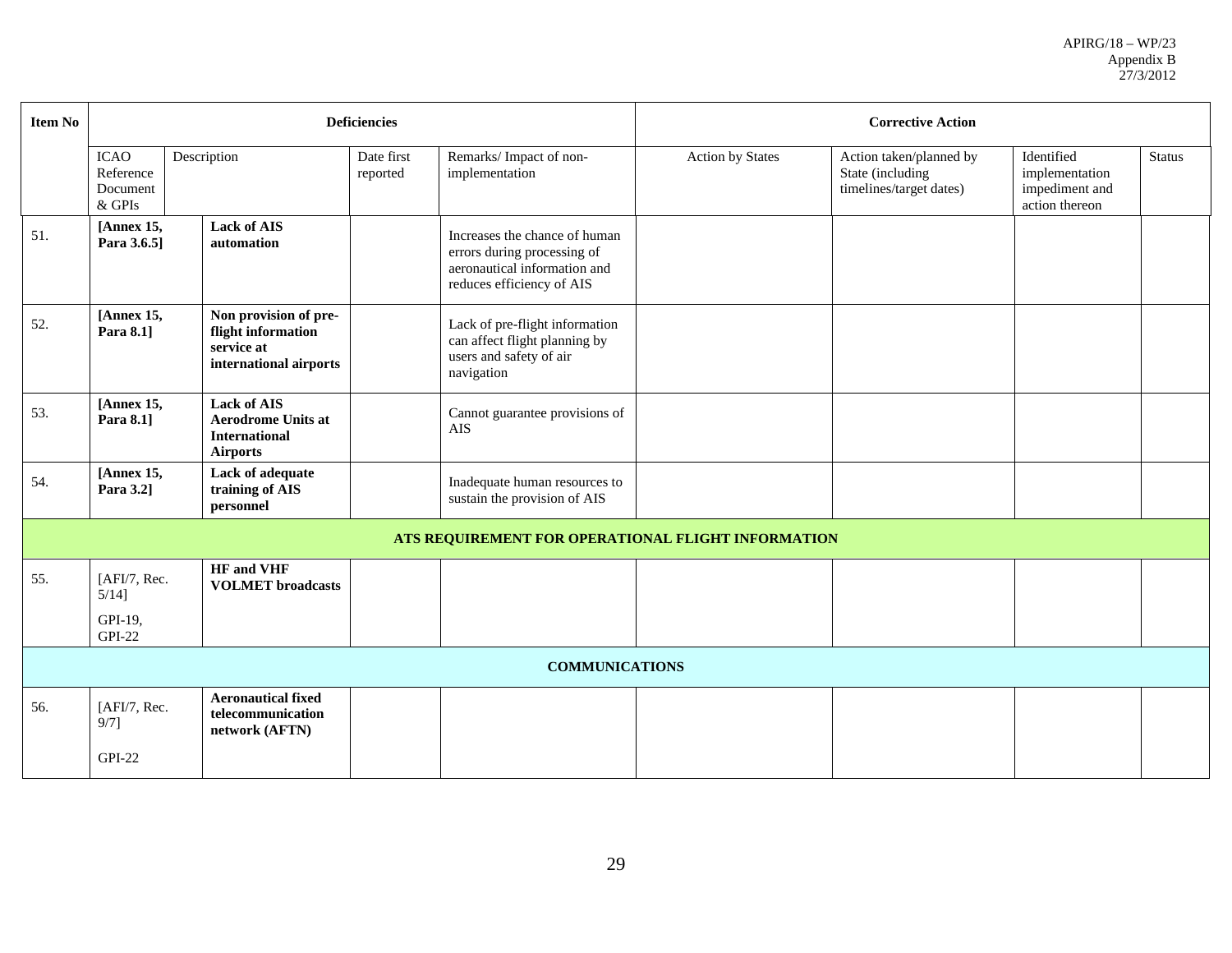| Item No |                                                   |  |                                                        | <b>Deficiencies</b>    |                                          | <b>Corrective Action</b> |                                                                        |                                                                  |               |  |
|---------|---------------------------------------------------|--|--------------------------------------------------------|------------------------|------------------------------------------|--------------------------|------------------------------------------------------------------------|------------------------------------------------------------------|---------------|--|
|         | <b>ICAO</b><br>Reference<br>Document<br>$\&$ GPIs |  | Description                                            | Date first<br>reported | Remarks/Impact of non-<br>implementation | Action by States         | Action taken/planned by<br>State (including<br>timelines/target dates) | Identified<br>implementation<br>impediment and<br>action thereon | <b>Status</b> |  |
| 57.     | [AFI/7, Rec.<br>$9/5$ ]<br>$GPI-22$               |  | AFTN COM centre<br>management                          |                        |                                          |                          |                                                                        |                                                                  |               |  |
| 58.     | [AFI/7, Rec.<br>$9/4$ ]<br>$GPI-22$               |  | <b>AFTN</b><br>circuits/performance                    |                        |                                          |                          |                                                                        |                                                                  |               |  |
| 59.     | [AFI/7, Rec.<br>$9/3$ ]<br>$GPI-22$               |  | <b>AFTN</b> efficiency                                 |                        |                                          |                          |                                                                        |                                                                  |               |  |
| 60.     | [AFI/6, Rec.<br>$12/26$ ]<br>$GPI-22$             |  | <b>AFS</b> personnel<br>training                       |                        |                                          |                          |                                                                        |                                                                  |               |  |
| 61.     | [LIM AFI, Rec.<br>$7/13$ ]<br>$GPI-22$            |  | Liaison visits by<br>communication<br>centre personnel |                        |                                          |                          |                                                                        |                                                                  |               |  |
| 62.     | [AFI/7, Rec.<br>$9/10$ ]<br>GPI-19,<br>$GPI-22$   |  | Satellite broadcast                                    |                        |                                          |                          |                                                                        |                                                                  |               |  |
| 63.     | [AFI/6, Rec.<br>$13/4$ ]<br>GPI-22,<br>$GPI-23$   |  | Provision of<br><b>SELCAL</b>                          |                        |                                          |                          |                                                                        |                                                                  |               |  |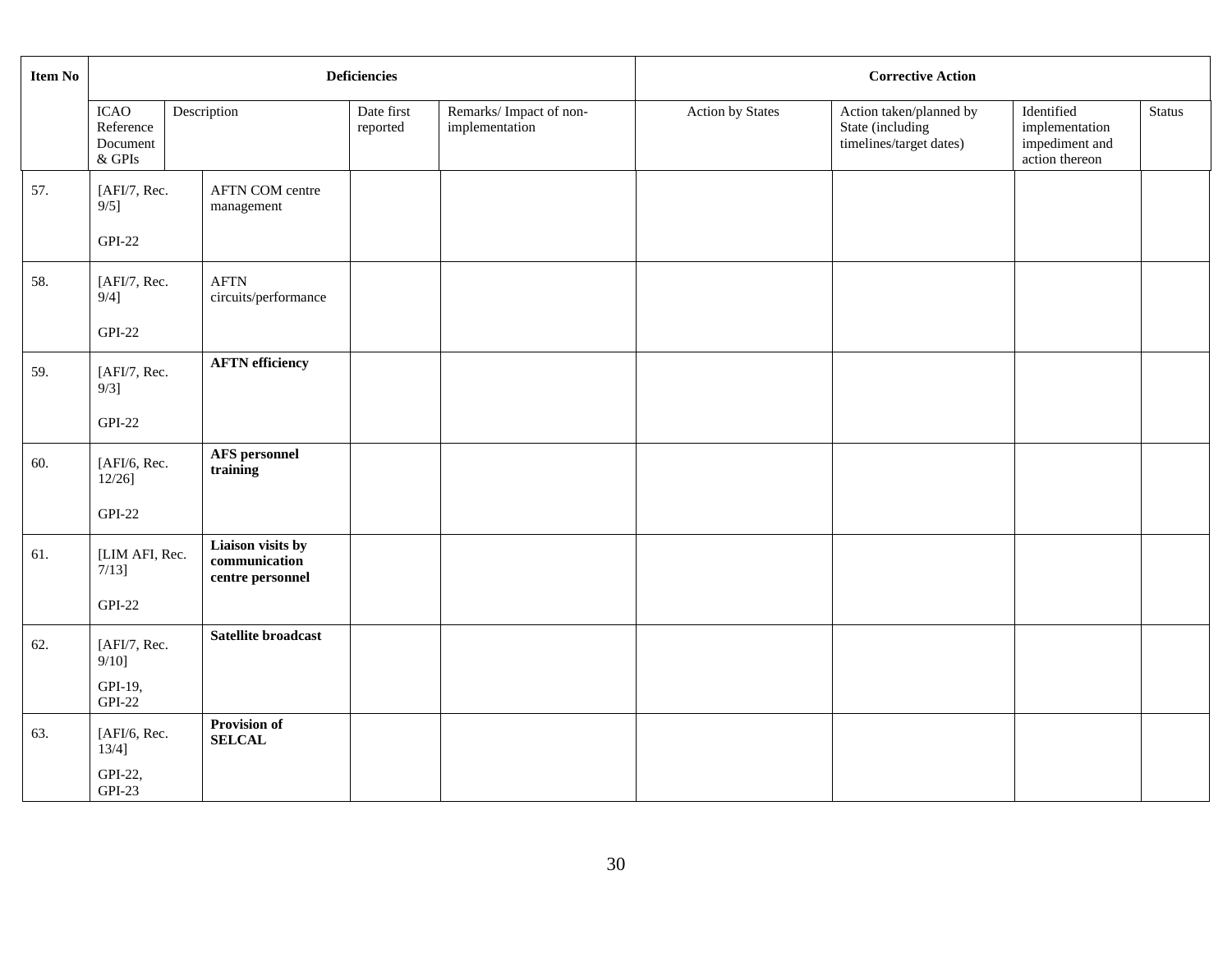| <b>Item No</b> |                                                   |                                                                                                                           | <b>Deficiencies</b> |                                                                                                     | <b>Corrective Action</b> |                                                                        |                                                                  |               |
|----------------|---------------------------------------------------|---------------------------------------------------------------------------------------------------------------------------|---------------------|-----------------------------------------------------------------------------------------------------|--------------------------|------------------------------------------------------------------------|------------------------------------------------------------------|---------------|
|                | <b>ICAO</b><br>Reference<br>Document<br>$\&$ GPIs | Description                                                                                                               |                     | Remarks/Impact of non-<br>implementation                                                            | Action by States         | Action taken/planned by<br>State (including<br>timelines/target dates) | Identified<br>implementation<br>impediment and<br>action thereon | <b>Status</b> |
| 64.            | [LIM AFI, Rec.<br>$8/5$ ]<br>GPI-22,<br>$GPI-23$  | Elimination of<br>interference on AMS<br>frequencies                                                                      |                     |                                                                                                     |                          |                                                                        |                                                                  |               |
| 65.            | [LIM AFI, Rec.<br>$8/6$ ]<br>GPI-22,<br>$GPI-23$  | Measures to reduce<br>harmful interference<br>from carrier systems                                                        |                     |                                                                                                     |                          |                                                                        |                                                                  |               |
| 66.            | GPI-22,<br>$GPI-23$                               | VHF frequency<br>utilization list                                                                                         |                     |                                                                                                     |                          |                                                                        |                                                                  |               |
| 67.            | [AFI/6, Rec.<br>$13/13$ ]<br>GPI-22,<br>$GPI-23$  | Notification of<br>frequency assignments                                                                                  |                     |                                                                                                     |                          |                                                                        |                                                                  |               |
| 68.            | [AFI/6, Rec.<br>$13/14$ ]<br>GPI-22,<br>$GPI-23$  | VHF channels for<br>aerodrome and<br>approach control                                                                     |                     |                                                                                                     |                          |                                                                        |                                                                  |               |
| 69.            | [Annex 11,<br>Chapter 6]                          | <b>Lack of essential</b><br>communication<br>facilities to support<br>the provisions of ATS<br>(internal and<br>external) |                     | Lack of coordination of flights<br>Unsafe operation of flights with<br>increased risks of incidents |                          |                                                                        |                                                                  |               |
| 70.            | [APIRG Conc.<br>$13/18$ ]<br>GPI-22,<br>$GPI-23$  | Frequency stability<br>and effective adjacent<br>channel rejection<br>characteristic in the<br>VHF mobile                 |                     |                                                                                                     |                          |                                                                        |                                                                  |               |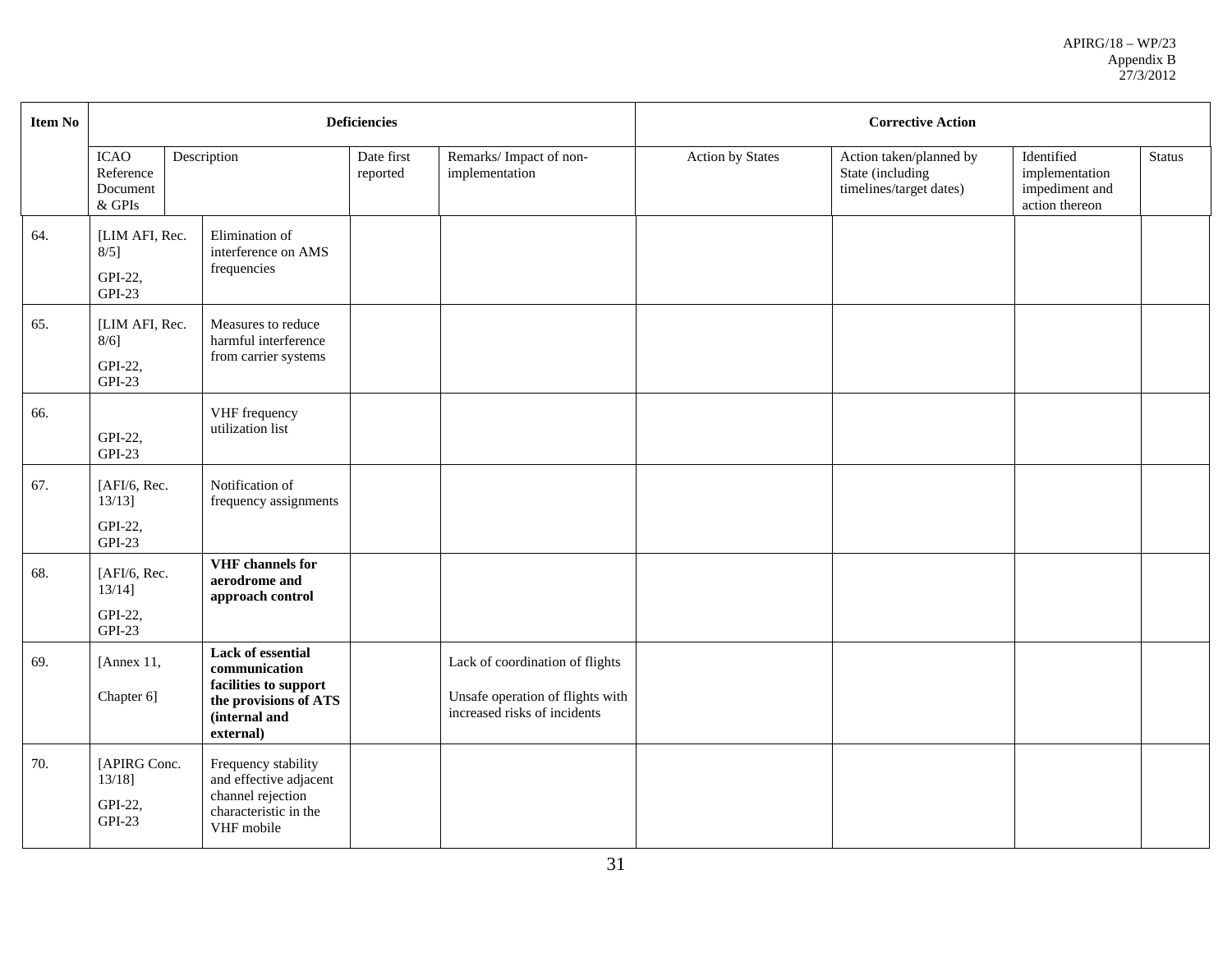| <b>Item No</b> |                                                                     |  |                                                                                     | <b>Deficiencies</b>    |                                                                                                                                                                      | <b>Corrective Action</b> |                                                                        |                                                                  |               |
|----------------|---------------------------------------------------------------------|--|-------------------------------------------------------------------------------------|------------------------|----------------------------------------------------------------------------------------------------------------------------------------------------------------------|--------------------------|------------------------------------------------------------------------|------------------------------------------------------------------|---------------|
|                | <b>ICAO</b><br>Reference<br>Document<br>$\&$ GPIs                   |  | Description                                                                         | Date first<br>reported | Remarks/Impact of non-<br>implementation                                                                                                                             | Action by States         | Action taken/planned by<br>State (including<br>timelines/target dates) | Identified<br>implementation<br>impediment and<br>action thereon | <b>Status</b> |
| 71.            | [AFI/6, Rec.<br>$13/3$ ]                                            |  | Improved use of the<br>aeronautical mobile<br>service (HF)                          |                        |                                                                                                                                                                      |                          |                                                                        |                                                                  |               |
| 72.            | [APIRG<br>Conc.17/25]<br>GPI-17,<br><b>GPI-22</b>                   |  | <b>Implementation of</b><br>controller-pilot data<br>link communications<br>(CPDLC) |                        | Congestion in communication<br>No assurance of two-way<br>communications between ATS<br>and aircraft where VHF/HF<br>communication is not available<br>or unreliable |                          |                                                                        |                                                                  |               |
| 73.            | [AFI/6, Rec.<br>13/12, FASID<br>Table ATS 2]<br>GPI-19,<br>$GPI-22$ |  | <b>HF VOLMET</b><br>broadcasts                                                      |                        |                                                                                                                                                                      |                          |                                                                        |                                                                  |               |
|                |                                                                     |  |                                                                                     |                        | <b>NAVIGATION (FASID Table CNS 3)</b>                                                                                                                                |                          |                                                                        |                                                                  |               |
| 74.            | GPI-21,<br>$GPI-23$                                                 |  | Planning principles for<br>radio navigation aids                                    |                        |                                                                                                                                                                      |                          |                                                                        |                                                                  |               |
| 75.            | [AFI/6, Rec.<br>$14/1$ ]<br>$GPI-21$                                |  | Testing of radio<br>navigation aids                                                 |                        |                                                                                                                                                                      |                          |                                                                        |                                                                  |               |
| 76.            | [ $AFI/6$ , Rec.<br>$14/3$ ]<br>$GPI-21$                            |  | Reliability of operation<br>of radio navigation<br>aids                             |                        |                                                                                                                                                                      |                          |                                                                        |                                                                  |               |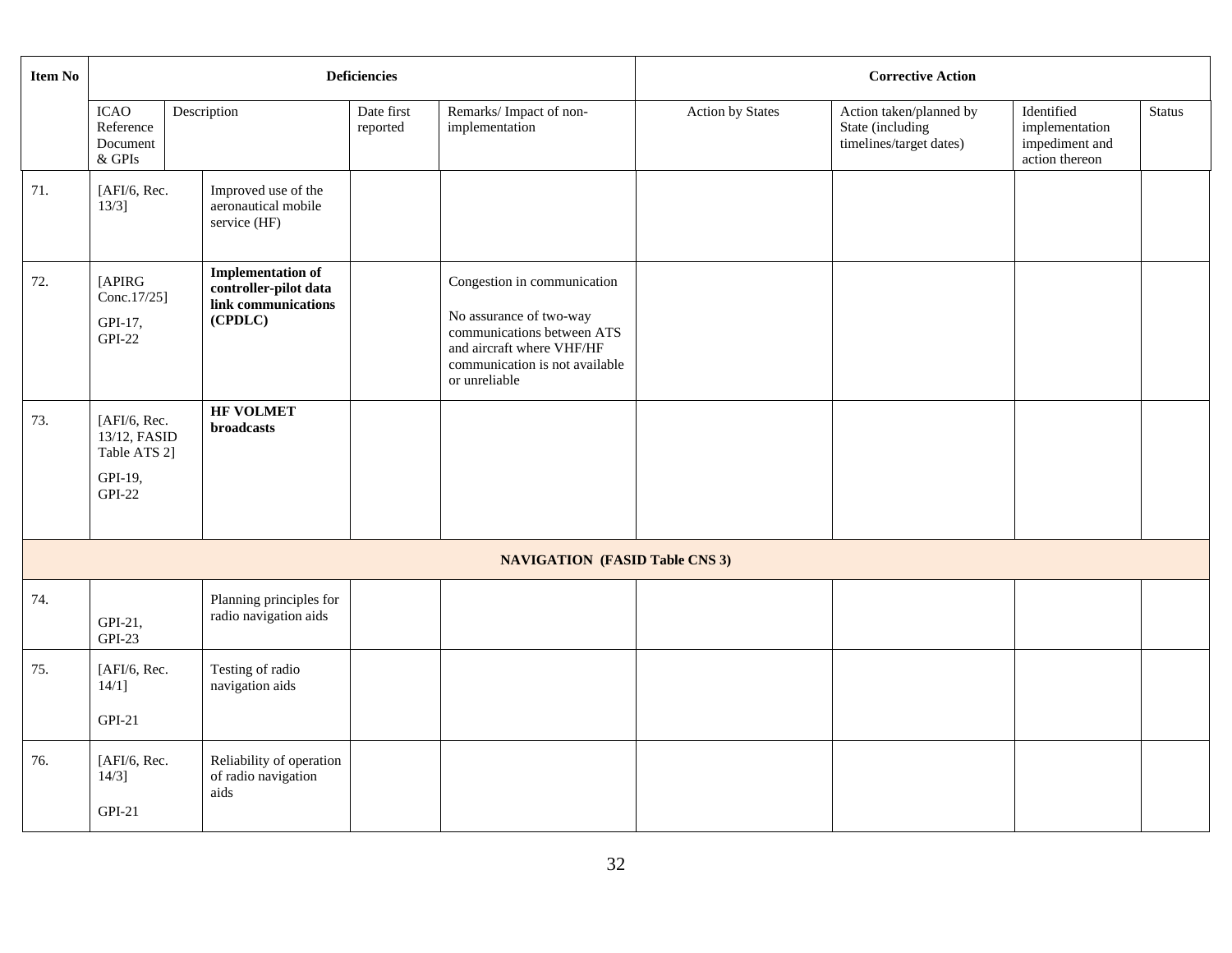| <b>Item No</b> |                                                     |                                                                                                                           | <b>Deficiencies</b>    |                                          | <b>Corrective Action</b> |                                                                        |                                                                  |               |  |
|----------------|-----------------------------------------------------|---------------------------------------------------------------------------------------------------------------------------|------------------------|------------------------------------------|--------------------------|------------------------------------------------------------------------|------------------------------------------------------------------|---------------|--|
|                | ICAO<br>Reference<br>Document<br>$\&$ GPIs          | Description                                                                                                               | Date first<br>reported | Remarks/Impact of non-<br>implementation | <b>Action by States</b>  | Action taken/planned by<br>State (including<br>timelines/target dates) | Identified<br>implementation<br>impediment and<br>action thereon | <b>Status</b> |  |
| 77.            | [ $AFI/6$ , Rec.<br>$14/4$ ]<br>GPI-21,<br>$GPI-23$ | Notification of<br>frequency<br>assignments to radio<br>navigation aids                                                   |                        |                                          |                          |                                                                        |                                                                  |               |  |
| 78.            | [AFI/7, Conc.<br>$10/1$ ]<br>$GPI-21$               | Flight checking of<br>radio navigation aids                                                                               |                        |                                          |                          |                                                                        |                                                                  |               |  |
| 79.            | [AFI/7, Rec.<br>$10/2$ ]<br>GPI-21,<br>$GPI-23$     | Geographical<br>separation criteria for<br>VOR and/or<br>VOR/DME<br>installations in the AFI<br>region                    |                        |                                          |                          |                                                                        |                                                                  |               |  |
| 80.            | [AFI/7, Rec.<br>$10/3$ ]<br>GPI-21,<br>$GPI-23$     | Geographical<br>separation criteria<br>for ILS installations<br>in the AFI region                                         |                        |                                          |                          |                                                                        |                                                                  |               |  |
| 81.            | [LIM AFI, Rec.<br>$9/3$ ]<br>$GPI-23$               | <b>Frequency utilization</b><br>lists LF/MF, 108<br><b>MHz to 117.975 MHz</b><br>and 960 MHz to 1 215<br><b>MHz</b> bands |                        |                                          |                          |                                                                        |                                                                  |               |  |
| 82.            | <b>GPI-23</b>                                       | Geographical<br>separation criteria for<br>VHF air-ground<br>communications                                               |                        |                                          |                          |                                                                        |                                                                  |               |  |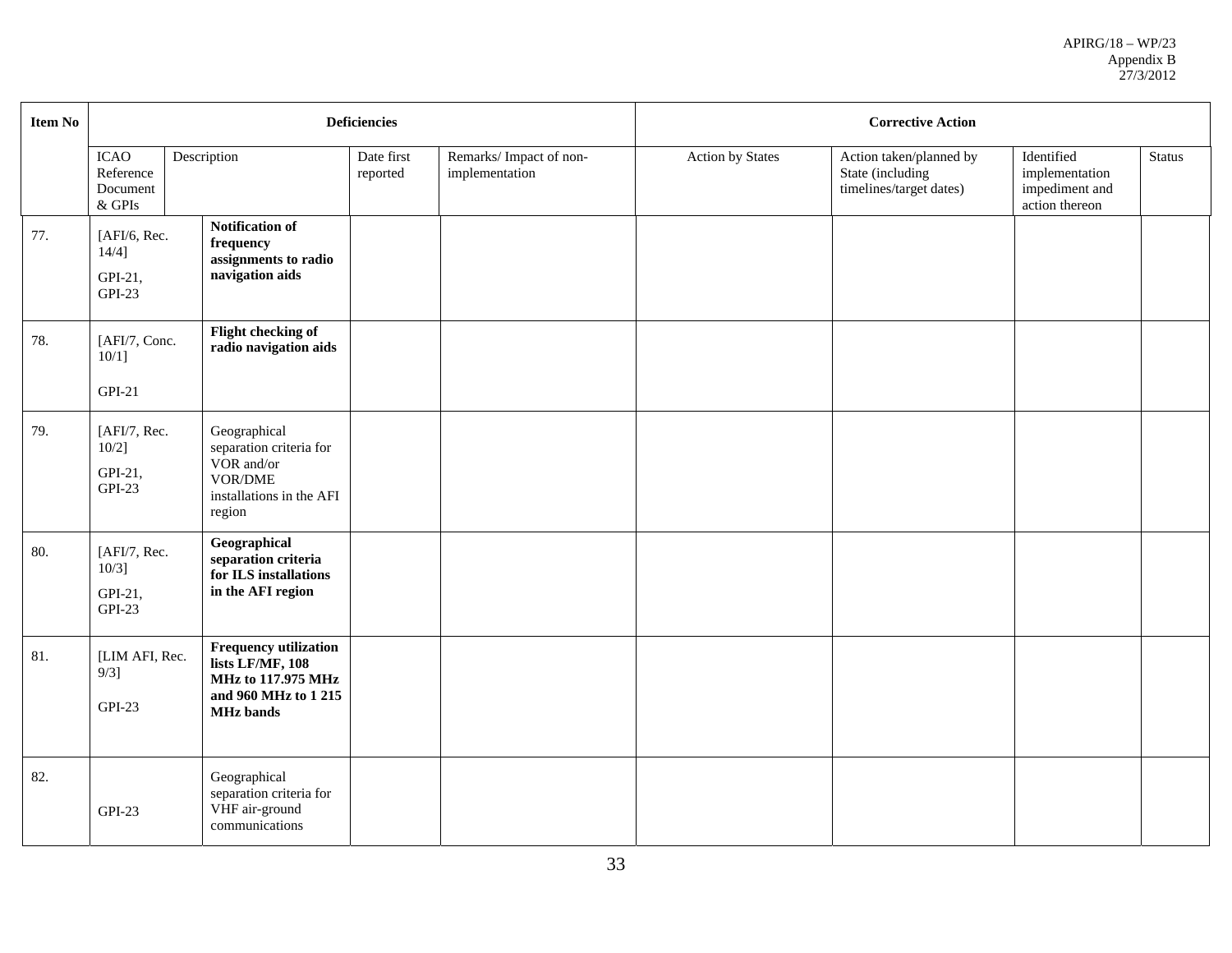| <b>Item No</b> |                                                  |             |                                                                                        | <b>Deficiencies</b>    |                                                                                                                                    | <b>Corrective Action</b> |                                                                        |                                                                  |               |
|----------------|--------------------------------------------------|-------------|----------------------------------------------------------------------------------------|------------------------|------------------------------------------------------------------------------------------------------------------------------------|--------------------------|------------------------------------------------------------------------|------------------------------------------------------------------|---------------|
|                | <b>ICAO</b><br>Reference<br>Document<br>& GPIs   | Description |                                                                                        | Date first<br>reported | Remarks/Impact of non-<br>implementation                                                                                           | <b>Action by States</b>  | Action taken/planned by<br>State (including<br>timelines/target dates) | Identified<br>implementation<br>impediment and<br>action thereon | <b>Status</b> |
|                | <b>SURVEILLANCE (FASID Tables CNS 4A and 4B)</b> |             |                                                                                        |                        |                                                                                                                                    |                          |                                                                        |                                                                  |               |
| 83.            | [APIRG<br>Conc.17/31]<br>GPI-9,<br>GPI-17        |             | <b>Implementation of</b><br>automatic dependent<br>surveillance (ADS-C)                |                        |                                                                                                                                    |                          |                                                                        |                                                                  |               |
| 84.            | [AFI/7, Conc.<br>$11/2$ ]<br>GPI-9,<br>GPI-17    |             | Application of<br>procedures for 24-bit<br>aircraft address<br>assignment              |                        |                                                                                                                                    |                          |                                                                        |                                                                  |               |
| 85.            | [PANS-ATM<br>Chapter 8]                          |             | Lack of essential<br>surveillance facilities<br>to support the<br>provisions of ATS    |                        | Ineffective and inefficient<br>surveillance facilities can<br>impact on outcome of<br>emergencies                                  |                          |                                                                        |                                                                  |               |
|                |                                                  |             |                                                                                        |                        | <b>SEARCH AND RESCUE (SAR)</b>                                                                                                     |                          |                                                                        |                                                                  |               |
| 86.            | [Annex 12,<br>Chapter 3]<br>AFI/7 Rec. 6/3       |             | Lack of Search and<br><b>Rescue Agreements</b><br>between neighboring<br><b>States</b> |                        | Lack of SAR agreements can<br>be detrimental to safety of<br>persons in distress where<br>searches overlap national<br>boundaries. |                          |                                                                        |                                                                  |               |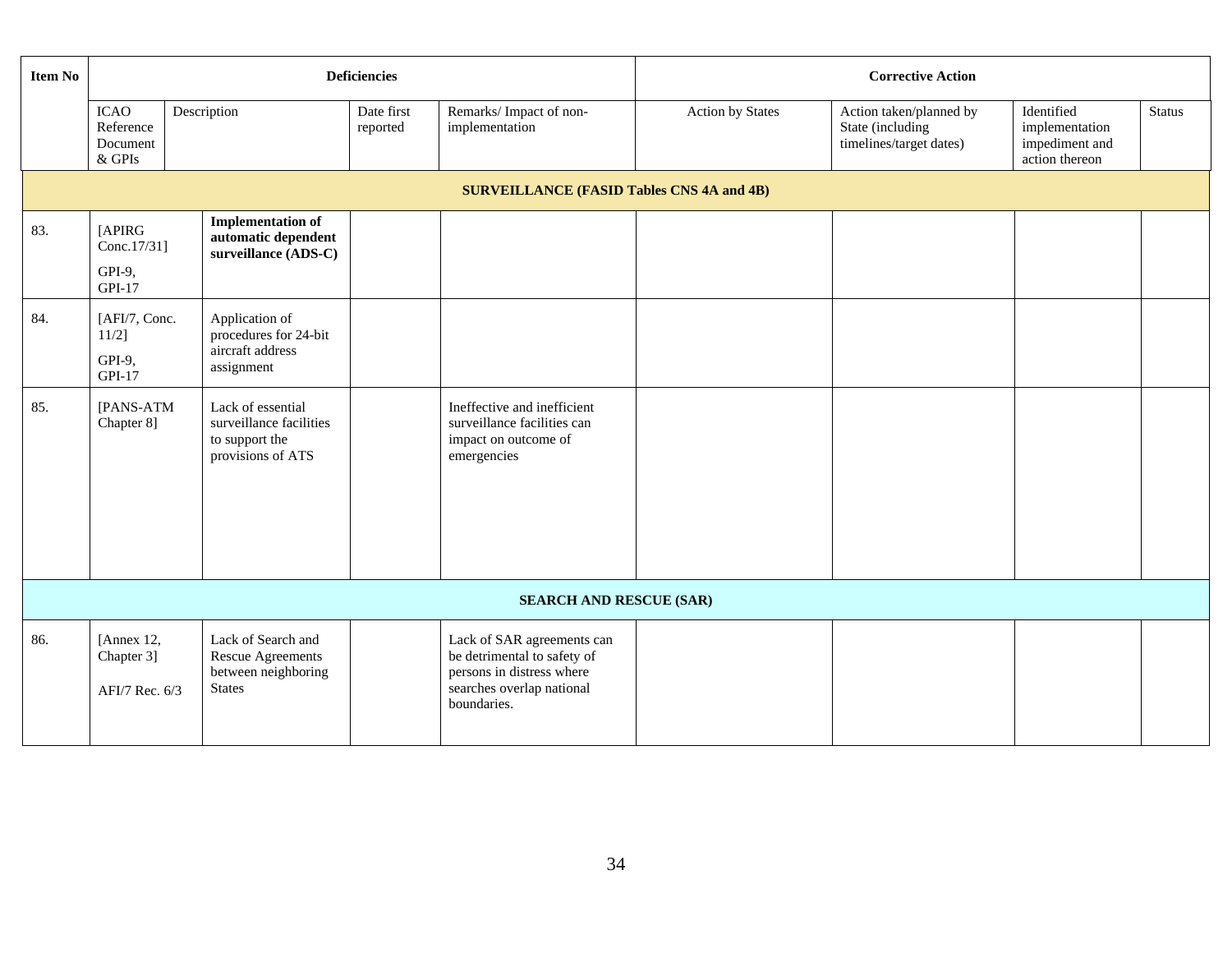| <b>Item No</b> |                                                |                                            | <b>Deficiencies</b>    |                                                                                                                                                                                                            | <b>Corrective Action</b>                                          |                                                                        |                                                                  |               |  |
|----------------|------------------------------------------------|--------------------------------------------|------------------------|------------------------------------------------------------------------------------------------------------------------------------------------------------------------------------------------------------|-------------------------------------------------------------------|------------------------------------------------------------------------|------------------------------------------------------------------|---------------|--|
|                | <b>ICAO</b><br>Reference<br>Document<br>& GPIs | Description                                | Date first<br>reported | Remarks/Impact of non-<br>implementation                                                                                                                                                                   | <b>Action by States</b>                                           | Action taken/planned by<br>State (including<br>timelines/target dates) | Identified<br>implementation<br>impediment and<br>action thereon | <b>Status</b> |  |
| 87.            | [Annex 12,<br>Section 4.3]                     | Search and rescue<br>units                 |                        | Lack of adequately trained<br>search and rescue units and<br>adequate survival and medical<br>supplies can seriously affect the<br>conduct and outcome of SAR<br>operation                                 |                                                                   |                                                                        |                                                                  |               |  |
| 88.            | [Annex 12.<br>Section 4.4]                     | Search and rescue<br>exercises             |                        | Lack of regular training of<br>search and rescue personnel<br>and conduct of regular search<br>and rescue exercises can<br>prevent achievement of<br>maximum efficiency in search<br>and rescue operation. |                                                                   |                                                                        |                                                                  |               |  |
| 89.            | AFI/7 Rec. 6/1<br>AFI/7 Rec. 6/2               | Satellite aided search<br>and rescue       | 2006                   | Lack of implementation will<br>result in difficulty in detection,<br>identification and location of<br>activated 406 Mhz ELTs and<br>loss of valuable time for SAR                                         |                                                                   |                                                                        |                                                                  |               |  |
|                |                                                |                                            |                        | REDUCED VERTICAL SEPARATION MINIMA (RVSM)                                                                                                                                                                  |                                                                   |                                                                        |                                                                  |               |  |
| 90.            | <b>AFI/RAN 8</b><br>Rec. 5/21                  | No safety data                             |                        | No contribution to CRA                                                                                                                                                                                     | CAAs/ACCs to periodically<br>submit data to ARMA                  | Target date: 1/8/2011                                                  |                                                                  |               |  |
| 91.            | Annex 6                                        | No records of<br>Approvals/<br>Withdrawals | 2006                   | RVSM safety reduction in<br>separation                                                                                                                                                                     | RVSM Approvals/Withdrawals<br>to be submitted to ARMA (F2,<br>F3) | Target date: 1/8/2011                                                  |                                                                  |               |  |
| 92.            | Annex 6                                        | No or limited Height<br>Monitoring         | 2006                   | No monitoring of ASE                                                                                                                                                                                       | CAAs to comply with Height<br>Monitoring Plan                     | Target date: 1/8/2011                                                  |                                                                  |               |  |